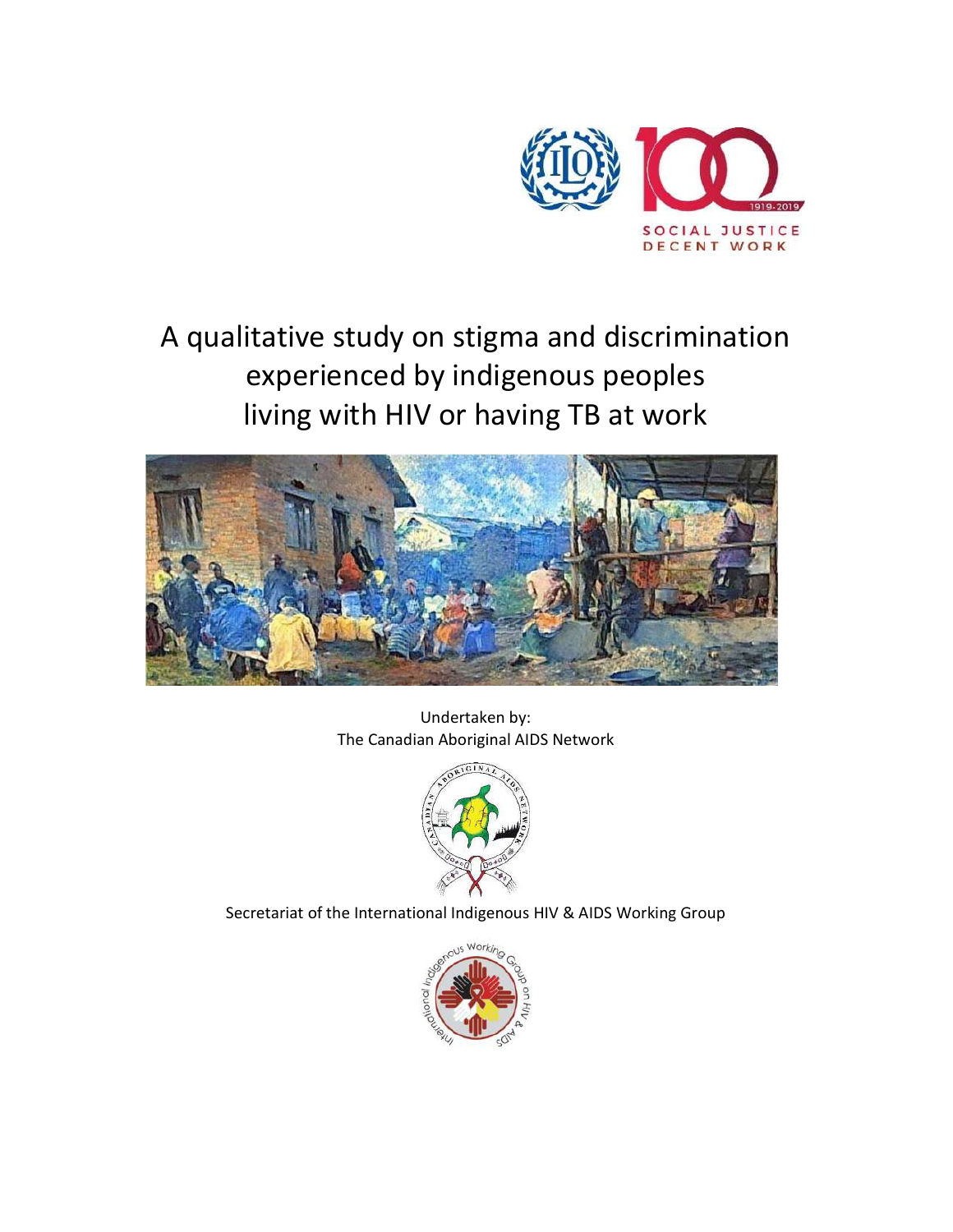Copyright © International Labour Organization 2019 First published (2019)

Publications of the International Labour Office enjoy copyright under Protocol 2 of the Universal Copyright Convention. Nevertheless, short excerpts from them may be reproduced without authorization, on condition that the source is indicated. For rights of reproduction or translation, application should be made to ILO Publications (Rights and Licensing), International Labour Office, CH-1211 Geneva 22, Switzerland, or by email: rights@ilo.org. The International Labour Office welcomes such applications.

Libraries, institutions and other users registered with a reproduction rights organization may make copies in accordance with the licences issued to them for this purpose. Visit www.ifrro.org to find the reproduction rights organization in your country.

A qualitative study on stigma and discrimination experienced by indigenous peoples living with HIV or having TB at work

International Labour Office, Gender, Equality and Diversity & ILOAIDS Branch – Geneva: ILO 2019

International Labour Office Gender, Equality and Diversity & ILOAIDS Branch

Indigenous peoples / HIV / AIDS / stigma / discrimination / workplace / health and safety

ISBN 9789220313565 (web pdf)

The designations employed in ILO publications, which are in conformity with United Nations practice, and the presentation of material therein do not imply the expression of any opinion whatsoever on the part of the International Labour Office concerning the legal status of any country, area or territory or of its authorities, or concerning the delimitation of its frontiers.

The responsibility for opinions expressed in signed articles, studies and other contributions rests solely with their authors, and publication does not constitute an endorsement by the International Labour Office of the opinions expressed in them.

Reference to names of firms and commercial products and processes does not imply their endorsement by the International Labour Office, and any failure to mention a particular firm, commercial product or process is not a sign of disapproval.

Information on ILO publications and digital products can be found at: www.ilo.org/publns.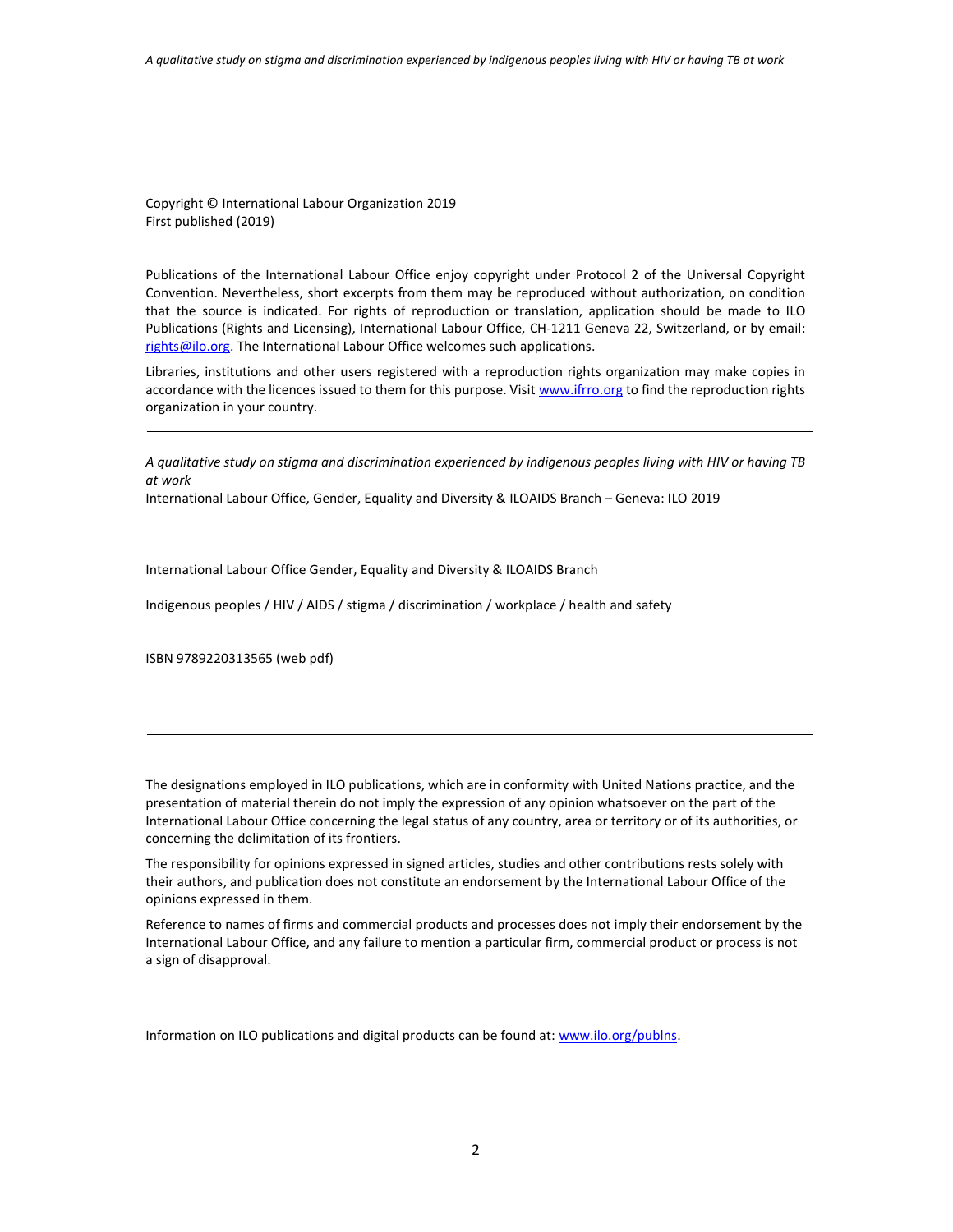### Preface

The HIV and TB response have made important strides over the past decades and have witnessed an additional push with the 2030 Agenda on Sustainable Development that pledges to leave no one behind. While indigenous peoples are resilient and diverse in their experiences, traditions, aspirations and ways of life, they continue to face stigma and discrimination leaving many indigenous women and men economically and socially marginalized. Indigenous peoples constitute over six per cent of the global population and are about three times more likely to be in extreme poverty than their non-indigenous counterparts. Data gaps however remain in understanding the situation of indigenous peoples regarding HIV and TB, and in particular about intersecting forms of discrimination based on indigenous identity, gender and HIV or TB status.

The ILO collaborated with the Canadian Aboriginal AIDS Network (CAAN), the secretariat of the International Indigenous HIV & AIDS Working Group (IIWGHA), to undertake a qualitative study on stigma and discrimination experienced by indigenous peoples living with HIV and/or having TB at work and make recommendations. The study contributes to marking the 30th anniversary of the ILO's Indigenous and Tribal Peoples Convention (No. 169). It captures experiences of indigenous peoples living with HIV and/or having TB from four regions.

While the first part of the report, based on a rapid literature review, shows there is a lack of published data, the second part narrates stories of inequalities from individual interviews and follow up focus groups conducted around the world. Indigenous peoples living with HIV and/or having TB, shared their own experiences and recounted multiple experiences of advocating for those who had been fired from work or been denied proper medical care.

The report shows that indigenous peoples face double discrimination – because they are indigenous as well as living with HIV and/or having TB. Being an LGBT indigenous person adds another layer to this. Barriers to accessing health services, denial of the right to work and discrimination in employment settings are highlighted.

The report makes important recommendations to address the situation, emphasizing the meaningful participation of indigenous peoples, especially those living with HIV and/or having TB. A priority is the production of reliable data about indigenous peoples; HIV and TB, increasing the focus on enforcement of laws and policies, and efforts to reduce stigma and discrimination faced by indigenous peoples in health care as well as workplace settings. Multiple layers of discrimination need multi-sectorial policies and interventions. Promoting and protecting the rights of indigenous peoples, engaging them in policy dialogue, ensuring economic empowerment particularly for indigenous women, and creating decent work opportunities will be critical. It is also important to make health services culturally safe and sensitive including having communication materials in indigenous languages and changing the attitudes of health providers.

Shauna Olney Trevor Stratton Chief Coordinator, International Indigenous Gender, Equality and Diversity **Working Group on HIV & AIDS** & ILOAIDS Branch Canadian Aboriginal AIDS Network Conditions of Work and Equality Department ILO Geneva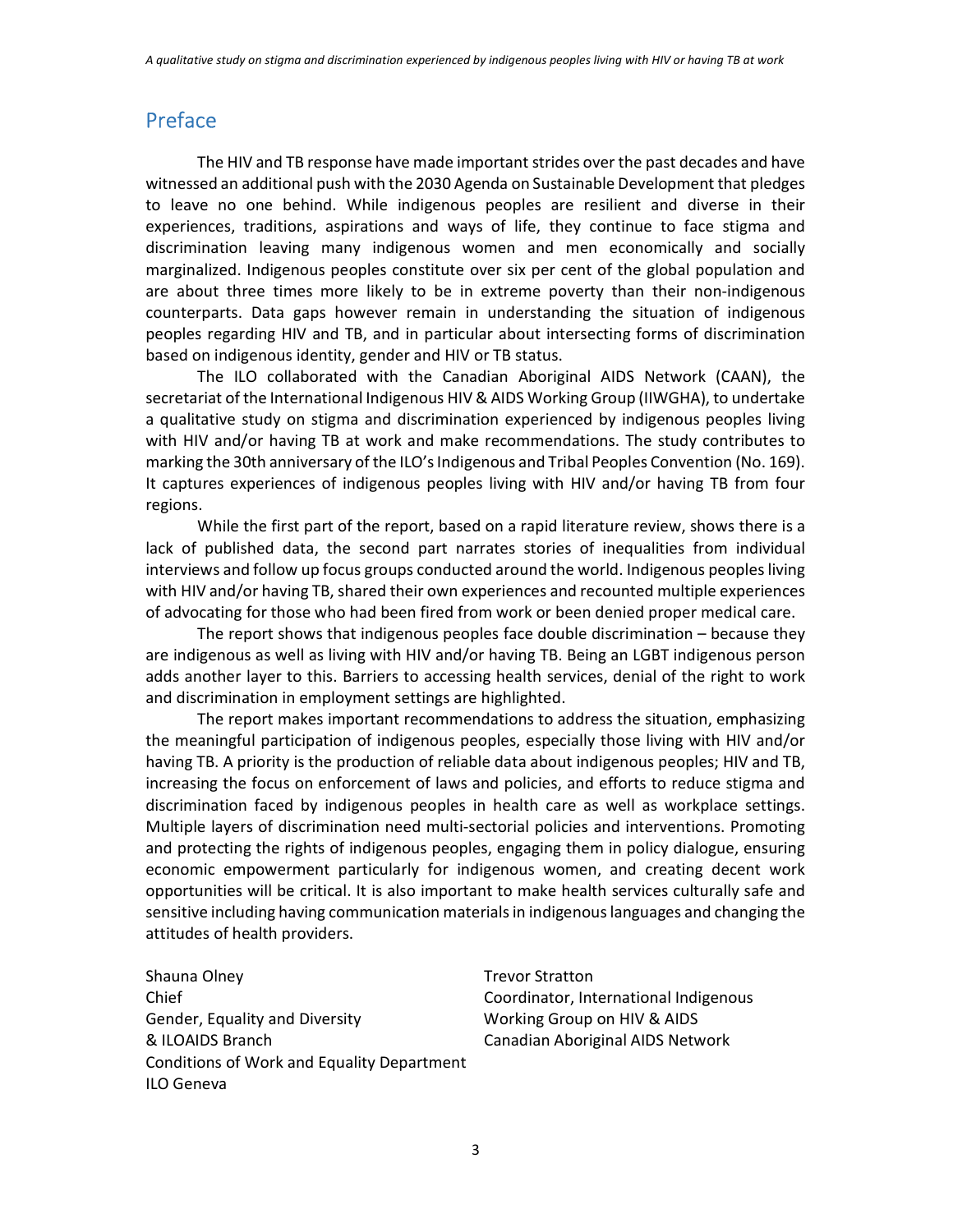## Table of Contents

| 1.                                                                                           |  |  |  |  |  |  |
|----------------------------------------------------------------------------------------------|--|--|--|--|--|--|
| 2.                                                                                           |  |  |  |  |  |  |
|                                                                                              |  |  |  |  |  |  |
| Current evidence on stigma and discrimination against people living with HIV and/or<br>1.    |  |  |  |  |  |  |
|                                                                                              |  |  |  |  |  |  |
| 2.                                                                                           |  |  |  |  |  |  |
|                                                                                              |  |  |  |  |  |  |
| 3.                                                                                           |  |  |  |  |  |  |
| 4.                                                                                           |  |  |  |  |  |  |
| 5.                                                                                           |  |  |  |  |  |  |
| Multiple layers of stigma and discrimination against indigenous peoples 17<br>6.             |  |  |  |  |  |  |
| Experiences of discrimination against indigenous peoples and people living with HIV<br>7.    |  |  |  |  |  |  |
| Discrimination against indigenous peoples living with HIV and/or having TB at work  20<br>8. |  |  |  |  |  |  |
| 9.                                                                                           |  |  |  |  |  |  |
| 10. Awareness of Indigenous and Tribal Peoples Convention, 1989 (No. 169)24                  |  |  |  |  |  |  |
|                                                                                              |  |  |  |  |  |  |
|                                                                                              |  |  |  |  |  |  |
|                                                                                              |  |  |  |  |  |  |
|                                                                                              |  |  |  |  |  |  |
|                                                                                              |  |  |  |  |  |  |
|                                                                                              |  |  |  |  |  |  |
|                                                                                              |  |  |  |  |  |  |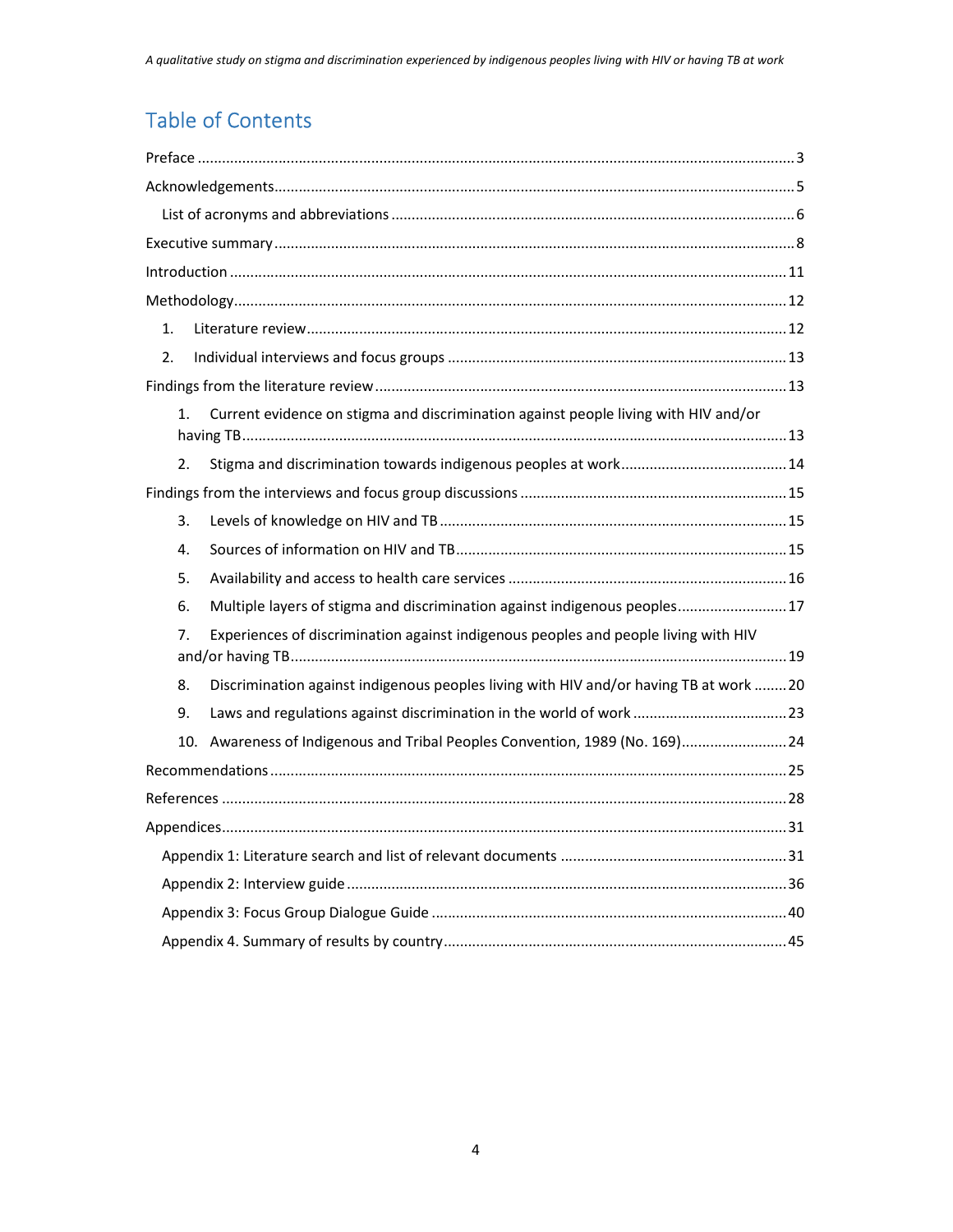## Acknowledgements

CAAN and ILO gratefully acknowledge the individual indigenous people living with HIV and/or having TB who participated in the interviews and focus groups that informed this report. In addition, we acknowledge the indigenous people who conducted the in-country interviews and hosted the focus groups. The leadership and commitment of indigenous people in their home territories and as part of the global response to HIV and TB is a demonstration of our capacity to lead action on behalf of our communities and our populations.

The following individuals contributed to writing this report:

From The Canadian Aboriginal AIDS Network: Trevor Stratton, William Gooding, and Renée Masching

Ricardo Batista Moliner, Erika Silva and Eduardo Vides, Multi-Sectoral Expertise Group (MSEG) (subcontracted by CAAN)

Interviews and focus groups 'in field' (three of the consultants were openly disclosed living with HIV):

- Alexandra Volgina (Ukraine) interviews in Ukraine and Russian Federation
- Evince Mugumbate (Zimbabwe) interviews in Anglophone Africa
- Fabiola Pérez (Guatemala) focus group in Guatemala
- Jasmine Cotnam (Canada) focus group in Canada
- Kayitare Marshal (Rwanda) interviews in Francophone Africa
- Phylesha Brown-Acton (New Zealand) interviews in Asia and the Pacific
- Pilar Montalvo (Peru) interviews in Chile, Bolivia and Peru and focus group with people living with HIV and working in the field of HIV and TB from Chile, Bolivia, Peru and Mexico
- Sekagya Yahaya (Uganda) **focus group** in Uganda (Africa region)
- Trevor Stratton (Canada) interview in Norway and focus group with IIWGHA leaders

From the ILO Geneva, Afsar Syed Mohammad led the study in collaboration with Umberto Cattaneo, Rishabh Kumar Dhir, Josiane Djiofack Tsague, Martin Oelz, Diddie Schaaf and Brigitte Zug-Castillo.

Photo credit cover page: Sekagya Yahaya Photo credit page 7 and back cover: Renée Masching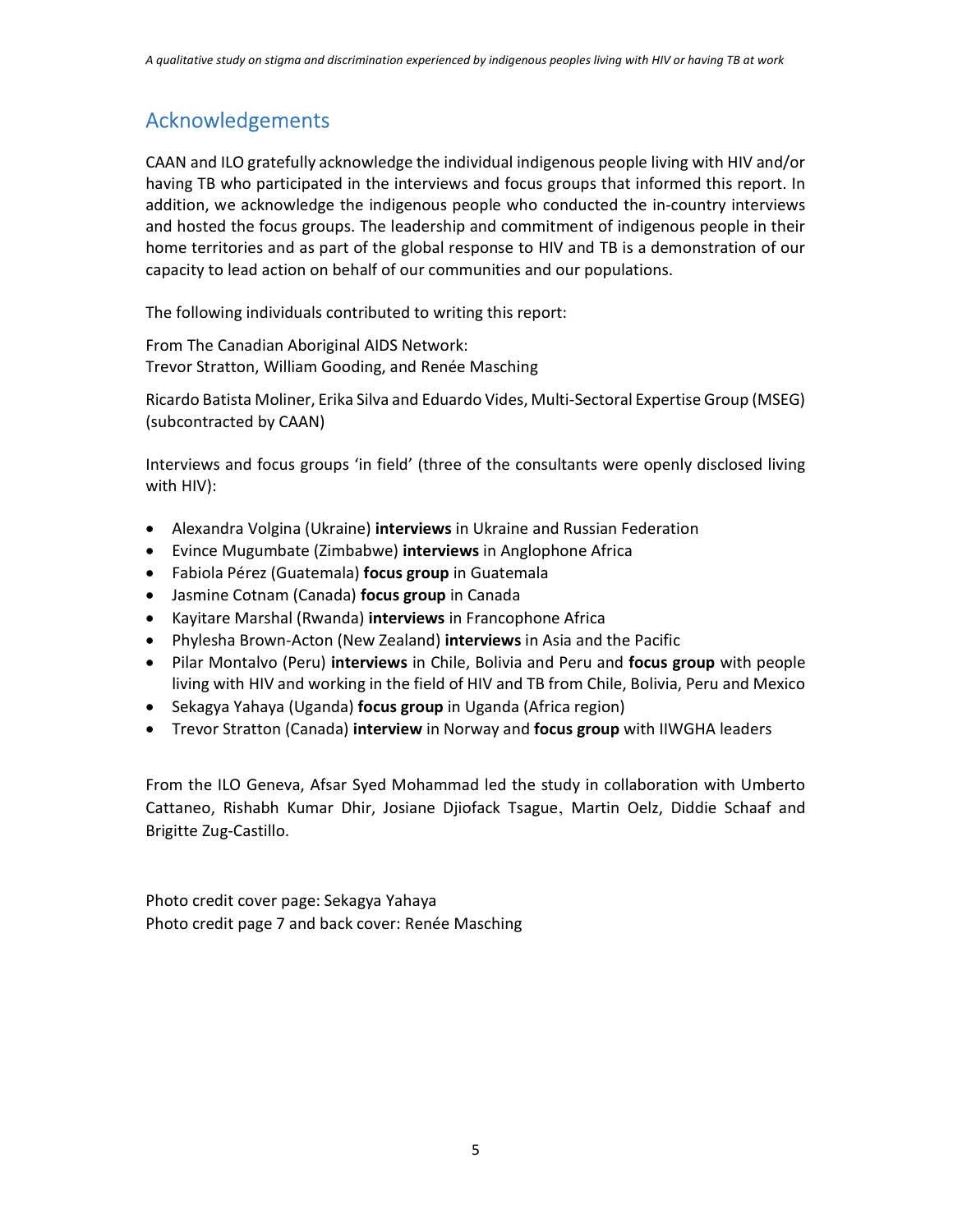## List of acronyms and abbreviations

| Acquired Immunodeficiency Syndrome                   |
|------------------------------------------------------|
| Canadian Aboriginal AIDS Network                     |
| Fiji Network for People Living with HIV              |
| Greater Involvement of People Living with HIV/AIDS   |
| Global Network of People Living with HIV             |
| Human Immunodeficiency Virus                         |
| International Community of Women Living with HIV     |
| International Indigenous Working Group on HIV & AIDS |
| International Labour Organization                    |
| <b>International Planned Parenthood Federation</b>   |
| Lesbian, Gay, Bisexual, and Transgender              |
| Tuberculosis                                         |
| Joint United Nations Programme on HIV/AIDS           |
| World Health Organization                            |
|                                                      |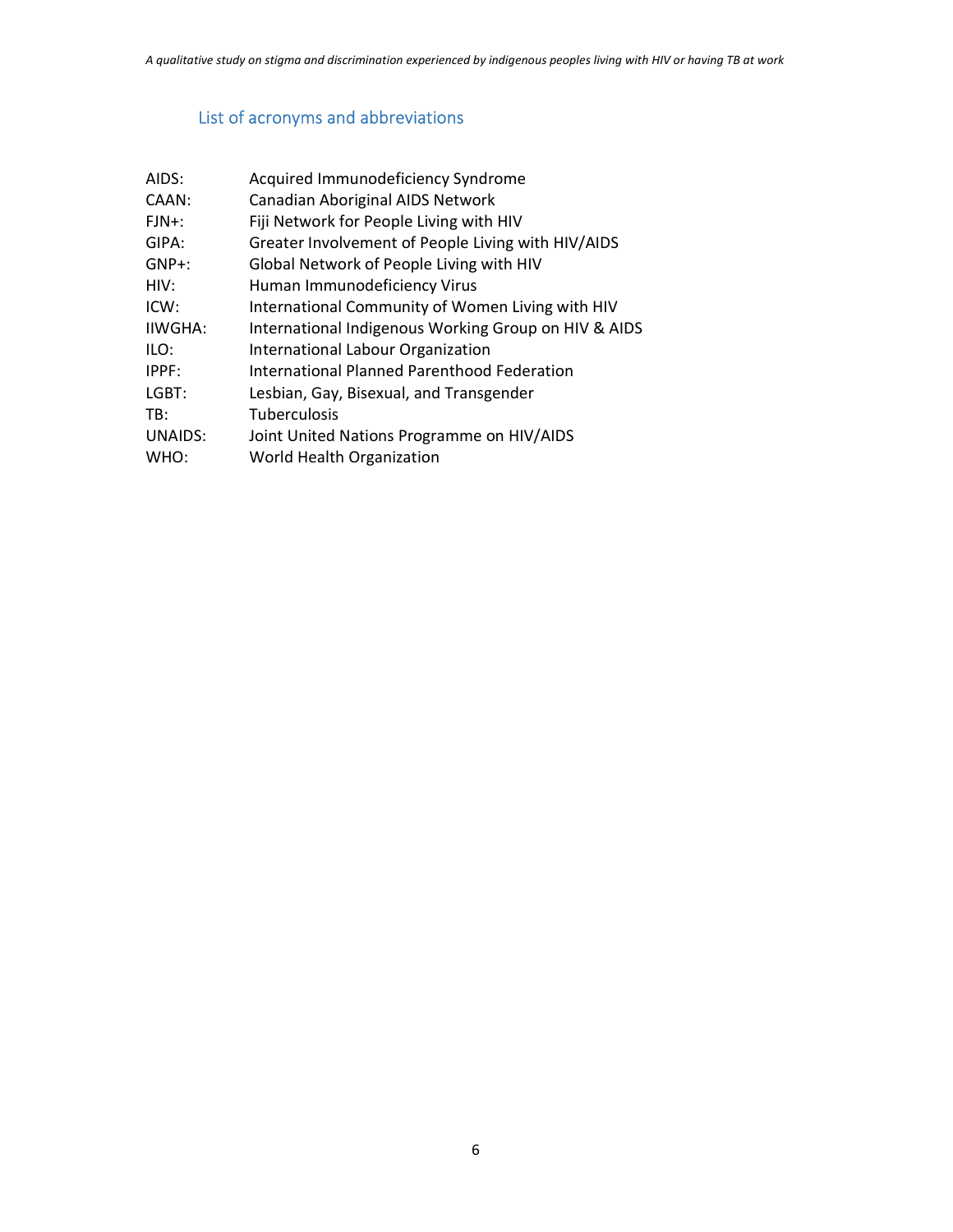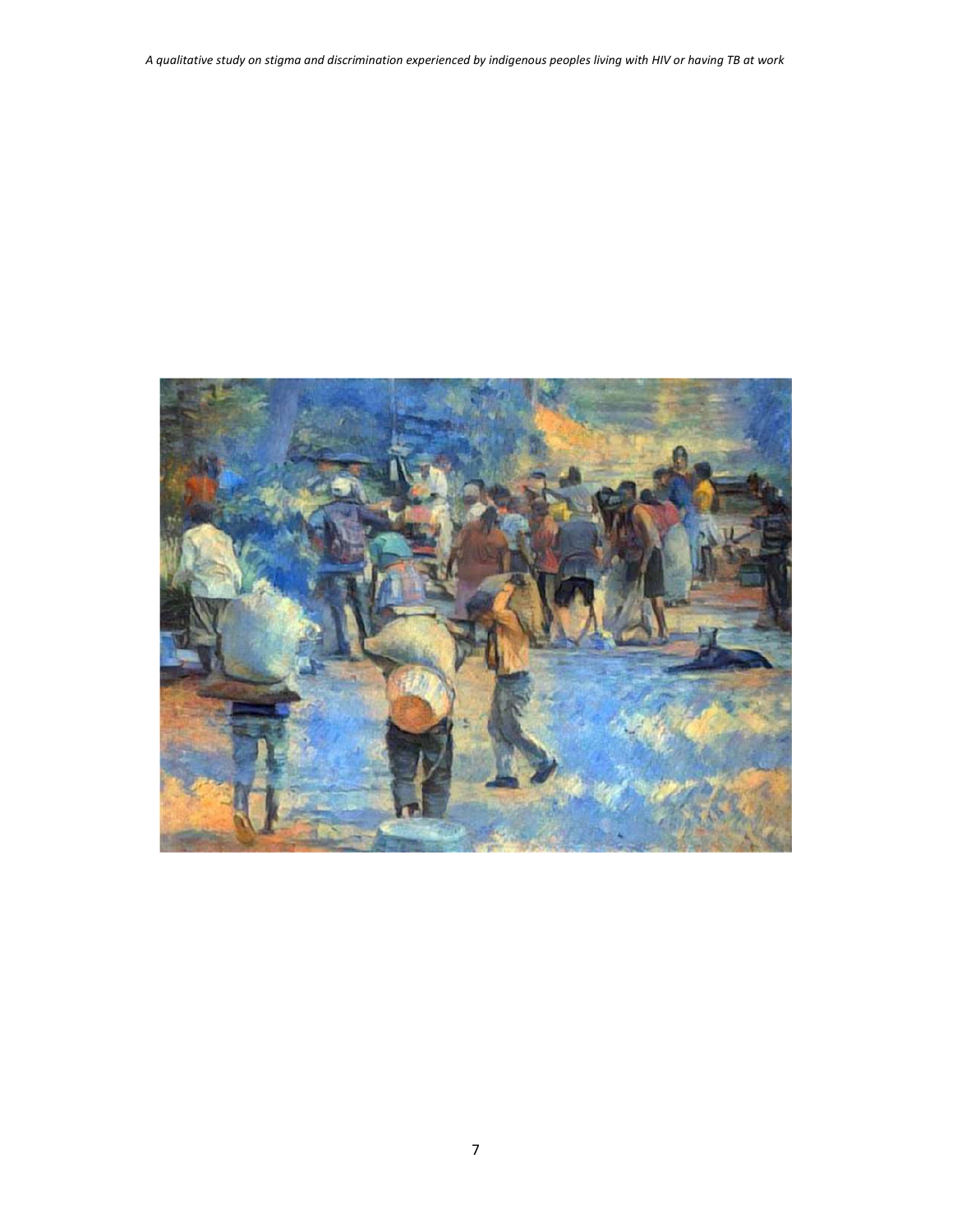### Executive summary

The International Labour Organization (ILO) Geneva engaged the Canadian Aboriginal AIDS Network (CAAN) and the secretariat of the International Indigenous HIV & AIDS Working Group (IIWGHA) to undertake a qualitative study on stigma and discrimination experienced by indigenous peoples living with human immunodeficiency virus (HIV) and/or having tuberculosis (TB) at work.

The development of this report began with a targeted literature review of seminal articles, grey literature, ILO and UNAIDS reports and citation mining for key references. CAAN then mobilized with indigenous contacts in four of the five ILO global regions to undertake one-on-one interviews and follow-up regional focus groups. In total, 21 interviews with indigenous peoples living with HIV and/or having TB, and five focus groups with leaders and representatives of indigenous peoples living with HIV and/or having TB were completed over three months. This engagement was aimed at exploring indigenous peoples' perceptions and experiences of stigma and discrimination in the context of work. The interviews and focus groups were translated in English (as necessary), transcribed and thematically analysed by the writing team. This report offers a 'snapshot' of issues faced by indigenous peoples living with HIV and/or having TB, focusing centrally on the experiences of stigma and discrimination at work. Findings are limited by low numbers of individual contributors in each region.

#### Background literature

There is plenty of literature on the topic of discrimination and racism against indigenous peoples globally, as well as on stigma and discrimination against people living with HIV or having TB. Numerous studies and reports demonstrate that HIV- and TB-related stigma and discrimination are significant barriers in accessing and retaining employment and can result in difficulties in being promoted or receiving other work benefits. There is also abundant literature on discrimination and exclusion against indigenous peoples in general, showing the impact of decades of marginalization and abuse against indigenous peoples in multiple contexts, including in education, housing, healthcare and economic opportunities. That being said, specific literature on stigma and discrimination of indigenous peoples living with HIV and/or having TB in the workplace is scarce.

The main source of information on stigma and discrimination of people living with HIV in the workplace is provided by reports from the Global Network of People living with HIV (GNP+), based on the analyses from the People Living with HIV Stigma Index. It is clear that research on stigma and discrimination among indigenous peoples living with HIV or having TB is still insufficient to provide a full picture of their experiences in the workplace.

#### Knowledge of HIV and TB and health services

According to most participants, the level of knowledge about HIV and TB is still low among indigenous peoples in many countries, in spite of some progress through educational programmes and health campaigns in reaching their communities with health messages on these infections. In many countries there is a lack of culturally adapted information on HIV and TB, no materials in indigenous languages or presentation that is culturally relevant. This leaves indigenous peoples to rely on messages and documents developed for the general population. The main sources of information are peer groups living with HIV and/or having TB, social media, traditional media platforms (radio, TV), online websites, community-based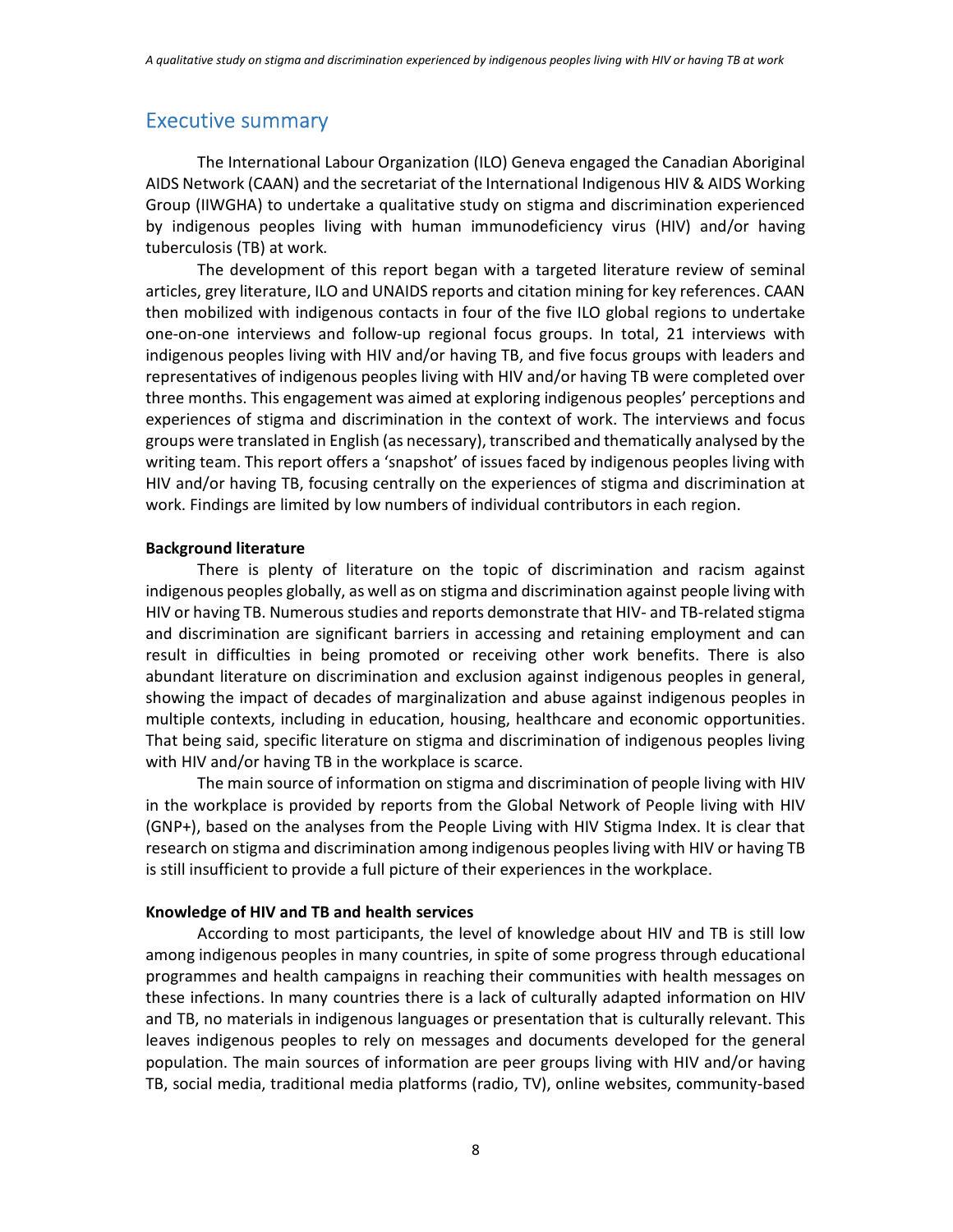organizations and health services. A less common source was direct person to person communication with friends and colleagues.

Overall, health services for indigenous peoples living with HIV and/or having TB are available, but barriers to access are a major problem in most countries. The main barriers are lack of culturally appropriate information and discrimination by health care providers; lack of health professionals able to speak indigenous languages, affordability of some services including the costs of long travel distances to the health services; discriminatory attitude of service providers, drug-supply shortages (stock-outs), stigma and concerns regarding confidentiality (both related to disclosure and also being seen accessing the service).

#### Experiences of discrimination at work

Generally, participants reported that they face a double burden of stigma and discrimination: first as indigenous peoples and second for living with HIV and/or having TB. Most of the participants were aware of multiple examples of stigma and discrimination in the workplace, which continue to occur despite existing national legislation and human rights policies, regulations and laws that should protect people from any kind of discrimination when looking for employment or in the context of work.

As suggested by many of the views and experiences shared by the participants, in spite of employment regulations and rights, the chances of getting a job or, once employed, having the same opportunities as other employees to be promoted or to be treated fairly in the workplace is not equal for indigenous peoples living with HIV and/or having TB. Participants shared several cases of indigenous peoples with HIV who experienced changes to their job description, to the nature of their work, or were refused the opportunity for promotion. Numerous experiences were shared about indigenous peoples who lost their jobs or were fired because of their HIV status and/or for having TB. There were multiple examples of discrimination by employers and co-workers.

Another recurrent theme that emerged consistently was gender discrimination. For many participants, women were recognized as experiencing more forms and frequency of discrimination than men. Confidentiality was another important issue for many participants. There were reported cases of disclosure of their status by employers or colleagues without the person's consent.

#### Laws and regulations

Most of the participants live in countries with legal protection and human rights policies, regulations and laws in place against multiple forms of discrimination. There are national legislation and norms in most countries that protect the rights of workers. However, in many countries, the implementation and enforcement of those legal mechanisms are weak.

Overall, the knowledge of the ILO Indigenous and Tribal Peoples Convention, 1989 (No. 169) is low. Only a few participants acknowledged their awareness about this international convention and were able to properly explain its purpose. The best knowledge was shown among participants whose countries have ratified the Convention. However, the message has reached some countries that have not ratified Convention No. 169, which suggests that there is some communication of this important instrument, and that there is a need for improving its dissemination among indigenous peoples more broadly.

As revealed by several participants, in spite of employment regulations, the work environment in many countries is not inclusive of indigenous peoples living with HIV and/or having TB. Regardless of laws and human rights norms that are in place against discrimination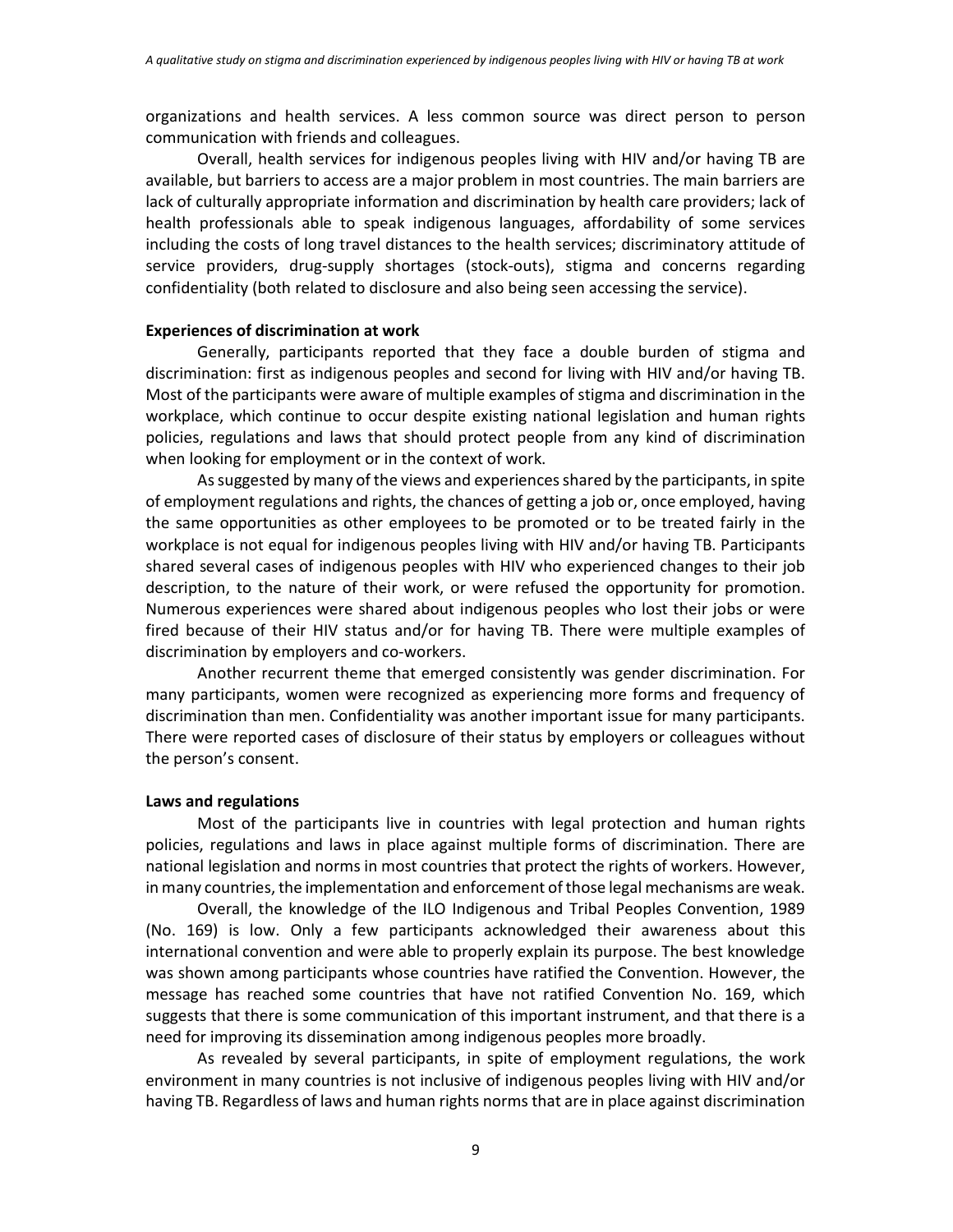in the workplace, in many countries indigenous peoples and those living with HIV and/or having TB are unaware of the regulations. Some people did highlight successfully upholding their right to work but ongoing stigma and discrimination continued to impact day to day access and safety in the workplace.

#### Recommendations

The development of strategies to reduce workplace discrimination and all other responses should include indigenous stakeholders living with HIV and/or having TB to reflect GIPA.

Continued promotion of the ILO Convention No. 169 and the ILO Recommendation on HIV and AIDS and the world of work (No. 200) needs to be made and advocacy efforts must be strengthened to implement and enforce legal solutions and mechanisms to support legal claims against discrimination. Enforcement of laws assuring non-discrimination at workplaces must be expedited.

Considering the gaps in data and evidence, there is need to undertake more research with full participation of indigenous peoples living with HIV and/or having TB. One of the ways could be to expand the GNP+ stigma index to explicitly look at the stigma and discrimination faced by indigenous peoples.

Stigma and discrimination faced by indigenous peoples in health care settings must end. Training of service providers must be taken up on respecting confidentiality and learning about indigenous cultures to address stereotypes and judgment when indigenous peoples reach out to them. Communication and training materials need to be provided in indigenous languages and must be culturally-sensitive.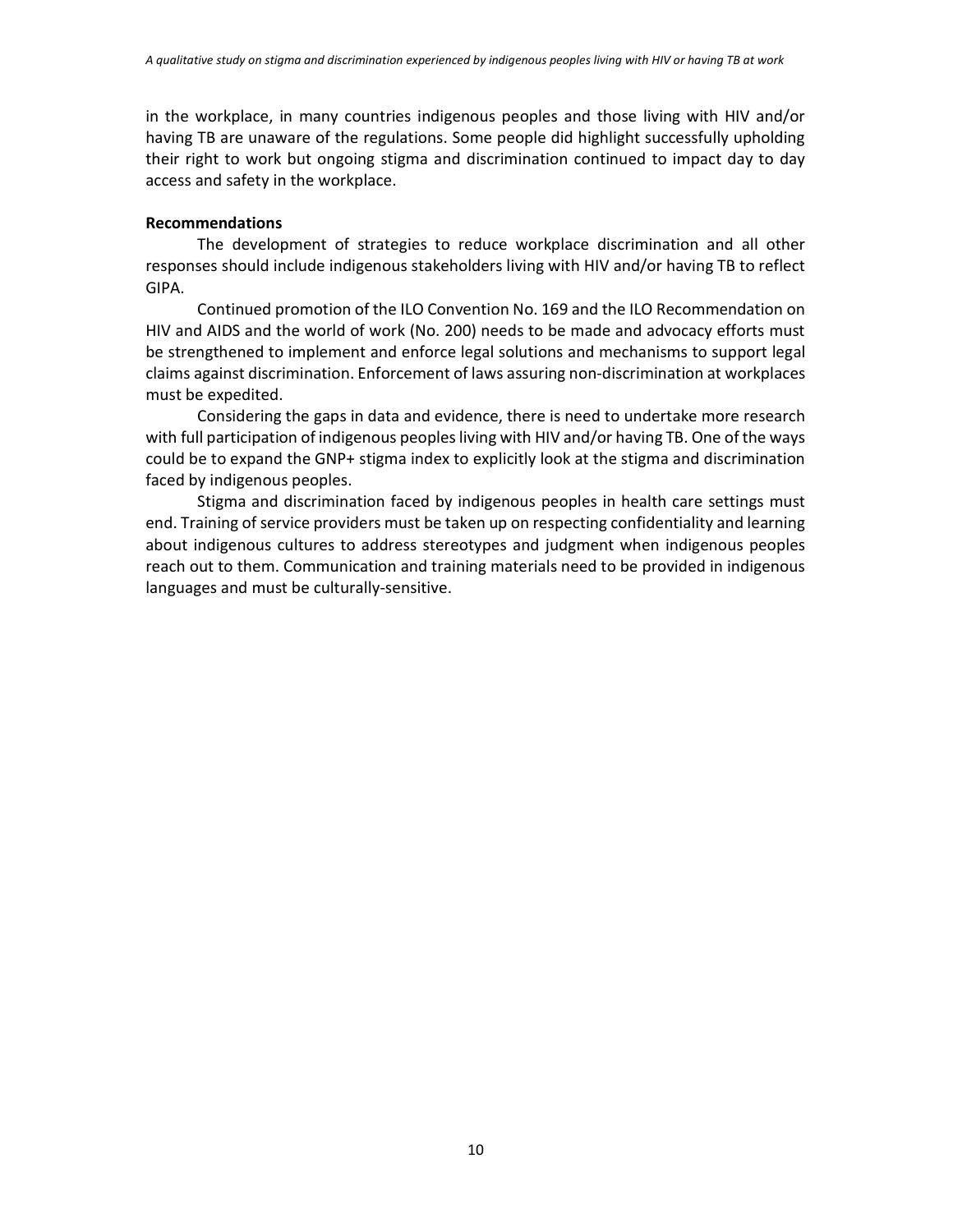### Introduction

Indigenous peoples living with HIV or having tuberculosis (TB) bring unique perspectives and needs to the workplace. The recognition of human rights, including the rights to health and security, interact with the day-to-day realities of workplace engagement. Exploring the complexities of how indigenous identity, health status and stigma and discrimination intersect in the workplace highlights the ILO Indigenous and Tribal Peoples Convention, 1989 (No. 169)<sup>1</sup> as an international tool for protecting rights.

HIV and tuberculosis (TB) both affect people in the most productive age groups. According to estimates from UNAIDS and WHO, over 36 million of people over 15 years of age are living with HIV<sup>2</sup> and in 2018 there  $\frac{3}{2}$ were an estimated 8,9 million new cases of TB in this age category<sup>3</sup>. There is also a need to address the  $\frac{m}{\text{hictrical}}$ impact of coinfection of HIV and TB; in 2017 there were an estimated 920,000 people living with HIV who fell ill with TB and TB remains the leading cause of death among people living with HIV, accounting for around one in three AIDS-related deaths.<sup>4</sup>

The long history of racism and discrimination grounded in colonial practices and ideologies has shaped and reproduced structural and systemic conditions of violence and marginalization of indigenous populations. This historical and current-day context has shaped the socioeconomic conditions of indigenous peoples and their access to essential services such as education, healthcare, housing, and employment. The

history of these social inequities has been widely documented.<sup>5-7</sup> This colonial context has also deeply contributed to shaping indigenous peoples' experiences with HIV- and TB-related stigma and discrimination.

 Stigma and discrimination are well-documented social aspects of the health-disease process in medical and public health literature. $8,9$  Stigma in relation to disease refers to exclusion, rejection or devaluation by others against patients and their families based on beliefs of social unacceptability or inferiority.<sup>10</sup> Disease-related stigma can be an expression of negative assumptions and rejection coming from other people; but it may also manifest as internalized stigma, where people who are living with HIV and/or having TB have a generalized fear of discrimination and modify their behaviours accordingly. In the context of the workplace, discrimination often manifests itself in the form of discriminatory practices by employers, co-workers, clients and customers.

Discrimination and stigma are bound up in the histories of HIV and TB transmission and care.<sup>11,12</sup> People living with HIV often experience discrimination and bias from others and may restrict their own employment and educational activities and goals to protect their dignity and safety. <sup>9</sup> People that have TB and their families can also experience discrimination and negative attitudes, such as shame, blame and a sense of being judged.<sup>12</sup> The stigma associated with HIV and TB has deep historical precedents rooted in government inaction, denial of the severity of rates of infection and moralistic framings of worth. Perceived TB stigma refers to patient and family anticipation of an adverse judgment, this itself is grounded in a history of government and medical violence against indigenous and other marginalized groups.<sup>14</sup>

Discrimination and stigmatization in the context of work undermines the capacity of people living with HIV and/or having TB to secure and keep employment, to better their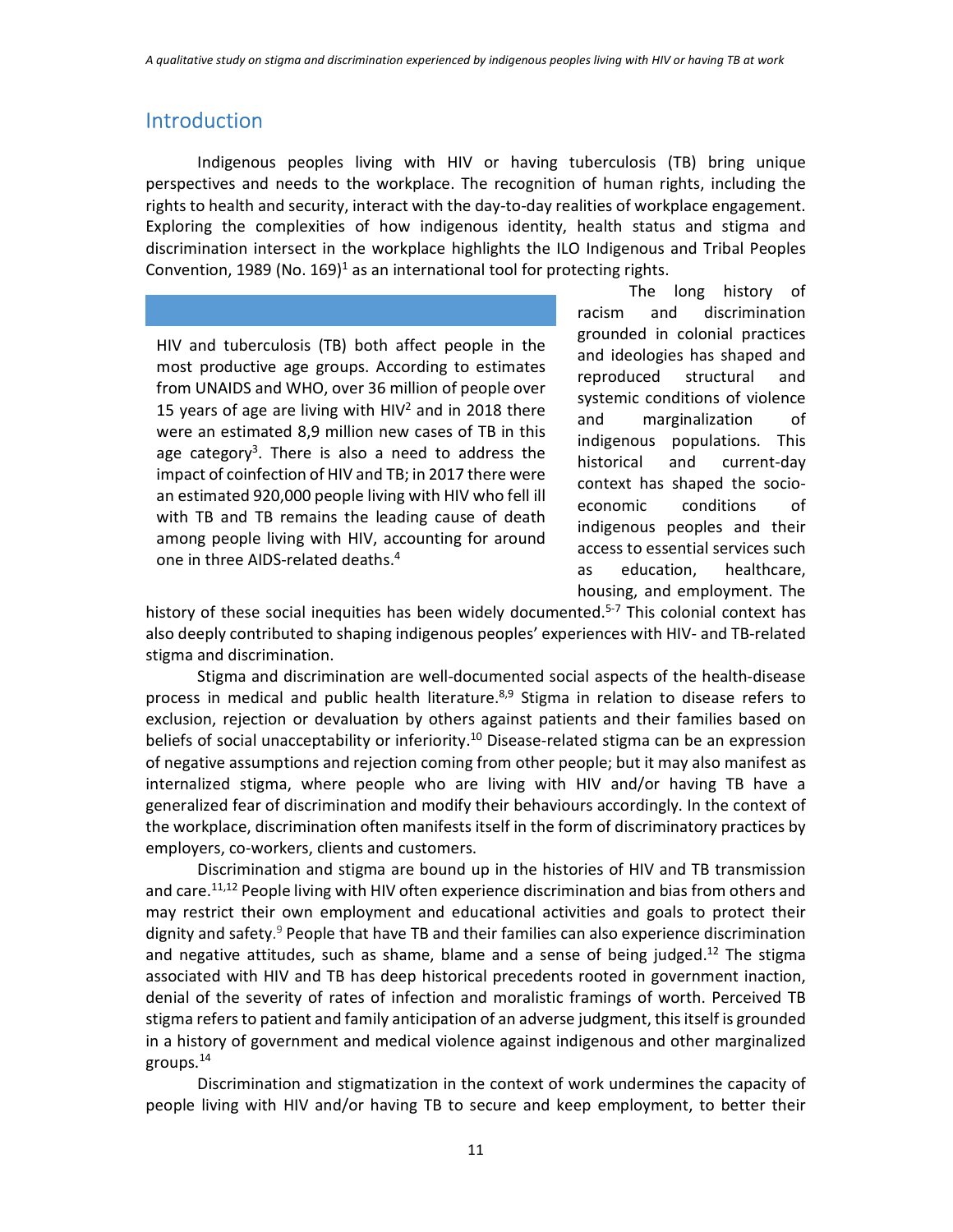employment prospects, "to claim freely and on the basis of equality of opportunity, their fair share of the wealth which they have helped to generate, and to achieve fully their human potential".<sup>15</sup> There is ample literature that has documented the problem of stigma and discrimination in health and healthcare more generally.<sup>16-18</sup> However, the situation of workplace discrimination and stigmatization against indigenous peoples living with HIV and/or having TB is insufficiently documented.

 This report presents the results of a literature review examining stigma and discrimination against indigenous peoples living with HIV and/or having TB at work; it presents the main findings of a number of semi-structured interviews with indigenous peoples living with HIV and/or having TB; and it deepens this analysis by engaging with HIV experts and leaders from the participating regions through a number of focus groups. Concluding with recommendations for future research and intervention, it is clear that more work in this area would be beneficial.

### Methodology

This report unites and maximizes the perspective of indigenous peoples living with HIV, CAAN's research expertise and IIWGHA's network, while also benefiting from ILO's expertise at a time when the ILO Convention No. 169 is marking its  $30<sup>th</sup>$  anniversary. The Greater Involvement of People living with HIV/AIDS principles (GIPA Principles) have been entrenched in our approach to every stage of this process. Our data gathering methodology builds on this foundation.

### 1. Literature review

A broad literature review approach was used to rapidly scan the academic and grey literature and summarize the information regarding stigma and discrimination against indigenous peoples living with HIV or having TB in the workplace. The search aimed at identifying literature specifically related to "stigma and discrimination of indigenous peoples living with HIV or having TB in the workplace".

A document search was performed in two main medical and health sciences bibliographic databases, EMBASE and PUBMED, to retrieve peer-reviewed and academic references on the topic. The search strategy was comprised of searching key terms individually and in combination. The search terms used were: "indigenous peoples", "HIV" "tuberculosis" "discrimination" and "employment or workplace". Only 43 articles, 38 in EMBASE and 5 in PUBMED, were located for the combined search and a review of the titles and abstracts of these academic records, indicated that none of the articles were specific to the review's purpose.

Grey literature relevant to this topic was manually and purposively searched based on an expert consultation as well as through a direct search in specialized organizations' websites i.e. ILO, UNAIDS, GNP+, WHO. Further reference mining assisted in identifying additional academic publications of relevance to this study. The relevant selected documents/articles from both sources were grouped thematically to summarize their content (see detailed list of references in appendix 1).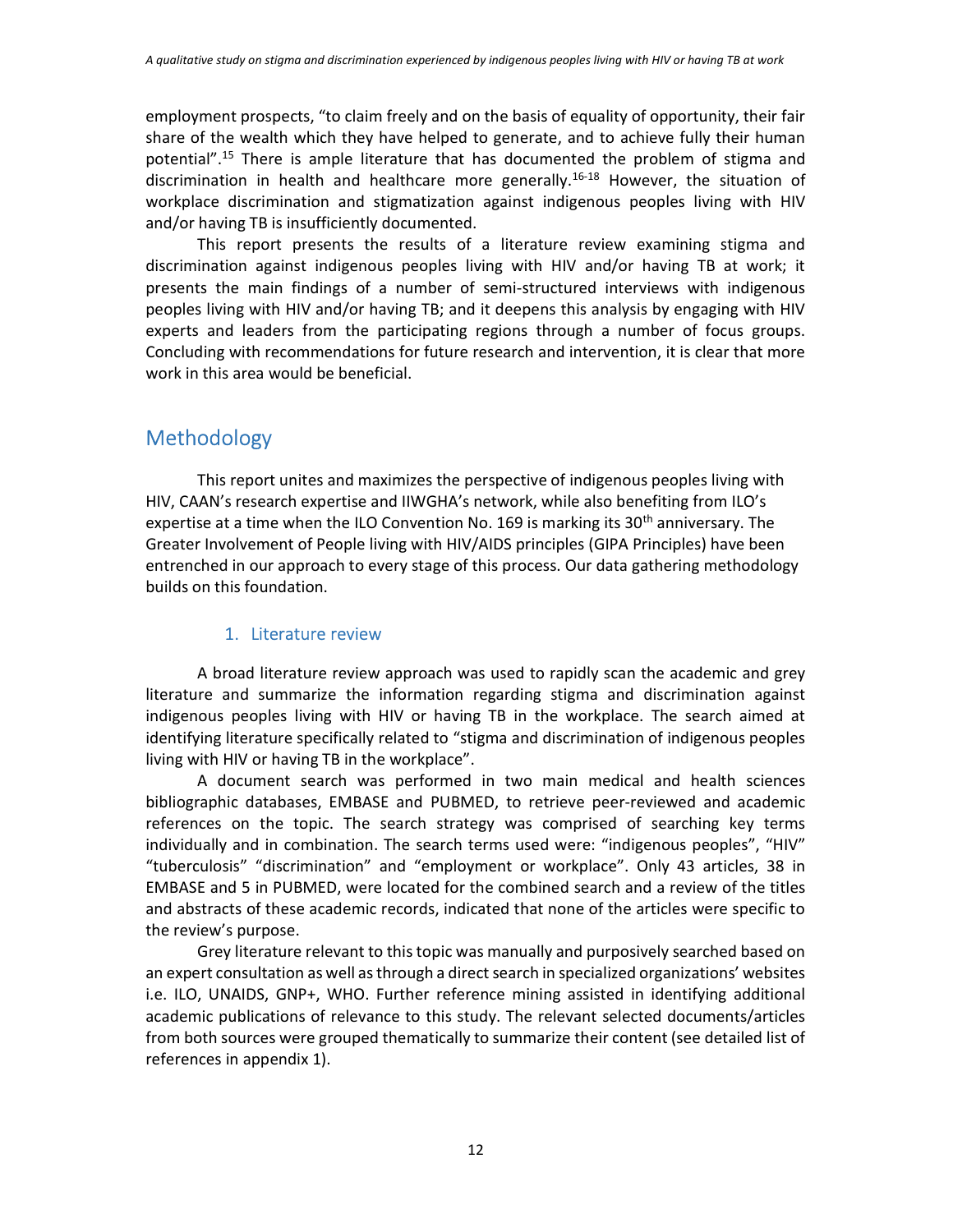### 2. Individual interviews and focus groups

Semi-structured interviews were conducted to collect qualitative data from indigenous peoples living with HIV and/or having TB about their experiences of workplace stigma and discrimination. Interviewers were recruited by the IIWGHA project coordinator based in Canada. He reached out to HIV activists to serve as project consultants in Latin America, North America, Eastern Europe, Asia and the Pacific and Africa. African-Canadian activists were additional supports to connect with HIV activists in Africa.

The consultants used their own contacts and were instructed to purposely seek out a balance between indigenous peoples living with HIV with little contact with services and those who were HIV and/or TB activists. All consultants were provided with a list of specific items to be addressed in data collection – introduction to the project, explaining the process, recording the interview, field notes, saving and sending the file(s) to CAAN. Each consultant was also provided with the interview and/or focus group discussion guides created to consistently guide the data gathering (appendix 2 and 3). Consultants were paid for their work. Interviewees received a small honorarium. Focus group expenses were compensated for catering, transportation and participant honorariums.

A total of 21 individual interviews were conducted with participants from Africa, Asia and the Pacific, Europe and Central Asia, and the Americas. In addition, five focus groups of regional leaders and representatives of indigenous peoples living with HIV and/or having TB were conducted to gather additional information about discrimination in the context of the workplace. The recordings of the interviews and focus groups were sent to Canada, transcribed to English as necessary, thematically coded and analysed by the writing team.

The countries included were Australia, Bolivia, Burundi, Canada, Chile, Democratic Republic of the Congo, Fiji, India, Mexico, New Zealand, Nigeria, Norway, Peru, the Russian Federation, Rwanda, Uganda, Ukraine, United States and Zimbabwe. The sessions were recorded in English, French, Russian, and Spanish reflecting the diversity of the indigenous populations engaged in the study and the reach of colonial powers.

Findings are limited by low numbers of individual contributors in each region.

### Findings from the literature review

There is abundant literature on stigma and discrimination in general, as well as on HIVrelated stigma and discrimination. Racial discrimination has been established as an important determinant of health and a key driver of racial/ethnic health inequities.<sup>9, 19, 20</sup> Numerous studies and reports worldwide have found significant relationships between self-reported experiences of racial discrimination and impoverished health status among indigenous peoples.16-18, 21, 22 However, there is little literature that deals with HIV- or TB-related discrimination and stigma in the context of work. This section briefly describes the existing evidence.

### 1. Current evidence on stigma and discrimination against people living with HIV and/or having TB

HIV-related stigma and discrimination exist worldwide, and are manifested differently across countries, communities, religious groups and individuals.<sup>26</sup> HIV-related stigma and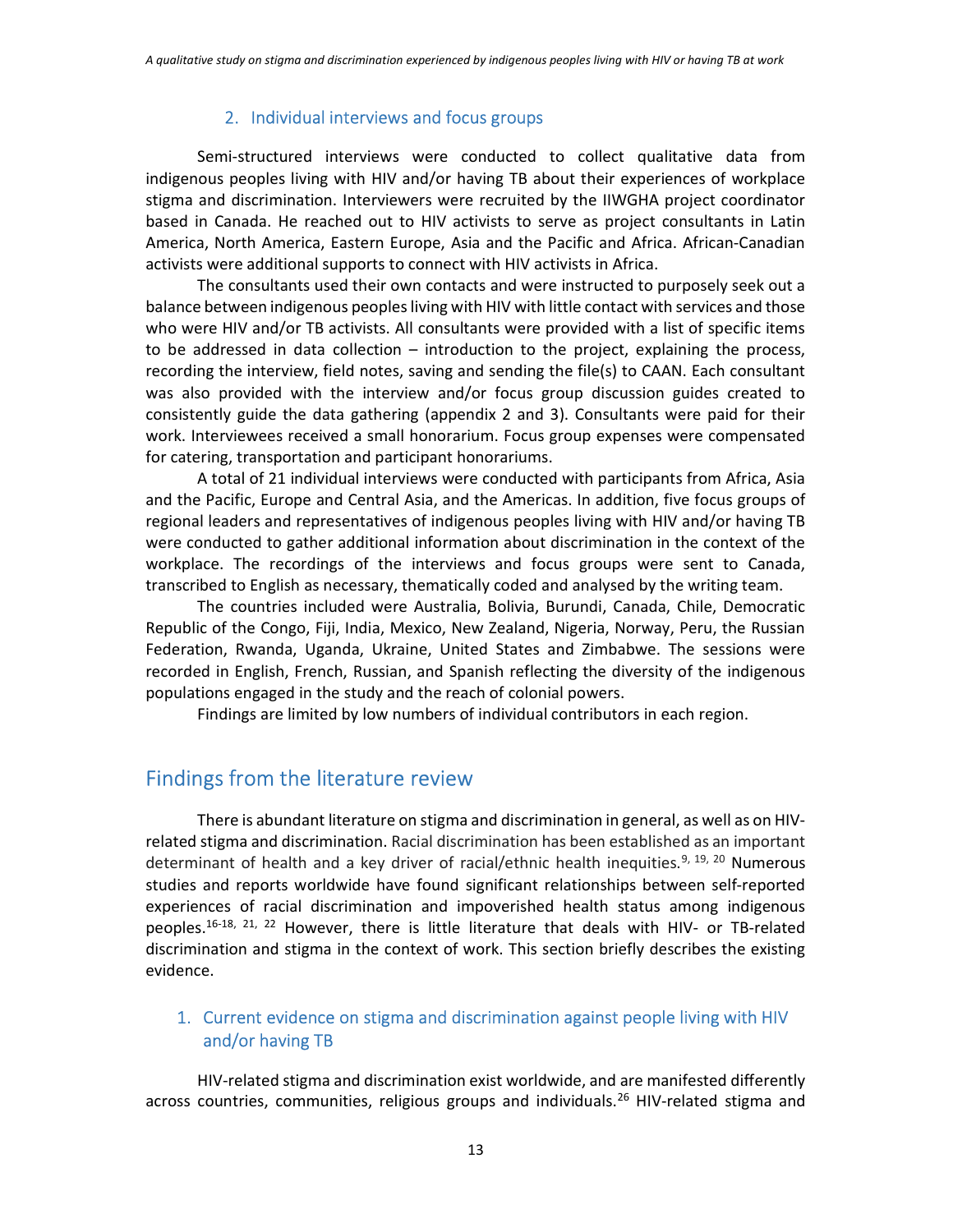discrimination refer to prejudice, negative attitudes and abuse directed at people living with HIV. This stigma negatively affects the health and well-being of people living with HIV, with deleterious effects on their care, treatment and quality of life.  $^{23,24}$  According to UNAIDS, over 50% of people worldwide report having discriminatory attitudes towards people living with HIV.  $25$ 

Stigma and discrimination against people living with HIV have been identified, measured and documented in numerous studies.<sup>26-35</sup> Much literature reveals the significant social impact that stigma and discrimination has on people living with HIV. For example, there is significant evidence of HIV-related stigma within healthcare globally, both in wealthy countries like Canada,  $24, 27, 29$  and in developing regions.  $33, 36$  In addition to affecting access to and quality of healthcare, stigma and discrimination against indigenous peoples living with HIV can negatively impact their lives, constraining their access to social support services as well as affecting the wellbeing of family, peers, and community.<sup>37</sup>

To address HIV-related stigma and discrimination, the People Living with HIV Stigma Index was developed in 2008 by the Global Network of People living with HIV (GNP+), the International Community of Women living with HIV (ICW), the International Planned Parenthood Federation (IPPF) and the Joint United Nations Programme on HIV/AIDS (UNAIDS). $38$  The Stigma Index is a research tool that uses a standardized questionnaire to gather evidence on stigma and discrimination experienced by people living with HIV. Since the beginning of the project, this instrument has been applied in more than 100 countries, and was updated in 2016 (version 2.0). This new version focuses more directly on the experiences and needs of subpopulations often missed within larger analytical groupings. Both the initial and current version of the Stigma Index measure the magnitude of factors associated with stigma and discrimination such as self-stigma and access to care, to better understand experiences of stigma and discrimination in different contexts and provide evidence that can be used to advocate for the rights of people living with HIV to shape programmatic interventions and policies.

Several studies and reports have documented discriminatory practices against indigenous peoples connected to the disproportionately high prevalence of TB in indigenous populations.<sup>12, 39-41</sup> Research has consistently described the socio-political effects of colonization and provided ample examples of discrimination within and outside the healthcare system for Inuit (indigenous people in the circumpolar North) having TB for example. While discussing treatment with healthcare professionals, Inuit patients said they felt patronized, not respected, controlled, not informed, and neither listened to nor taken seriously.<sup>40</sup> These discriminatory practices have contributed to the increase of health inequalities between indigenous and non-indigenous groups worldwide.<sup>42-44</sup>

### 2. Stigma and discrimination towards indigenous peoples at work

According to the ILO's Recommendation concerning HIV/AIDS and the World of Work, 2010, No. 200, "there should be no discrimination against or stigmatization of workers, in particular jobseekers and job applicants, on the grounds of real or perceived HIV status or the fact that they belong to regions of the world or segments of the population perceived to be at greater risk of or more vulnerable to HIV infection".<sup>15</sup> Several reports and analyses have revealed that many people living with HIV worldwide lose their jobs or cannot find one because of discrimination against them for living with HIV.<sup>45-46</sup>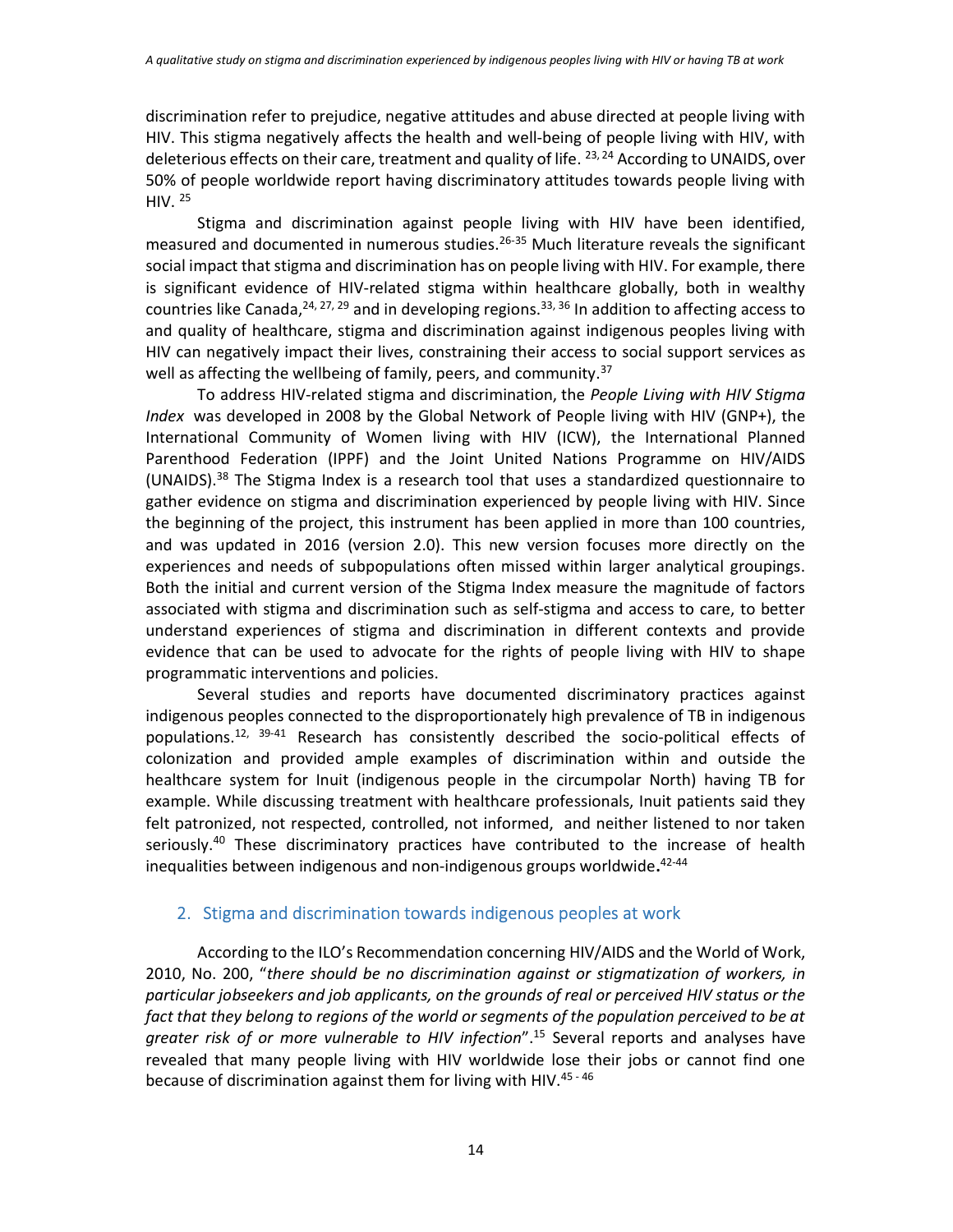The evidence on experiences of discrimination by indigenous peoples living with HIV and/or having TB in the workplace is scarce. Taking into consideration the history and the overwhelming volume of research on the occurrence of discrimination against indigenous populations, as well as on the extent of HIV-related stigma and discrimination more broadly, it can safely be presumed that discrimination against indigenous peoples living with HIV and/or having TB is also a significant problem in many countries, but is not well documented.

 The literature captured in this rapid review describes discrimination against indigenous peoples by co-workers and in attaining suitable employment.<sup>47-49</sup> Indigenous peoples experience higher unemployment rates, lower occupational status, industry segregation and lower income levels than non-indigenous people.<sup>49,50</sup> Among the main factors driving these inequalities are institutionalized barriers connected to accessing land and resources derived from the land, inequitable funding for health, education and social services, less employment opportunities on traditional lands, inadequate housing, lower education, poorer socioeconomic conditions, stigma, racism and discrimination.<sup>50</sup>

### Findings from the interviews and focus group discussions

#### 3. Levels of knowledge on HIV and TB

Levels of knowledge on HIV and TB varied considerably across individual participants and regions, generally there were higher levels in relation to HIV and lower for TB. Participants from all regions: Asia and the Pacific, Africa, the Americas and Europe and Central Asia showed an overall medium to high level of knowledge about HIV.

The levels of knowledge on TB averaged higher among participants from the Asia and the Pacific region. Overall, participants from the Americas showed low TB knowledge, but the knowledge of this disease was higher in South American countries (medium-high) compared to North America (low-medium). Among African participants, TB knowledge was variable with understandings of TB as carried by fumes, bad air or transmissible in the way that HIV is transmissible. Participants from the Europe and Central Asia region reported lower knowledge of TB than of HIV. In one context, TB seemed to be associated largely with refugees.

#### 4. Sources of information on HIV and TB

The most common sources of information about HIV and TB for indigenous peoples were groups living with HIV or having TB, social media, traditional media platforms (radio, TV), online websites, community-based organizations and health services. A less common source was direct person to person communication with friends and colleagues.

Overall, participants from Asia and the Pacific region obtained much of their first-hand knowledge about HIV from indigenous peoples' groups living with HIV, from radio and from word of mouth. In New Zealand and Australia particularly, respondents identified epidemiological groups, the Global Fund to Fight AIDS, Tuberculosis and Malaria, and community organizations as a source of knowledge; while in India, community-based organizations and health services were frequent sources of information.

Participants from North America indicated that indigenous peoples living with HIV and/or having TB obtained much of their information from indigenous organizations, as well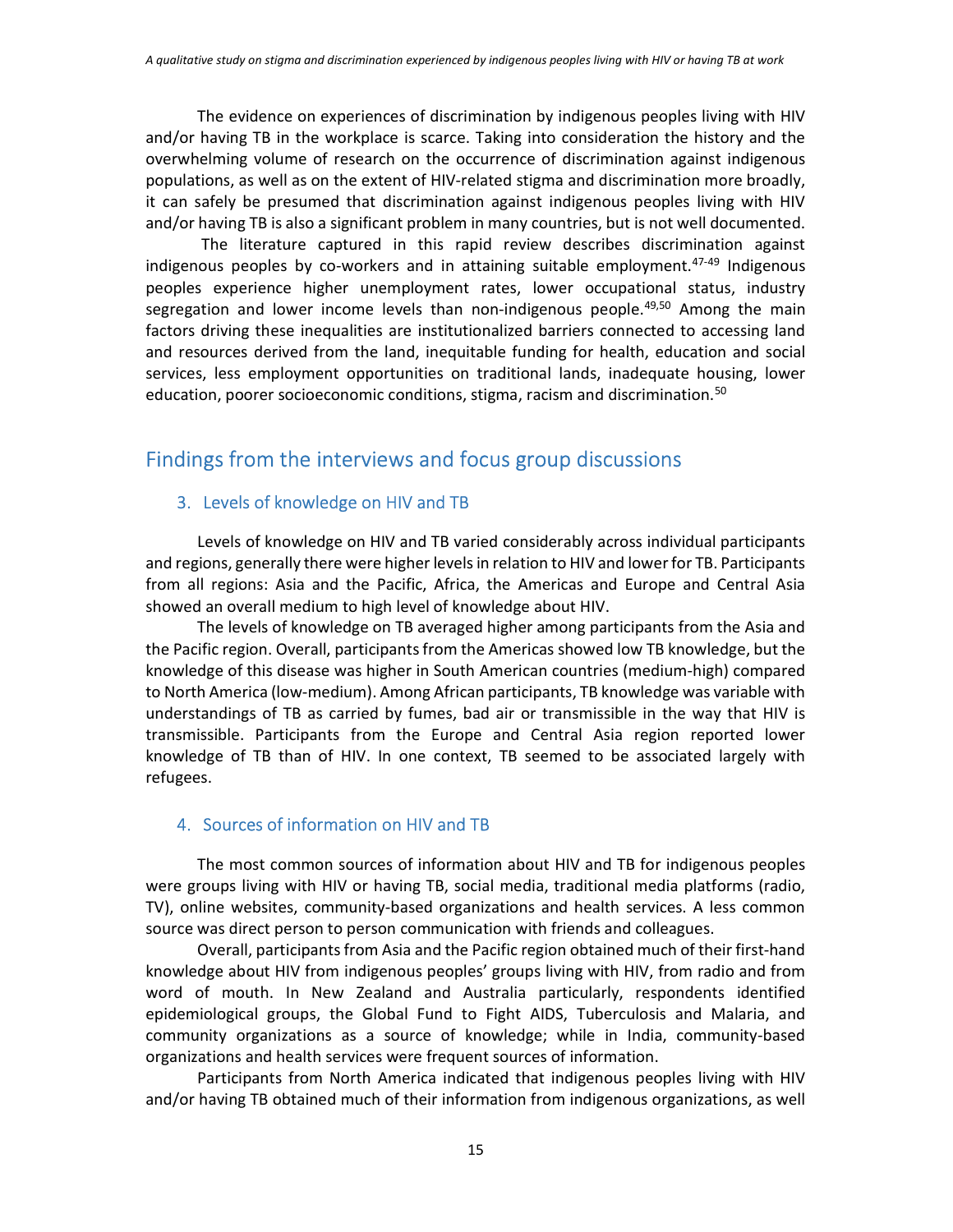as from social media, but there is little culturally specific information readily available. In Chile, indigenous peoples visit Peruvian and Bolivian websites to obtain information on TB but, otherwise they cannot access indigenous-specific information on HIV or TB. In Peru, most of the information is shared by or obtained from health professionals, but these same health professionals are often unable to speak indigenous languages. This is a significant barrier to a large proportion of the indigenous populations for whom they provide care.

According to participants from the African region sources of knowledge vary quite significantly. In some countries, many indigenous peoples living with HIV and/or having TB get their official information from health services, while others get their information from the media and community organizations. In Burundi, indigenous peoples living with HIV and/or having TB tend to get informed through community members, a participant from the Democratic Republic of the Congo identified the main sources of information as being radio and newspapers or TV if people have one. In Rwanda and Zimbabwe, they usually get information from community organizations, and specialized agencies such as the WHO, as well as from radio and TV.

Respondents from Europe and Central Asia indicated that there is no HIV and TB information specifically for indigenous peoples. For participants from the Russian Federation, the internet is the main source of knowledge, as well as direct personal transmission and other media platforms. In the European region, health workers are also sources of information about HIV/TB. Some participants noted the lack of regular sources of information on HIV/TB for indigenous peoples in this region, but there are campaigns targeting refugees and new immigrants.

#### 5. Availability and access to health care services

Participants from Australia and New Zealand indicated that HIV drugs and treatment are available for free for indigenous peoples with HIV through health clinics, but they are often not easily accessible. TB testing is only available in hospitals. According to the participants from Asia and the Pacific region there are available services (testing and treatment) that are free for indigenous peoples. However, those services are often quite far and travel is expensive. In India, access to free TB and HIV treatment is available through Directly Observed Treatment Short-course centres spread throughout the country.

Health services are available for many indigenous peoples in the Americas, but stigma represents a major barrier to use the services. Participants from North America indicated that healthcare for indigenous peoples is provided by local health units, larger centres, through mobile clinics that go to reserves, or through indigenous-specific agencies in large reserves. In many of these contexts, care is not really anonymous, so it can be a barrier. In South America, participants indicate that healthcare is provided by hospitals, local health centres and peer educators but often not in indigenous languages, so communication barriers are a significant issue.

HIV testing and care services are available but there are significant barriers to access them across Africa. According to the participants, in many countries treatment and testing are generally provided in local health centres and by community health workers, but there is significant discrimination against indigenous peoples by doctors and health workers. Several participants reported that stigma and lack of information represent significant barriers to testing and treatment. Other obstacles include shortages of medicine (stock-outs), cost, corruption, and distance.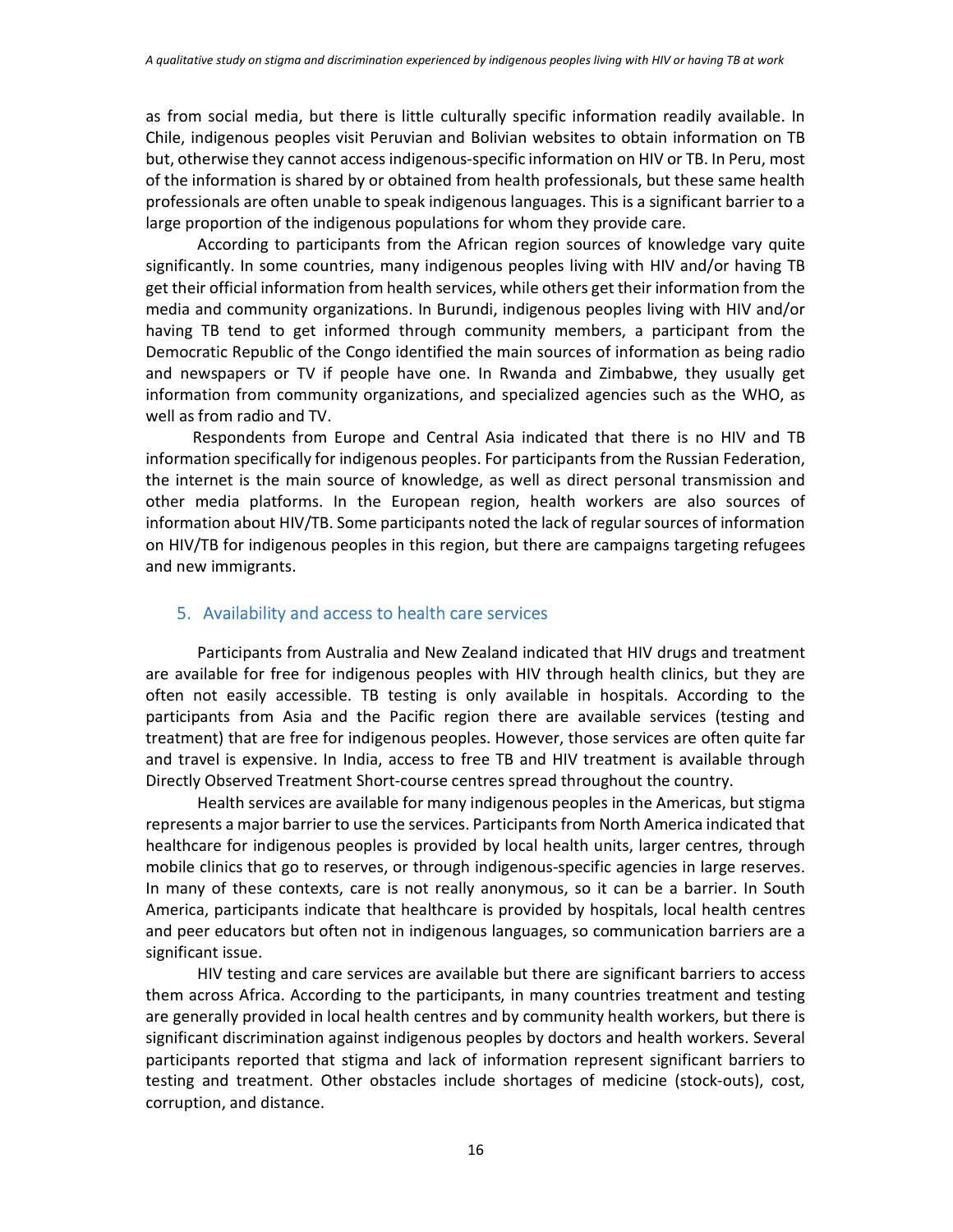Participants from Europe and Central Asia indicated that they can receive healthcare services for HIV and TB. However, availability of health services seems to vary in Eastern Europe. One participant from the Russian Federation reported that HIV testing and treatment are available at work or at medical centres. However, only some of these centres offer free medication, so access to treatment can be difficult. People can get testing and treatment at special health and rehabilitation centres but discrimination and stigma are major obstacles. According to a participant from Norway, indigenous peoples can receive HIV testing and treatment throughout the country, using the same services as the general population, but in small communities, fear of disclosure is a major concern.

#### 6. Multiple layers of stigma and discrimination against indigenous peoples

Most of the participants recognized the existence of stigma and discrimination against indigenous peoples as well as against those living with HIV or having TB, although it is less frequently acknowledged for TB. For some participants, there has been progress, but stigma and discrimination still exist in all regions. The reflections of the focus group leaders in this study reiterated interview findings on the multiple layers of stigma and discrimination faced by indigenous peoples living with HIV and/or having TB. Although there was considerable overlap, there were also varying views regarding how discrimination was experienced differently from one region to another.

In the Asia and the Pacific region, there is a general perception of the existence of multiple levels of discrimination. Participants from Australia and New Zealand, particularly, recognized that systemic, familial, individual and social discrimination is present against those who are indigenous, and more strongly against indigenous women and transwomen. They recognized that indigenous peoples living with HIV and/or having TB are discriminated against in multiple ways. For example, racial discrimination is frequent against Maori people in New Zealand and Aboriginal Australians. Indigenous peoples in Australia and New Zealand are underrepresented in political office, overrepresented in prisons and are often subject to stereotypes connected to laziness, poverty and drug use.

For participants from the Asia and Pacific region, the overall levels of discrimination seem to be lower, but there is a clear sense of discrimination in workplaces against people living with HIV and those having TB. A

"Most of our members or our friends who are living with HIV, they've encountered it, some kind of stigma and discrimination at every level" Participant from Asia and the Pacific, employed in the formal sector

participant from India expressed that discrimination against indigenous peoples is tied to the caste system, with the worst cases of discrimination occurring against women.

Participants from the Americas revealed that multiple layers of discrimination against indigenous peoples are still evident. In North America, discrimination against indigenous peoples is evident in housing, child welfare, education, and other social and health services. Discrimination is also expressed against those who are assumed to use substances and those who do so. According to the participants, stigma and discrimination is often expressed against indigenous peoples living with HIV and is revealed in healthcare and social networks. For some participants, stigmatization and discrimination against indigenous peoples living with HIV comes both from within and outside of the community. For participants from South America, discrimination against people for being indigenous is mostly based on stereotypes and is experienced differently for men and women. For indigenous peoples living with HIV,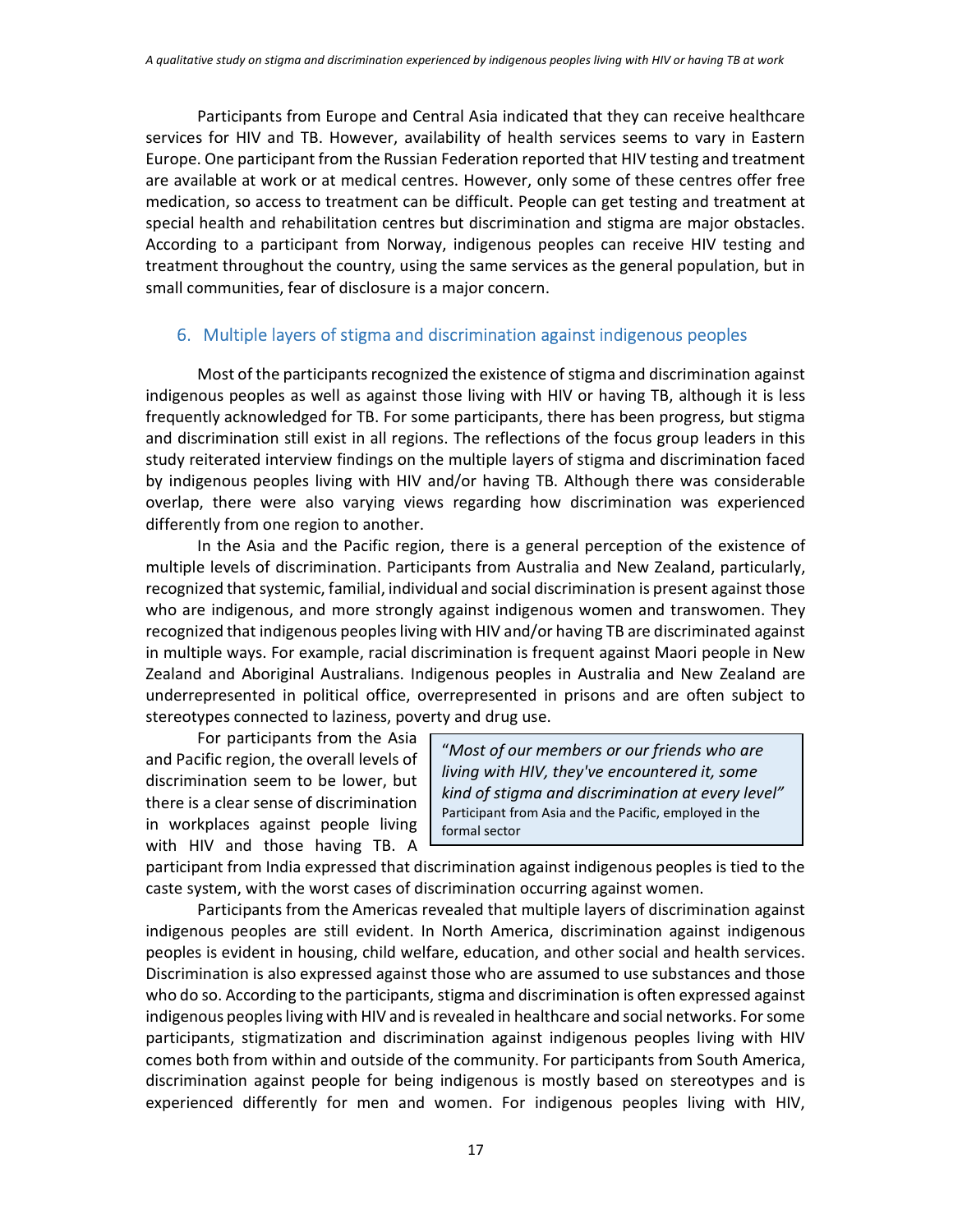discrimination can be especially harsh, to the point where indigenous women with HIV have been forcibly sterilized.

Discrimination connected to HIV or having TB only further exacerbated the violence experienced by indigenous peoples living with HIV or having TB in some African countries. Leaders from the IIWGHA – which include representatives from North America, Australia and New Zealand - and

"And in [the country], regardless of whether there are laws or even if the native people have been recognized through a law, there is still discrimination against the indigenous peoples. And double discrimination, also for being a person living with HIV." Participant from Latin America, employed in the formal sector

representatives from South America reiterated that indigenous peoples often face a doubling of discrimination for being indigenous and for living with HIV and/or having TB. The layers of discrimination were shown to compound. Canada, where forced sterilizations continue to occur, demonstrates the ways in which violence continues to be used as an underlying precursor for further discrimination against indigenous peoples living with HIV. In Latin America, both family and religious institutions played a key role in acts of discrimination and resistance. These institutions mediated indigenous peoples' knowledge and experience of living with HIV and/or having TB, their

relation to society and to the workplace.

In Africa, participants reported numerous expressions of discrimination against indigenous peoples. For some participants, discrimination based on indigeneity is

"Discrimination is still there. (…) Stigma is even there, in workplaces. Stigma is there in schools. Stigma is there in churches. Stigma is there in families. Stigma is still there, as well as discrimination. It's too common." Participant from Africa, employed in the informal sector

frequent and is evident in healthcare, as well as in the context of employment and other social contexts. One African participant discussed that much discrimination is experienced by indigenous peoples because they are visibly distinctive from non-indigenous people and thereby become easy objects of discrimination. Another participant considers that discrimination against people living with HIV is less than before, yet many people still do not socialize, eat with, hug, or have other forms of relationships with people living with HIV due to fear of exposure. Although in some African countries, discrimination against people living with HIV is illegal, participants perceive that it is still present and puts people on the margins of society. African leaders endorsed their fellow nationals from Sub-Saharan Africa. Discrimination against indigenous peoples in this region was described as extraordinarily high in many countries. This discrimination was systematically reflected in unequal access to employment, to fair wages, to medicine and to effective legal recourse. Some African representatives reaffirmed the fact that indigenous peoples in some countries generally live at a level of poverty below the majority of the population and are systematically exploited for their labour because they are visibly identifiable as indigenous. In some cases, the levels of abuse were so high that physical assaults against indigenous peoples were common.

In Europe and Central Asia, participants also reported the presence of discrimination against people living with HIV, but not always for being of indigenous origin.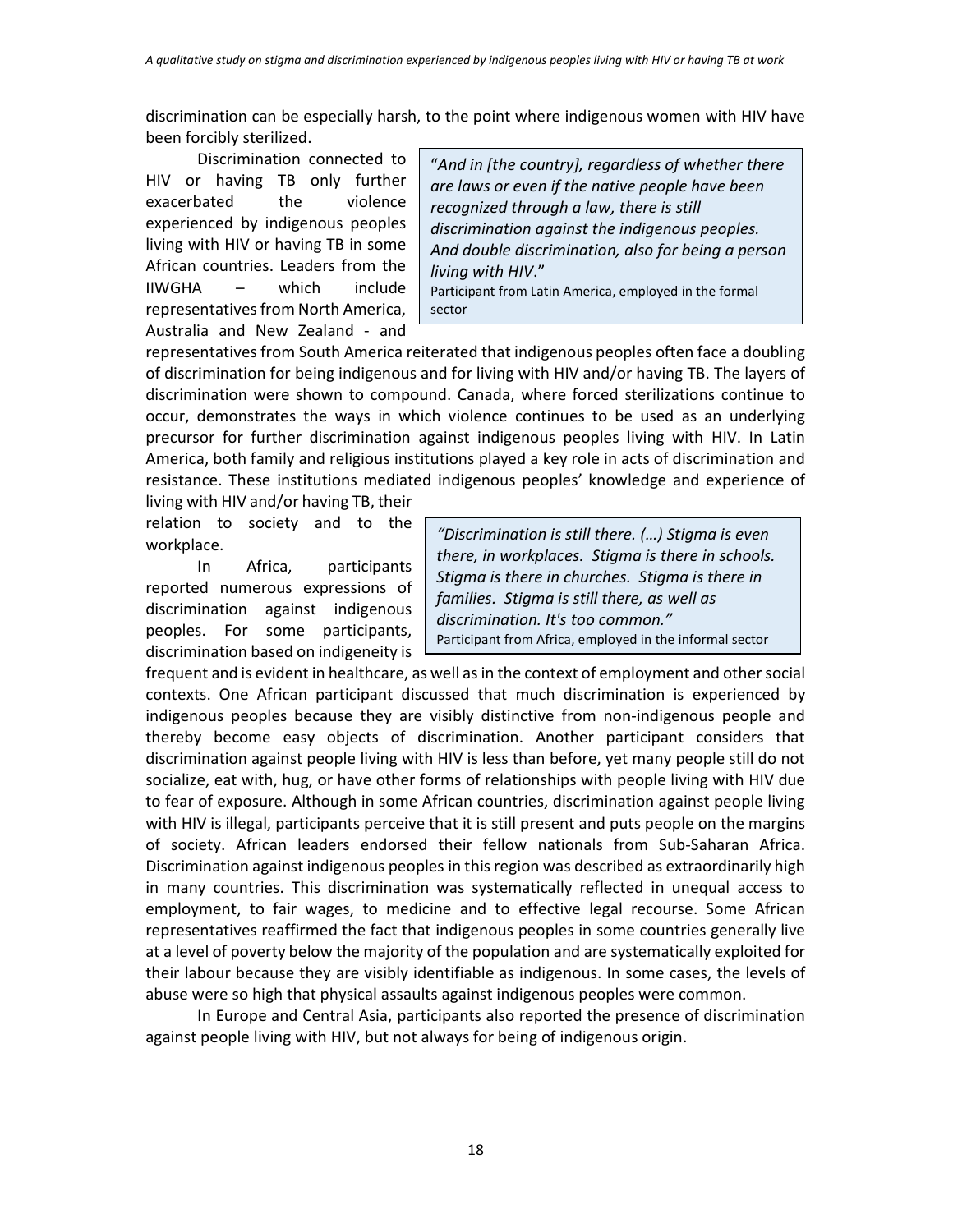### 7. Experiences of discrimination against indigenous peoples and people living with HIV and/or having TB

Numerous experiences and types of discrimination have been reported, either by the participants themselves or by other members of their community. Self-stigma or selfdiscrimination, internalizing the negative judgment and imposing it on oneself, has been identified as an important factor contributing to discrimination by participants from several regions. These experiences can be encountered in different social contexts, including in the workplace.

Participants from Asia and the Pacific region shared multiple experiences of discrimination. Many declared that some people have been discriminated against by younger community members for living with HIV and/or having TB or

"I do not know if, due to having an indigenous surname, it's the people themselves who feel selfdiscrimination or feel that the process of their work environment is less valued than other people who do not have the indigenous name" Participant from Latin America, employed in the formal sector

for being of indigenous origin in gay bars. There were also examples of women experiencing more discrimination than men in the context of education and access to social services. In India specifically, there are experiences of indigenous peoples outed by community members for their HIV status, and cases of disclosure without consent by medical staff. In Fiji and New Zealand, participants reported numerous experiences of discrimination in the form of joking or mocking within the community, and reported that some groups such as women and members of the LGBT community (especially transwomen) often suffer more violent forms of discrimination than other members of the community.

In the Americas, despite contextual, cultural and development differences between North America and South America, experiences of stigma and discrimination are common in both contexts, often under assumptions that indigenous peoples are poor or less capable. Examples of people ostracized from the community, from health services or from public spaces for living with HIV or having TB and being indigenous were discussed by North American participants. Examples include a woman being left to bleed on the street because of rumours that she had HIV; a son being left out in the cold in winter with his tongue stuck to a pole because the school administrators thought he had HIV; or a man not being able to buy a bottle of wine because he was assumed to be drunk because he was indigenous.

"I know that health professionals, due to ignorance of the native people's culture, have discriminated in the sense that [they think] indigenous peoples do not follow the treatment correctly because they have [the opinion that] the culture ...., is messy, it is irresponsible. And they have told this directly to a man, that he will not be able to go ahead with the treatment because he is irresponsible." Participant from Latin America, employed in the formal sector

Similarly, discrimination against indigenous peoples in South America is related to stereotypes. Indigenous peoples living with HIV face a significant extra layer of discrimination. Experiences of discrimination from health providers were often reported. Much of this discrimination is systemic, with numerous governments failing to develop adequate outreach programmes for many who are marginalized. In general, women suffered more discrimination by healthcare practitioners because they access health services more often.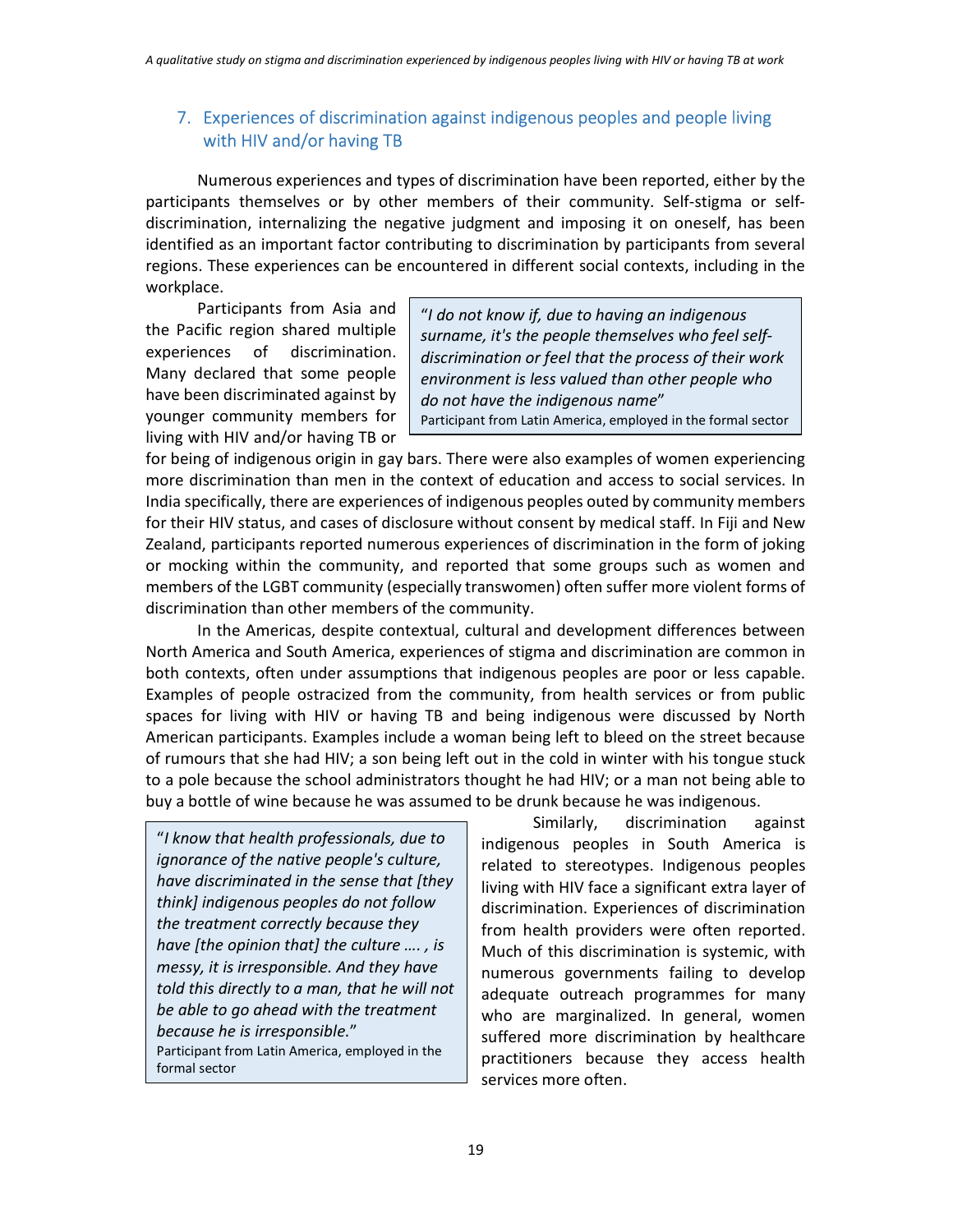African participants described numerous experiences of discrimination that were common in the region, with indigenous peoples often being treated as lesser than nonindigenous people. One participant described the strong and multiple forms of discrimination against Pygmies in Burundi. The experiences of discrimination are evident in education, in healthcare, in government services and more widely in the society. In addition to their indigenous origin, people tend to be discriminated against due to their HIV and/or TB status,

even in relation to non-indigenous people with these infections. One participant described how community members start talking (gossiping) when they saw someone getting help from caregivers, and cases of people rejecting people living with HIV, or stopping to buy goods from women who were suspected of being infected. In the experience of many

"I just know of one person - this lady who used to sell things, so she would move around with a basket, but one day she got sick. We don't even know if it was HIV or not, but people were saying it's HIV, because she got really, really sick. Now, when she got back to her selling, it was very difficult for her to continue with her business, because now people were scared to buy her things." Participant from Africa, employed in the informal sector

participants, women generally face more forms and frequency of discrimination than men.

Participants from Europe also shared experiences of discrimination, mainly in the context of health care and related to disclosure of their HIV or TB status. There are examples of health professionals who had disclosed people's HIV status. In addition, health professionals themselves described being forced to take mandatory HIV and/or TB tests in order to keep their jobs. In Norway, there were experiences reported of parents not wanting people with HIV to work with their kids. There continues to be discrimination against indigenous peoples based on stereotypes. The Sami, for example, are often still regarded as dirty, and there continues to be workplace discrimination against them and discrimination in accessing health services.

### 8. Discrimination against indigenous peoples living with HIV and/or having TB at work

Most participants had experienced discrimination in the workplace or were aware of these experiences, despite legislation and human rights policies, regulations and norms that should protect people from any kind of discrimination when looking for employment or in the workplace. Many declared having knowledge of friends or members of their community that have been subject to discrimination due to their indigenous origin and/or their HIV status.

"I ended up getting basically seven months leave with pay, and a settlement to leave the job. Basically, they didn't want me back on the job."

Participant from Asia and the Pacific, employed in the formal sector

According to the participants, discrimination is revealed in different contexts and forms in the world of work. Multiple experiences were reported of being unable to get a job, of losing jobs or being denied a promotion because of their HIV and/or TB status and/or being indigenous. Numerous experiences of not getting work or being fired because of indigenous origin or living with HIV or having TB were reported by participants from all regions. There were also numerous experiences of discrimination by employers and co-workers.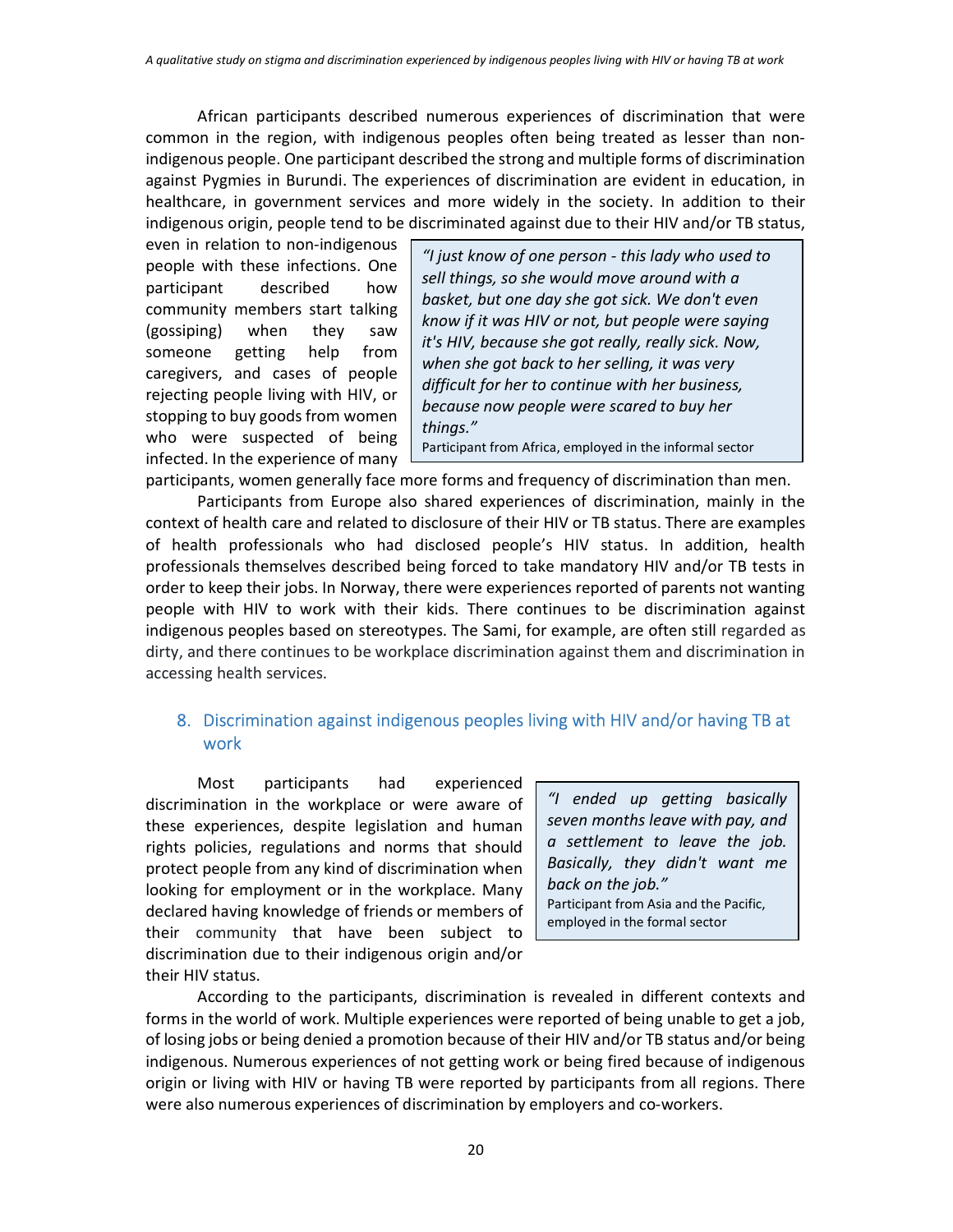"I've been denied promotions and employment for being indigenous and for having HIV, so both ways. (…) I was working at an organization and there was no reason that I could not have been promoted, but I was looked over. I was passed over, and it could have been because of HIV. It could have been because of being indigenous or being a woman too. Basically, the person that did get the promotion could barely speak English, so that was even harder to swallow." Participant from Asia and the Pacific, employed in the formal sector

Participants from Asia and the Pacific region described experiences of workplace discrimination on multiple grounds, for being indigenous and also for living with HIV. In Australia, New Zealand, Fiji and India – despite laws and human rights policies, regulations and norms, – there are many known cases of discrimination against indigenous peoples in the workplace. Although there are laws against workplace discrimination, they are rarely

enforced. Participants from this region related that many people stop looking for work after being diagnosed with HIV and/or TB. They also reported that there were significant cases of job losses because of their HIV status, or not getting paid full wages because of the assumption that the person does not need to invest in their retirement. In addition, there are reported cases of disclosure of their status without consent by colleagues.

"In work situations, once my status had been found out, I've been discriminated and stigmatized, and gone from being a productive member of that work team, to being shut out and left out of a lot of what I used to be involved with. I've lost jobs. I've been looked over because of my HIV status and passed over for promotions." Participant from Asia and the Pacific, employed in the formal sector

Similarly, participants from Asia and the Pacific region described cases of discrimination against people living with HIV in the workplace and gave numerous examples of people losing their jobs, even though there is legislation to protect against it. Sometimes, the recruitment process required HIV tests prior to being hired, so people who were living with HIV refrained from applying to jobs for fear of discrimination. This happened even when people in recruiting organizations knew that there were strict rules against discrimination.

In the Americas, although there are several laws, and civil and human rights regulations and laws currently in place to protect people against workplace discrimination, there are numerous examples of discrimination related to work. In general, there is less stigma related to TB than HIV. In North America, several examples of this type of

"I was heading up to [an indigenous] community to do some education around HIV. (…) The person I was travelling with took the call, asked why, and they said they did not realize that somebody living with HIV was actually coming up to (work), and we got turned back as a result of that." Participant from North America, employed in the formal sector

discrimination were described. Participants gave examples of an indigenous person being turned away from giving a presentation on HIV because of their HIV status, and of people avoiding engaging with people living with HIV out of fear that they will be suspected of having HIV as well.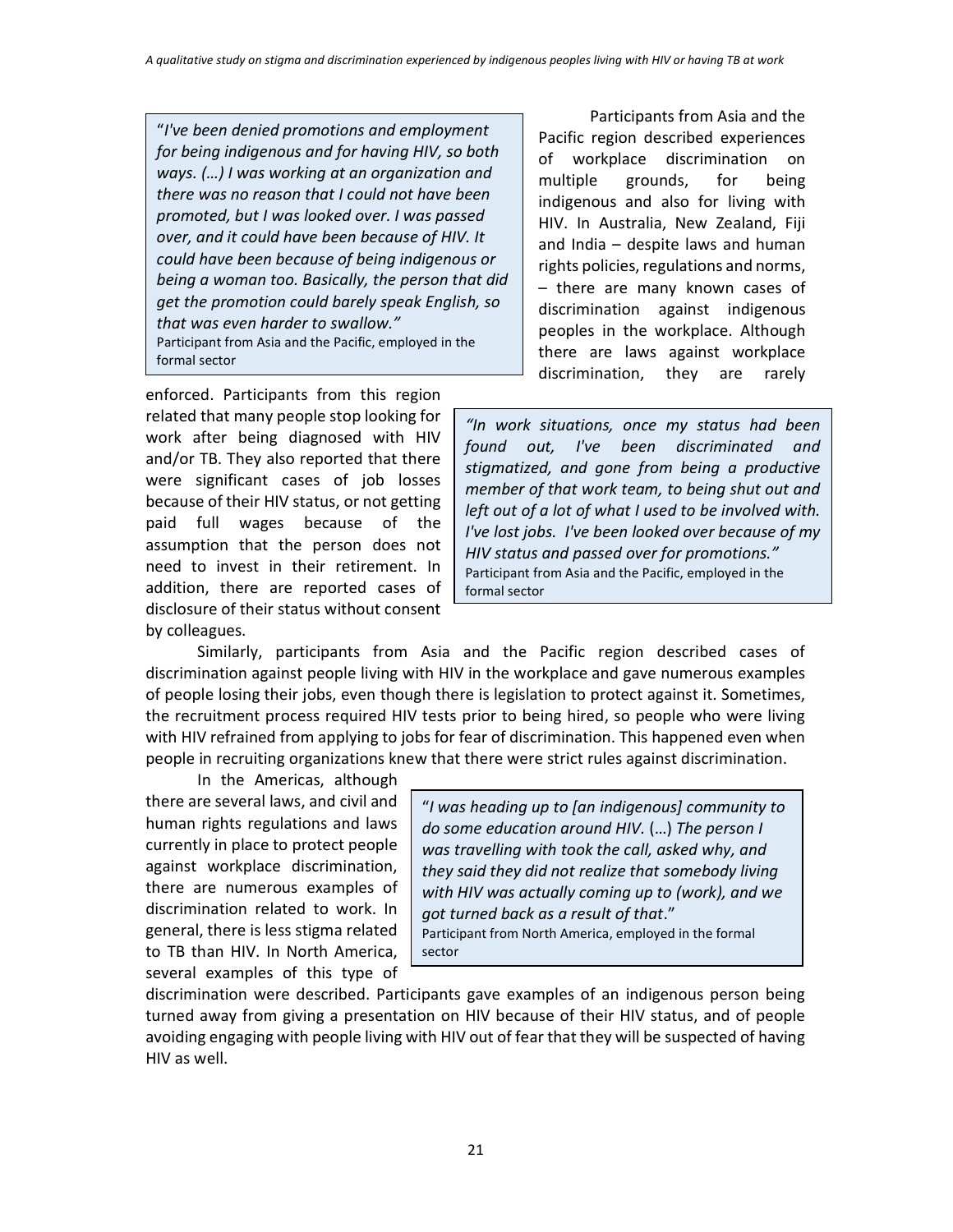In South America, there are also several laws prohibiting discrimination against indigenous peoples with HIV, yet discrimination is frequent. According to participants, many

"Rather than discriminating there is something that [...] we call the bullying line where you can make a joke to an indigenous person, telling them that they are Indians or 'cholos'. For instance, this person might receive the joke in a conversation or in a meeting... But yes, in the workplace, there is bullying towards people who have a different last name." Participant from Latin America, employed in the formal sector

people may not disclose their status so to avoid being publicly outed. There were many examples of people who had difficulties applying for or getting a job when they live with HIV and/or have TB due to fear of discrimination. Participants also described cases of women who were tested for HIV without their consent and others that were fired for living with HIV.

In many African countries, in spite of workplace policy and legislation aiming at preventing discriminatory practices, there are frequent cases of discrimination in the workplace against indigenous peoples living with HIV. Some participants described the situation as a generalized discrimination against indigenous peoples and those living with HIV and/or having TB, when looking for employment or in the workplace. According to participants the laws are not enforced in most countries and discrimination is rampant. For one participant, indigenous peoples are not aware of their rights and so not able to fight to have them protected. This

"Yeah, a lot of discrimination in the workplace. Most people, they don't want to associate with you. Maybe they fear that if they associate with you, they can get HIV through you. Even if you go to lunch together with people, people will sit aside. They will leave you alone eating. They don't want to eat together with you." Participant from Africa, employed part-time

"I have experienced stigma and discrimination. There was a time when I was sick, and my juniors at work were promoted, but I was left out. There was a rumour that they suspected that my sickness was HIV related, and, therefore, they could not risk promoting me." Participant from Africa, employed in the formal sector

situation seems to be related to deficient mechanisms about communicating the laws. Employers sometimes pretend not to discriminate but they talk and make public comments about people living with HIV and/or having TB. There are anti-disclosure regulations or laws in place, yet there are ample cases of disclosure without consent. Several participants shared examples of people not getting a job because of their HIV status, or people being treated differently for living with HIV.

In Europe and Central Asia, there are also labour laws that prohibit discrimination against people with HIV. In the Russian Federation, there is reportedly a high level of stigma and numerous examples of discrimination against those living with HIV and/or having TB in the workplace. For some jobs, HIV testing is required, so people sometimes quit rather than be found out. Sometimes people are fired with spurious reasons, but it is believed that is actually because of their HIV status.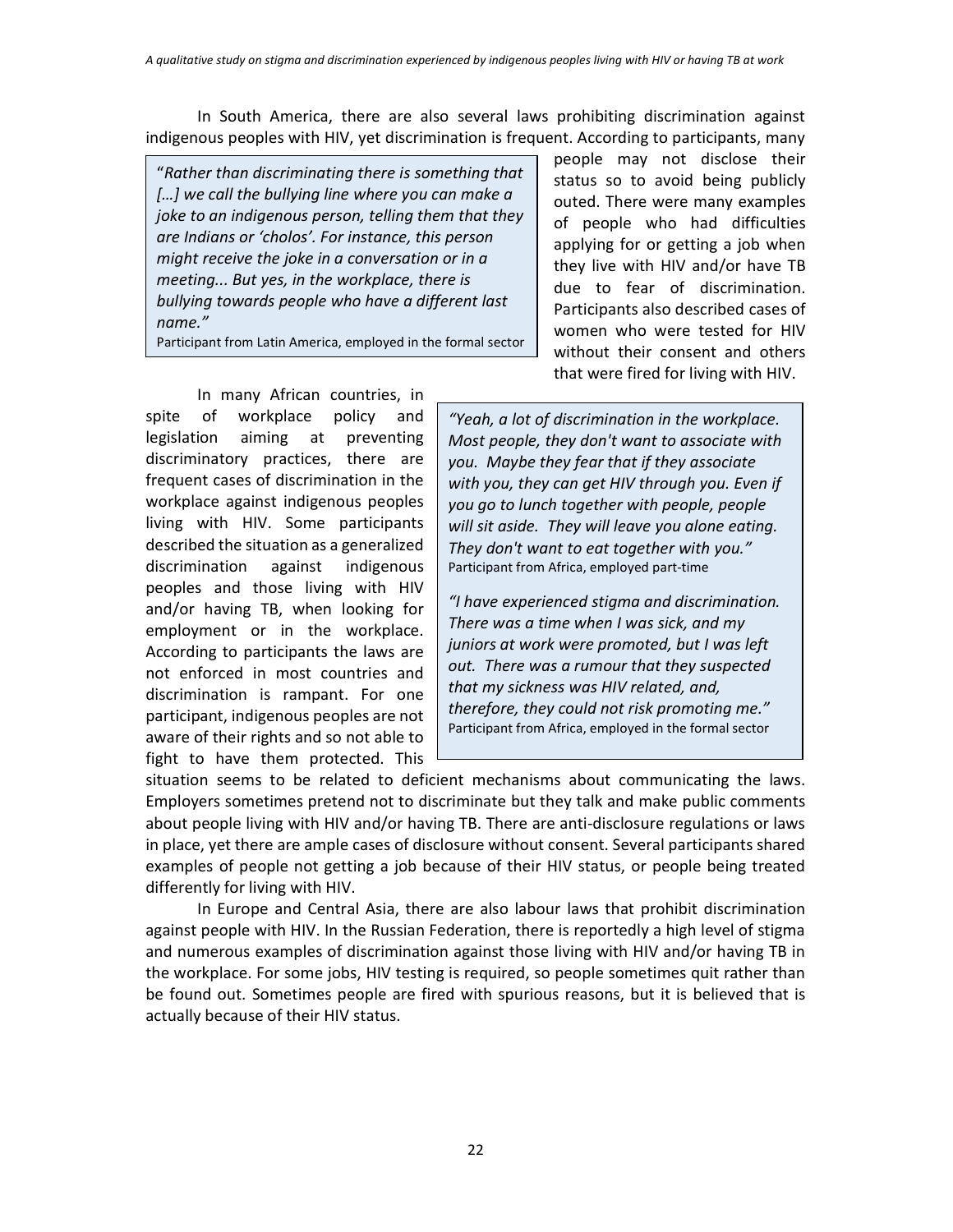Leaders and representatives across all regions tended to agree that there was significant work to be done in terms of protecting the workplace rights of indigenous peoples living with HIV and/or having TB. It was largely recognized that workplace protection had to occur in two ways; institutionally at the policy and enforcement levels and socially within

"There were situations in the [company], when managers find out that an employee had a diagnosis of HIV infection, they simply fired him. They use any excuse in this case." Participant from Europe and Central Asia, not employed communities and families. This would help to ensure that indigenous peoples living with HIV and/or having TB gain employment in the first place and are able to keep their employment regardless of their HIV or TB status.

 Participating countries have regulations and laws that are supposed to protect the rights of workers living with HIV and/or having TB but there is little enforcement of those legal instruments. Because of the unequal enforcement of these regulations and laws, many people with a positive HIV and/or TB status choose instead not to disclose their status for fear of negative and ongoing repercussions of forced disclosure.

### 9. Laws and regulations against discrimination in the world of work

As revealed by several participants, in spite of employment regulations and laws, the work environment in many countries is not inclusive for indigenous peoples living with HIV and/or having TB. The chances of getting a job or, once employed, to have the same opportunities as non-indigenous employees to be promoted or be treated fairly in the workplace are lower for indigenous peoples in general and even more so for those living with HIV and/or having TB.

Most countries of origin of the participants have workplace legislation and policy and human rights regulations and laws in place against multiple forms of discrimination. In addition to this, there is national legislation and jurisprudence in most countries that protect the rights of workers. In many countries though, the implementation and enforcement of those legal mechanisms are weak or absent.

According to one participant in Chile, Law No. 19779 prohibits discrimination against employees with HIV, and yet there continues to be ongoing discrimination against indigenous peoples in the workforce. This suggests that the workplace rights of indigenous peoples with HIV are circumvented or simply ignored. Another participant said that in Peru, the Law No. 26626/Amendment No. 28243 offers protection against discrimination based on HIV status in the workplace, however discrimination against indigenous peoples and against those living with HIV is common. In Rwanda and Zimbabwe, participants indicated knowledge of laws that protect people against discrimination (Rwanda) and sexual harassment (Zimbabwe) in the workplace, but they were not able to identify specific laws protecting indigenous peoples living with HIV and/or having TB from discrimination. In some countries the protection against discrimination is provided through general labour codes or human rights legislation (e.g. Norway, Canada).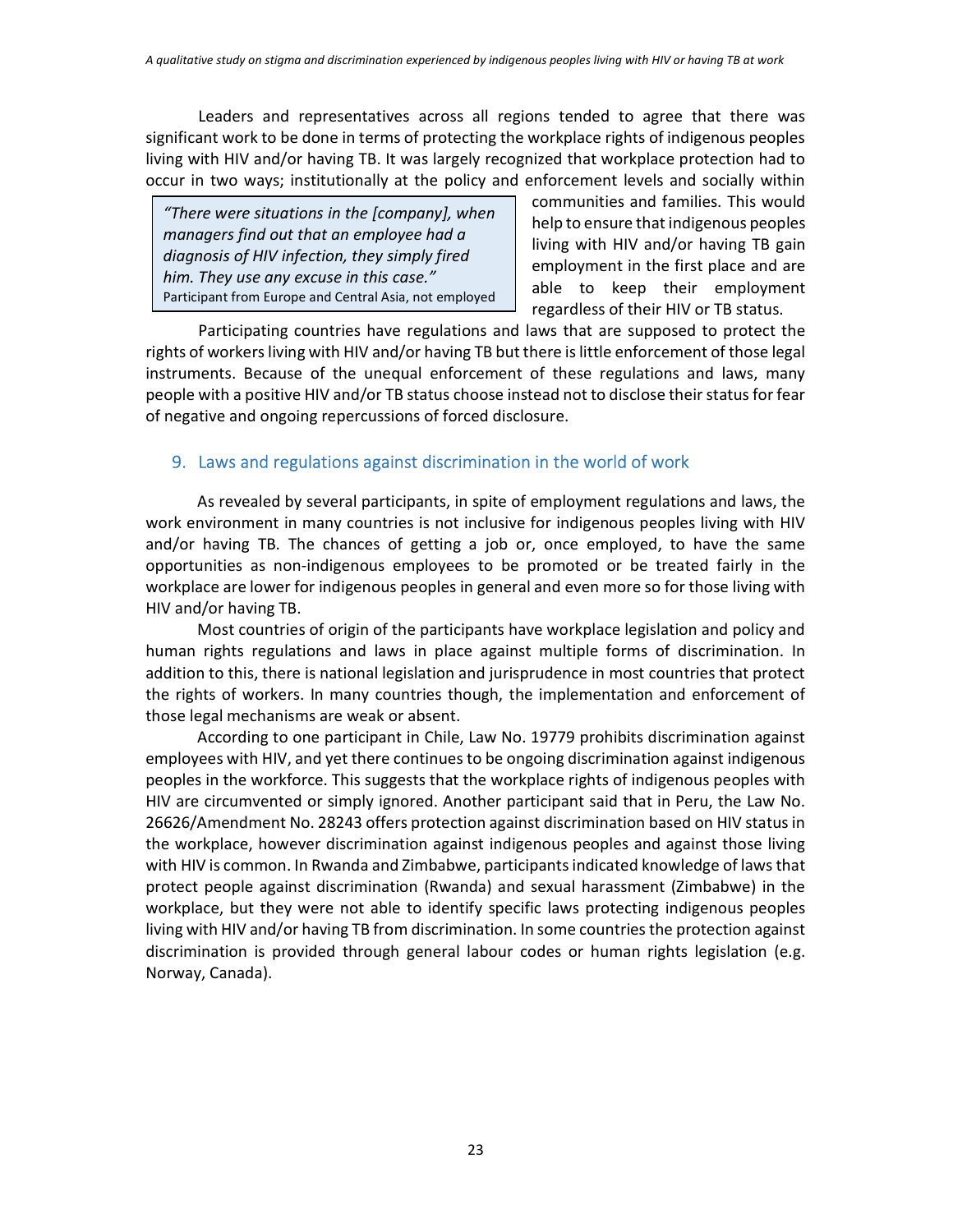### 10.Awareness of Indigenous and Tribal Peoples Convention, 1989 (No. 169)

The Indigenous and Tribal Peoples Convention, 1989 (No. 169) (see box below) was approved in 1989 and entered into force in 1991. So far, it has been ratified by 23 states, though it has influenced laws and policies in many more countries. Overall, the knowledge of Convention No. 169 amongst the indigenous peoples interviewed is low, with only a few participants being fully aware of this international Convention. The best knowledge of the Convention No. 169 was, perhaps not surprisingly, of

"With ILO Convention 169, we are taught protection of indigenous peoples, to enable them to continue to live in harmony with their customs and respect for their culture, and to give them a developmental pace, to give them access to work."

Participant from Africa, not employed

"I remember that I once heard on the radio that the workers are defended by these laws of 169. But for us, given we are unemployed and poor and unhappy, how to know all that?" Participant from Africa, employed in the formal sector

participants in countries where the Convention had been ratified. It is notable that in some countries that have not ratified Convention No. 169 there is good or some knowledge of the Convention (e.g. Australia, Rwanda).

There was low knowledge of Convention No. 169 among African participants and also few ratifications from this region. However, it seems that the message has reached some African communities, and some participants were aware of the benefits of the Convention for indigenous peoples.

One experience related to the implementation of Convention No. 169 was shared by one of the participants that considered it as a positive step for indigenous communities, but there was a sentiment of politization of the Convention and that it is used to benefit certain economic interests rather than actually protecting the rights of people.

#### Indigenous and Tribal Peoples Convention, 1989 (No. 169)

ILO Convention No. 169 on indigenous and tribal peoples is an international treaty, adopted by the International Labour Conference of the ILO in 1989. The Convention represents a consensus reached by ILO tripartite constituents on the rights of indigenous and tribal peoples within the member-States where they live and the responsibilities of governments to protect these rights. It is based on respect for the cultures and ways of life of indigenous peoples and recognizes their right to land and natural resources and to define their own priorities for development. The Convention aims at overcoming discriminatory practices affecting these peoples and enabling them to participate in decision-making that affects their lives. Therefore, the fundamental principles of consultation and participation constitute the cornerstone of the Convention. Further, the Convention covers a wide range of issues pertaining to indigenous peoples, including regarding employment and vocational training, education, health and social security, customary law, traditional institutions, languages, religious beliefs and cross-border cooperation.

Source: ILO, 2013, Understanding the Indigenous and Tribal People Convention, 1989 (No. 169): Handbook for ILO Tripartite Constituents (Geneva).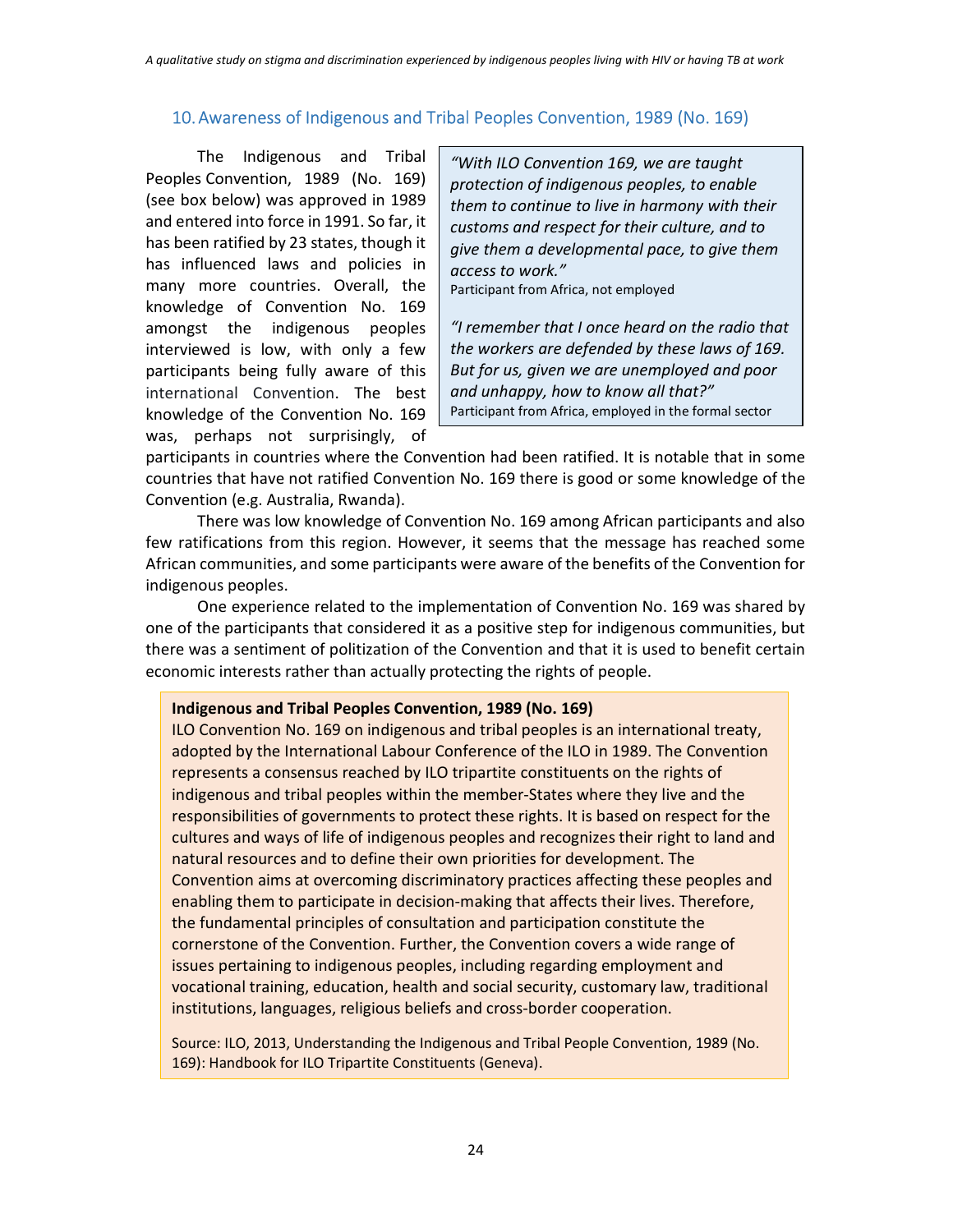## Recommendations

Many participants consider that colonial history is a key factor in indigenous peoples' experiences of stigma and discrimination. This must be considered as a constant reality in

"Of course, we need to recognize that some work is being done. I think we still have much to do. There is so much to do regarding the people's education. There is a lack of strategies that originate from indigenous peoples, lack of leaders who represent their native peoples for them to know more about how the subject is addressed and how they want to deal with HIV in the indigenous communities, how they want to handle the prevention strategies in indigenous peoples." Participant from Latin America, employed in the formal sector

the lives in indigenous peoples which impacts every aspect of life in a constant process of protecting traditional worldviews and identity as a unique culture within a dominant colonial society. At the same time, participants emphasize the importance of the knowledge and capacities of indigenous peoples as the essential strengths to address and overcome these problems. Some participants acknowledged that some progress

has been made, but that there is still a lot to do.

There were numerous reflections and recommendations by the participants on how

to improve the situation of indigenous peoples. Among the most common recommendations were to improve mechanisms for legal recourse for discrimination; to improve knowledge and education about their rights; and, to encourage and enable the deeper involvement of indigenous peoples living with HIV and/or having TB in the monitoring of workplace rights.

"In the workplace itself, there are specific cases that demonstrate the existence of a certain degree of discrimination against people living with HIV because they see them as an impairment, like a cost or a problem".

Participant from Latin America, employed in the formal sector

"Indigenous peoples living with HIV or TB have very limited knowledge of their human rights related to stigma and discrimination in the world of work. I would say, more work needs to be done in order to make both the employer and the indigenous employee aware." Participant from Africa, employed in the formal sector

"Create teaching institutions that encourage everyone to learn. Push people to form community associations, what we call grassroots association." Participant from Africa, not employed

Education and information on the socioeconomic conditions and rights of indigenous peoples are necessary in order to better support indigenous peoples living with HIV and/or having TB in the workplace. Many participants pointed out that education on workplace rights should target not only indigenous peoples and people living with HIV and/or having TB, but also employers and co-workers.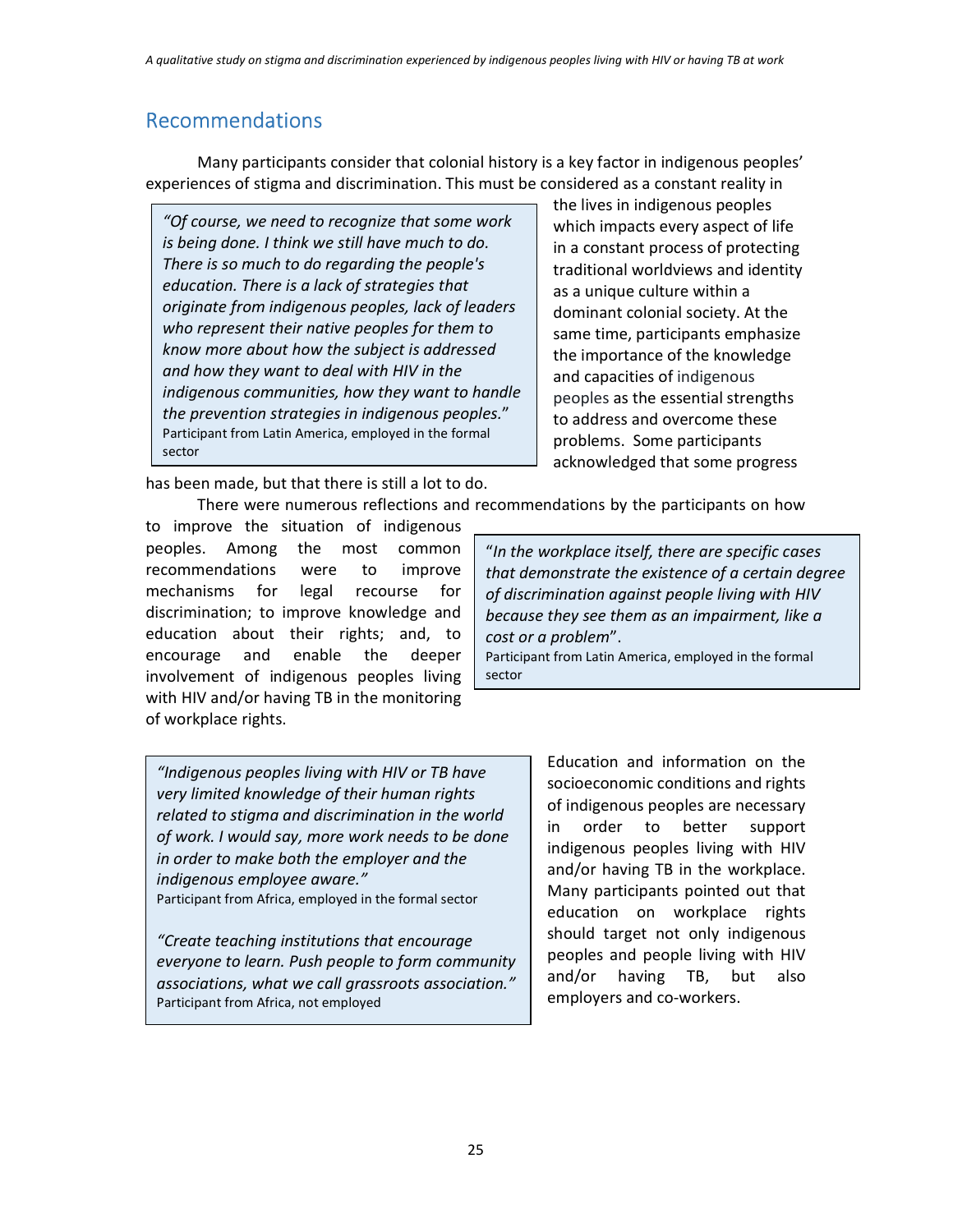#### Recommendations include:

#### Involve people with living experience:

- 1. Include indigenous stakeholders living with HIV and/or having TB in the development of strategies to reduce workplace discrimination and all other responses to reflect GIPA;
- 2. With representation from indigenous peoples living with HIV and/or having TB, review disclosure and confidentiality policy and workplace protections related to stigma and discrimination;

### Provide information and education:

- 3. Design culturally-sensitive outreach efforts and materials in the languages of indigenous communities as well as in official languages;
- 4. Develop training packages for service providers focussing on stigma and discrimination, respecting confidentiality and learning about indigenous cultures to address stereotypes and judgment when indigenous peoples reach out to them;
- 5. Design and implement campaigns against stigma and discrimination directed to the general public;

### Engage and enforce legal solutions:

- 6. Ratification and implementation of ILO Convention No. 169 for promoting and protecting the rights of indigenous peoples, including with regard to participation and consultation, employment, education and health care;
- 7. Improve mechanisms to support legal claims against discrimination;
- 8. Implement and enforce the legal mechanisms that are in place to protect indigenous peoples living with HIV and/or having TB in the workplace;

### Respond in the workplace:

- 9. Continued promotion of the ILO Convention No. 169 and the ILO Recommendation on HIV and AIDS and the world of work (No. 200);
- 10. Target employers, co-workers, trade unions and indigenous peoples living with HIV and/or having TB in the development and execution of interventions;
- 11. Increase the effectiveness of strategies to improve broad-based education on the rights of indigenous peoples living with HIV and/or having TB in the workplace by engaging employers and employees in training about country specific legislation and policy and international conventions and covenants;

### Pursue research to improve the availability of data by and for indigenous peoples:

- 12. Conduct and support further research on the experiences of stigma and discrimination against indigenous peoples living with HIV and/or having TB by engaging in more in-depth research on country-specific studies (this may include partnering to extract indigenous data from in-country Stigma Index studies);
- 13. Research effective responses and interventions to improve worker's conditions in the workplace and generally in the world of work;
- 14. Ensure that research offers benefits to indigenous communities that participate in the study, through ongoing engagement with policy development, nation-specific program development, and support for community-specific goals.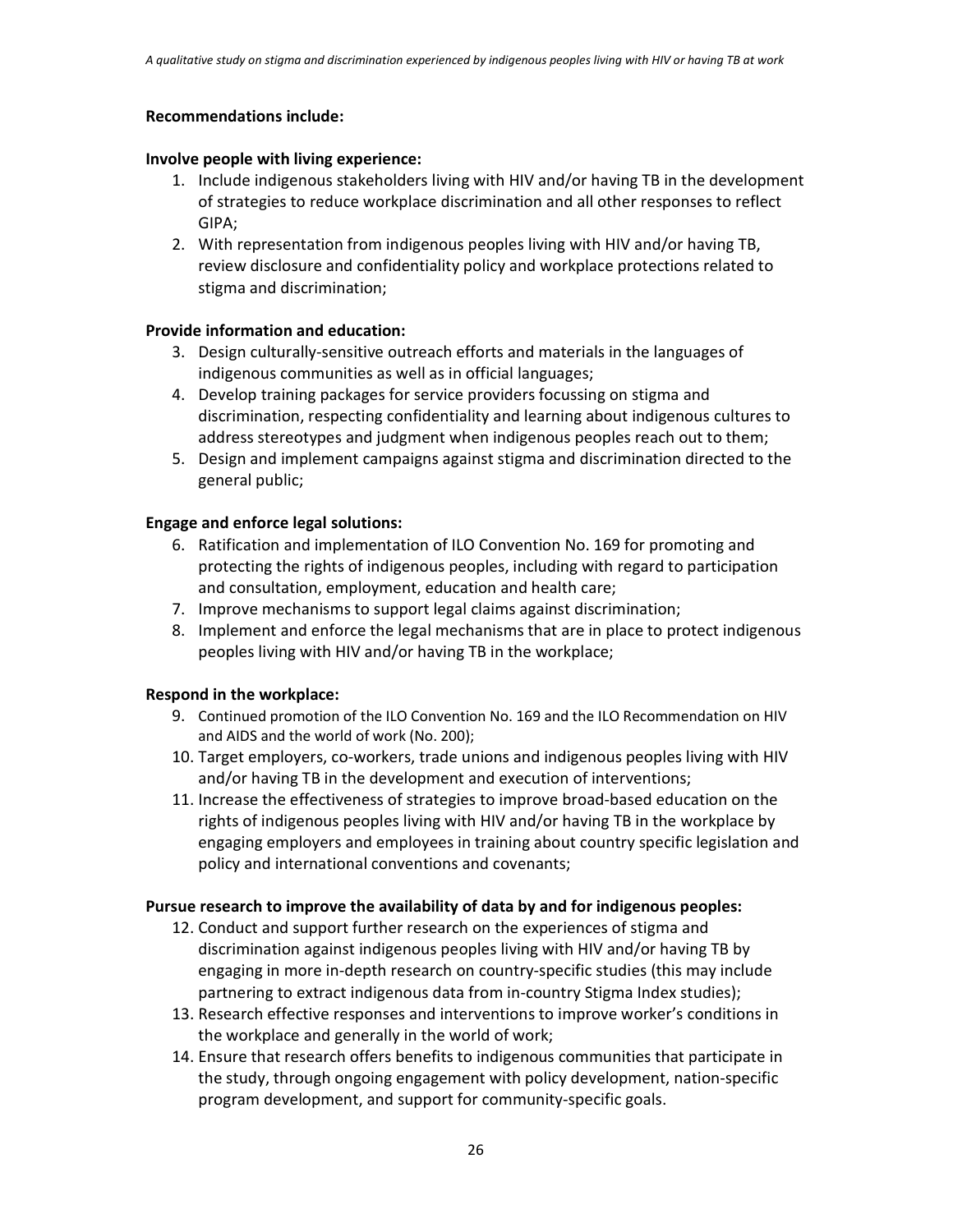This report and its recommendations contribute to increasing the availability of evidence on indigenous peoples' experiences, individually and collectively, of stigma and discrimination specifically related to HIV and TB in the world of work. This will contribute towards further, hopefully more in-depth examination of stigma and discrimination toward indigenous peoples living with HIV and/or having TB in the workplace. By initiating this investigation and pursuing further work, we will better understand the factors influencing stigma and discrimination in the world of work and thereby inform policies and effective interventions.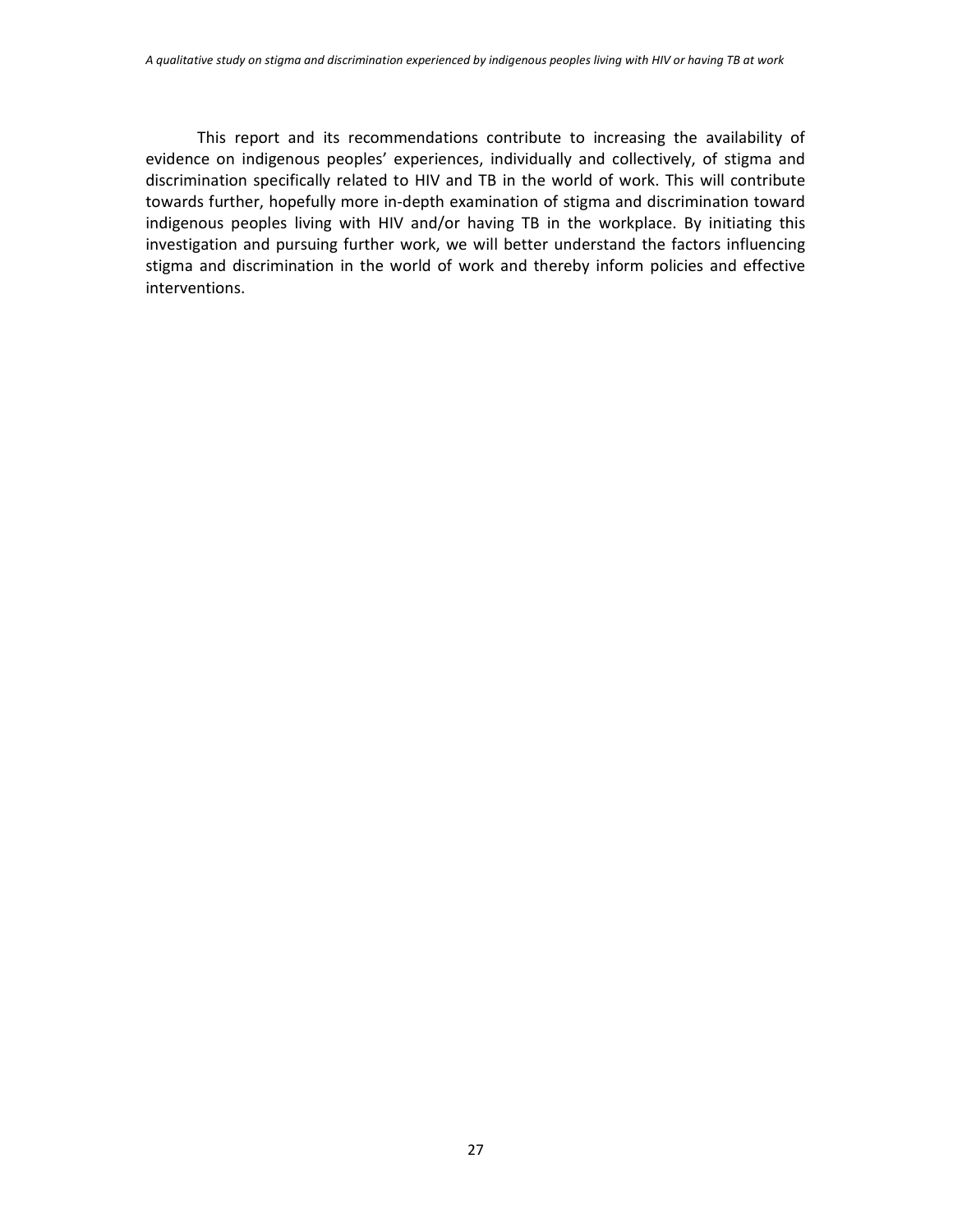## References

- 1. ILO. 1989. Indigenous and Tribal Peoples Convention, 1989 (No. 169) https://www.ilo.org/dyn/normlex/en/f?p=NORMLEXPUB:12100:0::NO::P12100\_ILO\_CO DE:C169.
- 2. UNAIDS. 2019. UNAIDS Data 2019.
- 3. WHO. 2019. Global Tuberculosis Report 2019 Fact Sheet.
- 4. WHO. 2018. TB/HIV Fact Sheet HIV-Associated Tuberculosis.
- 5. Adelson, N. 2005. "The embodiment of inequity, The health disparities in Aboriginal Canada", in Canadian Journal of Public Health, Vol. 96, No. 2, pp. S45-S61.
- 6. Smith, L.T. 2012. Decolonizing methodologies: Research and Indigenous peoples 2nd ed. (London, UK, Zed Books).
- 7. United Nations Inter-Agency Support Group on Indigenous Issues. 2014. The health of indigenous peoples. (New York, NY, Inter-Agency Support Group on Indigenous Peoples' Issues).
- 8. Deacon, H.; Stephney, I.; Prosalendis, S. 2005. Understanding HIV/AIDS stigma: A theoretical and methodological analysis (Cape Town, South Africa, HSRC Press).
- 9. Krieger, N. 2000. "Discrimination and health", in L.F. Berkman and I. Kawachi (eds.): Social epidemiology. (Oxford, UK: Oxford University Press), pp. 36-75.
- 10. Major, B.; O'Brien, L.T. 2005. "The social psychology of stigma", in Annual Review of Psychology. Vol. 56, pp. 393-421.
- 11. Earnshaw, V.A.; Bogart, L.M.; Dovidio, J.F.; Williams, D.R. 2013. "Stigma and racial/ethnic HIV disparities: moving toward resilience", in American Psychologist, Vol. 68, No. 4, pp. 225-36.
- 12. Chang, S.H.; Cataldo, J.K. 2014. "A systematic review of global cultural variations in knowledge, attitudes and health responses to tuberculosis stigma", in International Journal of Tuberculosis and Lung Disease, Vol. 18, No. 2, pp. 168-73(v).
- 13. Block R.G. 2009. "Is it just me? Experiences of HIV-related stigma", in Journal of HIV/AIDS & Social Services, Vol. 8, pp. 1-19.
- 14. Pungrassami, P.; Kipp, A.M.; Stewart, P.W.; Chongsuvivatwong, V.; Strauss, P.P.; van Rie, A. 2010. "Tuberculosis and AIDS stigma among patients who delay seeking care for tuberculosis symptoms", in International Journal of Tuberculosis and Lung Disease, Vol. 14, No. 2, pp. 181-7.
- 15. International Labour Organization (ILO). 2010. Recommendation concerning HIV/AIDS and the World of Work. 2010, No. 200. (Geneva, Switzerland: International Labour Organization) https://www.ilo.org/wcmsp5/groups/public/---ed\_norm/-- relconf/documents/meetingdocument/wcms\_142613.pdf.
- 16. Harris, R.; Tobias, M.; Jeffreys, M.; Waldegrave, K.; Karlsen, S.; Nazroo, J. 2006. "Racism and health: The relationship between experience of racial discrimination and health in New Zealand", in Social Science & Medicine. Vol. 63, No. 6, pp.: 1428-41.
- 17. Allan B.; Smylie J. 2015. First Peoples, second class treatment: The role of racism in the health and well-being of Indigenous peoples in Canada (Toronto, ON, The Wellesley Institute).
- 18. Negin, J.; Aspin, C.; Gadsden, T.; Reading, C. 2015. "HIV among Indigenous peoples: A review of the literature on HIV-related behaviour since the beginning of the epidemic", in AIDS and Behavior, Vol. 19, pp. 1720-34.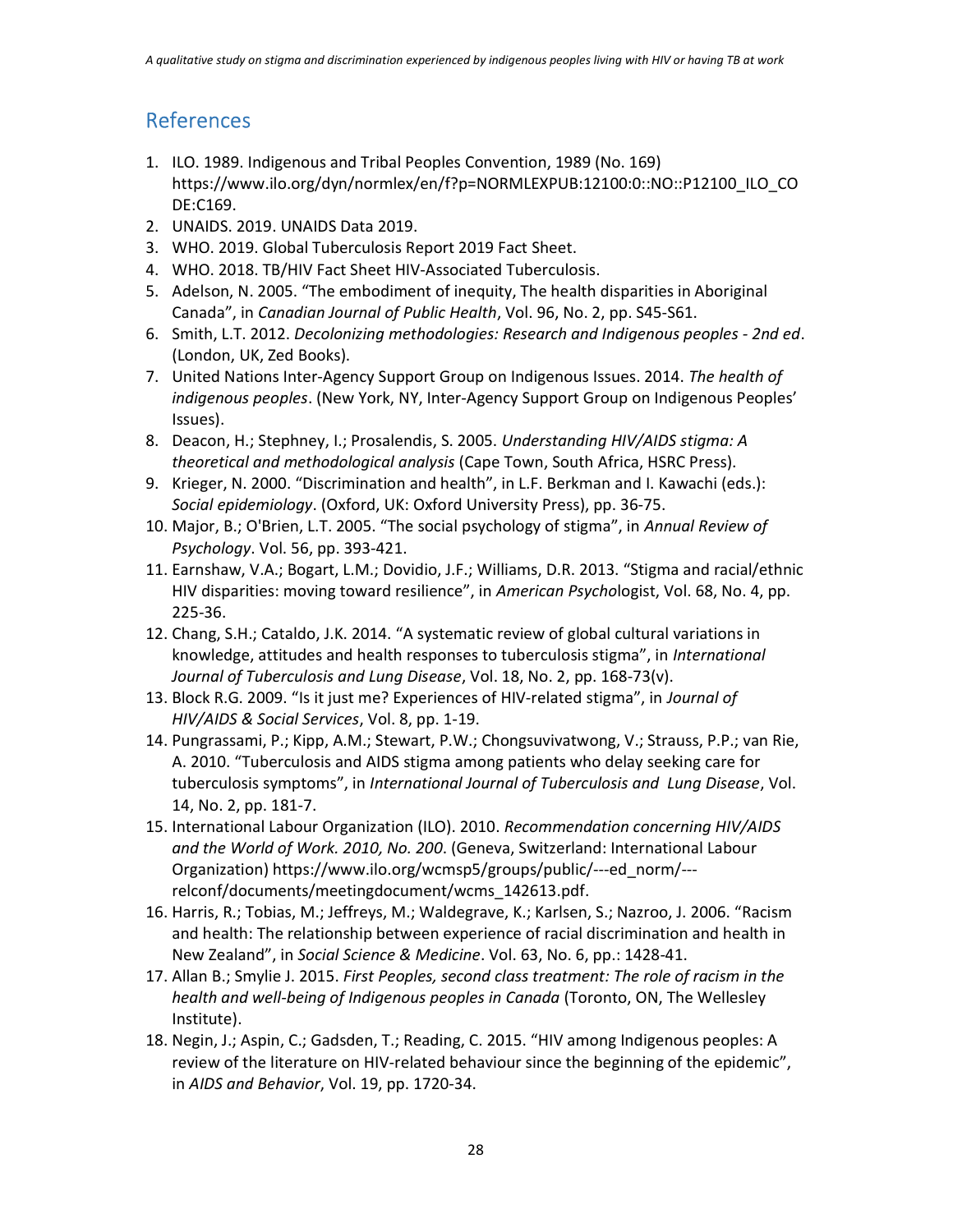- 19. Harris, R. et al. 2012. "The pervasive effects of racism: Experiences of racial discrimination in New Zealand over time and associations with multiple health domains", in Social Science & Medicine, Vol. 74, pp. 408-15.
- 20. Williams, D.R.; Mohammed, S.A. 2013. "Racism and health I: Pathways and scientific evidence", in American Behavioural Scientist, Vol. 57, No. 8, pp. 1152-73.
- 21. Goodman, A. et al. 2017. "'They treated me like crap and I know it was because I was Native': The healthcare experiences of Aboriginal peoples living in Vancouver's inner city", in Social Science & Medicine, Vol. 178, pp. 87-94.
- 22. Ziersch, A.M.; Gallaher, G.; Baum, F.; Bentley, M. 2011. "Responding to racism: Insights on how racism can damage health from an urban study of Australian Aboriginal people", in Social Science & Medicine, Vol. 73, pp. 1045-53.
- 23. Miller, C.T.; Solomon, S.E.; Varni, S.E.; Hodge, J.J.; Knapp, F.A.; Bunn, J.Y. 2016. "A transactional approach to relationships over time between perceived HIV stigma and the psychological and physical well-being of people with HIV", in Social Science & Medicine, Vol: 162, pp. 97-105.
- 24. Earnshaw; V.A.; Kalichman, S.C. 2013. "Stigma experienced by people living with HIV/AIDS", in P. Liamputtong (ed.): Stigma, discrimination and living with HIV/AIDS: A cross-cultural perspective. (Dordrecht, Springer Netherlands), pp. 23-38.
- 25. UNAIDS. 2015. On the fast-track to end AIDS by 2030: Focus on location and population. (Geneva, Switzerland, Joint United Nations Programme on HIV/AIDS (UNAIDS)).
- 26. Liamputtong, P. 2013. Stigma, discrimination and living with HIV/AIDS. A cross-cultural perspective. (Dordrecht: Springer Netherlands).
- 27. Chambers, L.A. et al. 2015. "Stigma, HIV and health: a qualitative synthesis", in BMC public health. Vol. 15, pp. 1-17.
- 28. Kalichman, S.C.; Simbayi, L.C.; Cloete, A.; Mthembu, P.P.; Mkhonta, R.N.; Ginindza, T. 2009. "Measuring AIDS stigmas in people living with HIV/AIDS: The Internalized AIDS-Related Stigma Scale", in AIDS Care, Vol. 21, No. 1, pp. 87-93.
- 29. Donnelly, L.R.; Bailey, L.; Jessani, A.; Postnikoff, J.; Kerston, P.; Brondani, M. 2016. "Stigma experiences in marginalized people living with HIV seeking health services and resources in Canada", in Journal of the Association of Nurses in AIDS Care, Vol. 27, pp. 768-83.
- 30. Neuman, M.; Obermeyer, C.M.; Group TMS. 2013. "Experiences of stigma, discrimination, care and support among people living with HIV: A four country study", in AIDS and Behavior, Vol. 17, pp. 1796-808.
- 31. Genberg, B.L. et al. 2009. "A comparison of HIV/AIDS-related stigma in four countries: negative attitudes and perceived acts of discrimination towards people living with HIV/AIDS", in Social Science & Medicine, Vol. 68, No. 12, pp. 2279-87.
- 32. Ulasi, C.I. et al. 2009. "HIV/AIDS-related stigma in Kumasi, Ghana", Health & Place, Vol. 15, No. 1, pp. 255-62.
- 33. Chidrawi, H.C.; Greeff, M.; Temane, Q.M.; Doak, C.M. 2016. "HIV stigma experiences and stigmatisation before and after an intervention", in Health SA Gesondheid, Vol. 21, pp. 196-205.
- 34. Yuh, J.N.; Ellwanger, K.; Potts, L.; Ssenyonga, J. 2014. "Stigma among HIV/AIDS patients in Africa: A critical review", in Procedia - Social and Behavioral Sciences, Vol 140, pp. 581-5.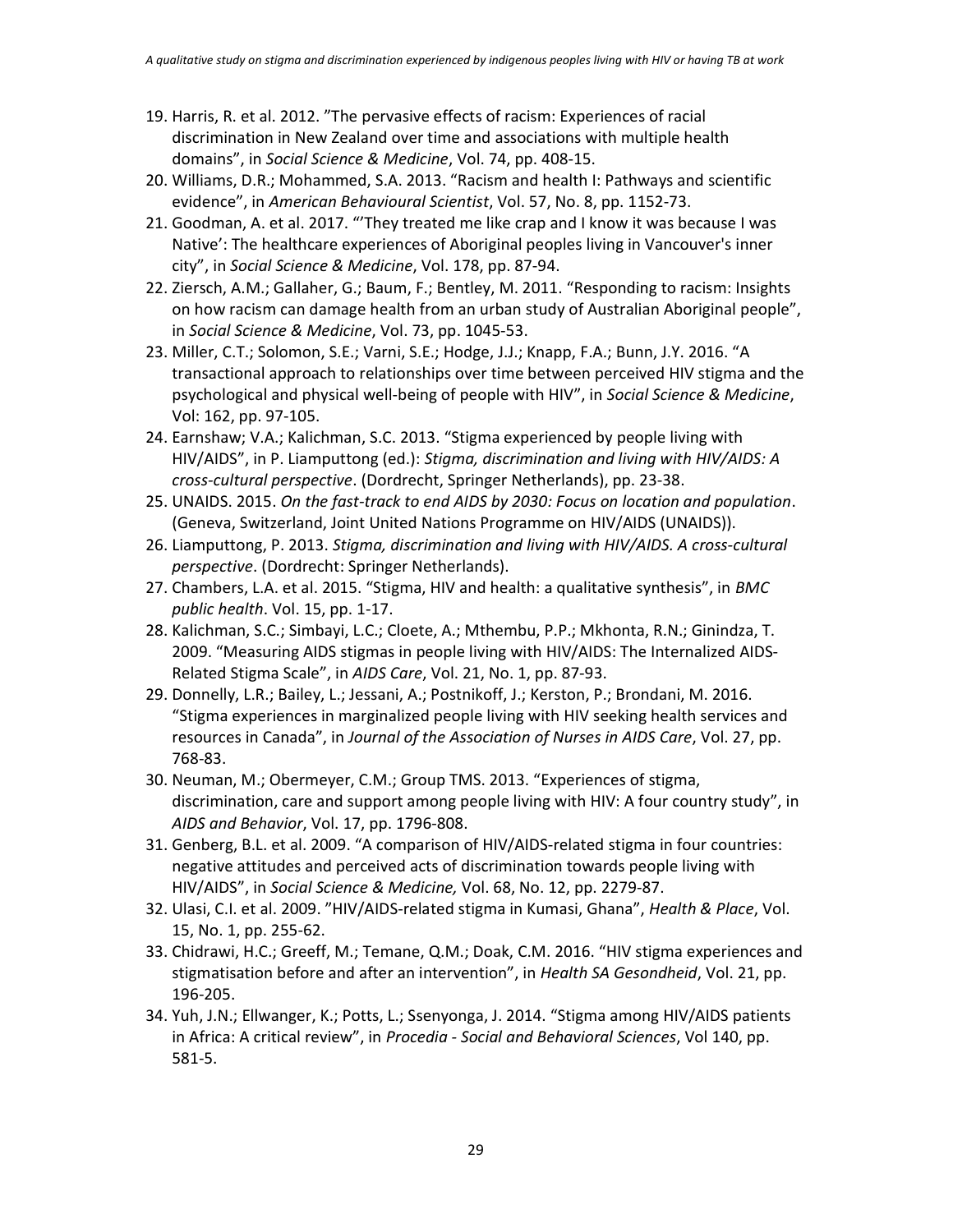- 35. UNAIDS. 2018. Miles to Go Closing: Gaps Breaking Barriers Righting Injustices. Global AIDS Update. (Geneva, Switzerland, Joint United Nations Programme on HIV/AIDS (UNAIDS)).
- 36. Global Network of People Living with HIV (GNP+), ICW Global, IPPF, UNAIDS. 2011. People Living with HIV Stigma Index. Asia Pacific Regional Analysis.
- 37. Woodgate, R.L.,; Zurba, M.; Tennent, P.; Cochrane, C.; Payne, M.; Mignone, J. 2017. "'People try and label me as someone I'm not': The social ecology of Indigenous people living with HIV, stigma, and discrimination in Manitoba, Canada", in Social Science & Medicine, Vol. 194, pp. 17-24.
- 38. Global Network of People Living with HIV (GNP+), ICW, UNAIDS. The People Living with HIV Stigma Index. https://www.gnpplus.net/our-solutions/hiv-stigma-index-2/
- 39. Meershoek A. et al. 2018. TB stigma measurement quidance. (USA: Challenge TB).
- 40. Moeller, H. 2010. "Tuberculosis and colonialism: Current tales about tuberculosis and colonialism in Nunavut", in International Journal of Indigenous Health - Journal de la santé autochtone, Vol. 6, pp. 38-48.
- 41. Craig, G.M.; Daftary, A; Engel, N.; O'Driscoll, S.; Ioannaki, A. 2017. "Tuberculosis stigma as a social determinant of health: A systematic mapping review of research in low incidence countries", in International Journal of Infectious Diseases, Vol. 56, pp. 90-100.
- 42. Bramley, D.; Hebert, P.; Jackson, R.; Chassin, M. 2004. "Indigenous disparities in diseasespecific mortality, a cross-country comparison: New Zealand, Australia, Canada, and the United States", in The New Zealand Medical Journal, Vol. 117, No. 1207, pp. 1-16.
- 43. Harris, R.; Tobias, M.; Jeffreys, M.; Waldegrave, K.; Karlsen, S.; Nazroo, J. 2006. "Effects of self-reported racial discrimination and deprivation on Māori health and inequalities in New Zealand: cross-sectional study", in The Lancet, 17 June, Vol. 367, No. 9527, pp. 2005-9.
- 44. Browne, A.J. 2017. "Moving beyond description: Closing the health equity gap by redressing racism impacting Indigenous populations", in Social Science & Medicine, Vol. 184, pp. 23-6.
- 45. Global Network of People Living with HIV (GNP+). 2018. Evidence brief HIV Stigma and discrimination in the world of work: Findings from the People Living with HIV Stigma Index. (Amsterdam, The Netherlands, Global Network of People Living with HIV).
- 46. Horizons. 2002. Addressing HIV/AIDS stigma and discrimination in a workplace program: Emerging findings. (Washington DC: Population Council).
- 47. National Collaborating Centre for Aboriginal Health (NCCAH). 2017. Employment as a social determinant of First Nations, Inuit and Métis health. (Prince George, BC: National Collaborating Centre for Aboriginal Health).
- 48. Organization for Economic Cooperation and Development (OECD). 2018. "Indigenous labour market outcomes in Canada" in Indigenous employment and skills strategies in Canada. (Paris, FR, OECD Publishing).
- 49. Norris, R. 2001. "Australian Indigenous employment disadvantage: What, why and where to from here?", in Journal of Economic and Social Policy, Vol. 5, No. 2, pp. 5: 27.
- 50. Ciceri, C.; Scott, K. 2006. The determinants of employment among Aboriginal peoples. Aboriginal Policy Research Consortium International (APRCi).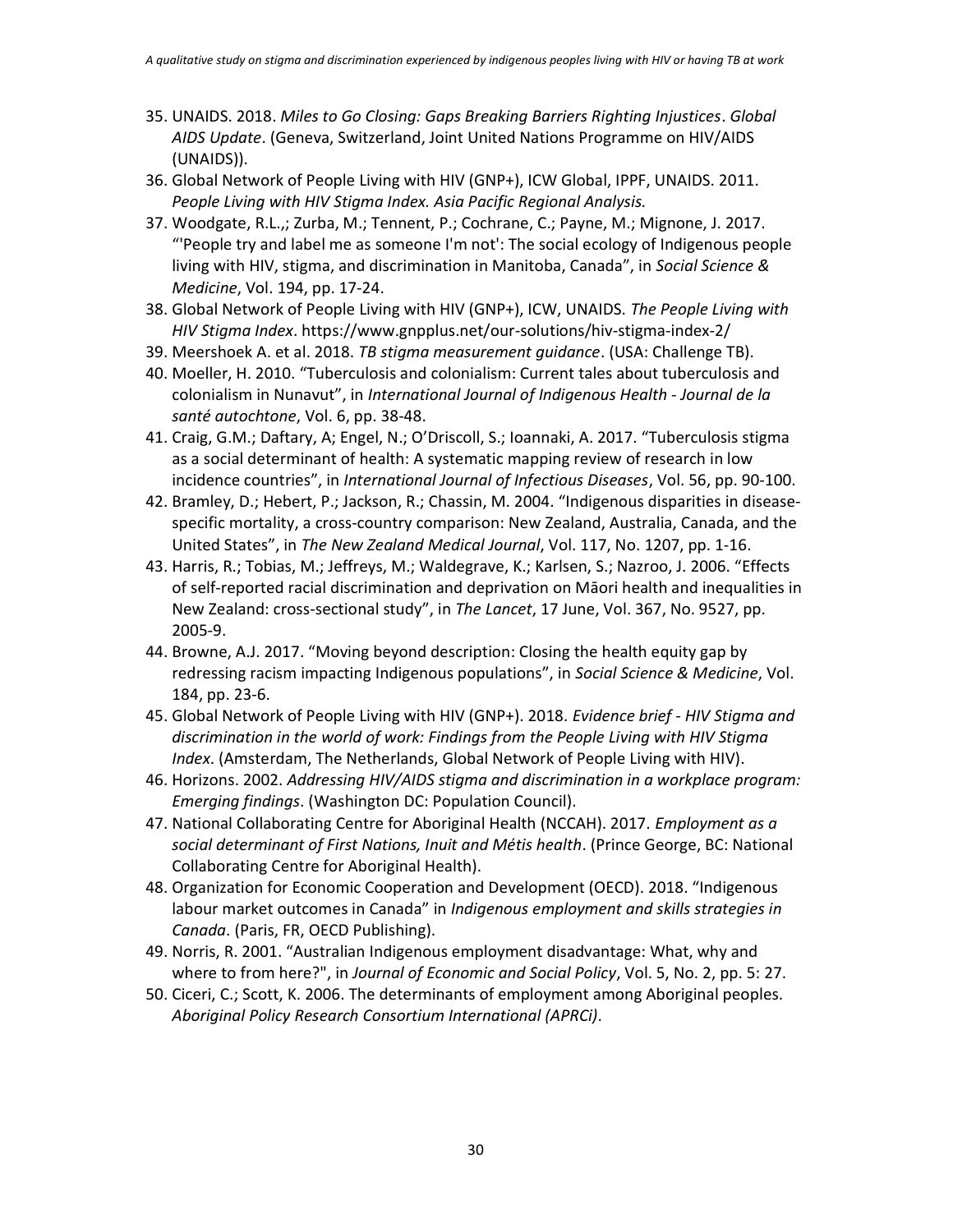## Appendices

### Appendix 1: Literature search and list of relevant documents

### List of references in academic literature

### Academic search: Ovid (EMBASE, from 1974 to June 2019)

|                | Search history sorted by search number ascending                                                     |                |             |                                       |  |  |  |
|----------------|------------------------------------------------------------------------------------------------------|----------------|-------------|---------------------------------------|--|--|--|
| $#_2$          | <b>Searches</b>                                                                                      | <b>Results</b> | <b>Type</b> | <b>Actions</b>                        |  |  |  |
| $\mathbf{1}$   | Indigenous peoples.mp. or ethnic group/or<br>Aborigine/ or indigenous people/ or American<br>Indian/ | 91702          | Advanced    | <b>Display Results</b><br>More        |  |  |  |
| $\overline{2}$ | HIV.mp. or Human immunodeficiency virus/                                                             | 400737         | Advanced    | <b>Display Results</b><br>More        |  |  |  |
| 3              | discrimination.mp.                                                                                   | 174244         | Advanced    | <b>Display Results</b><br>More        |  |  |  |
| 4              | employment/ or employment discrimination/ or<br>workplace/ or workplace discrimination.mp.           | 94422          | Advanced    | <b>Display Results</b><br>More        |  |  |  |
| 5              | tuberculosis/ or Tuberculosis.mp.                                                                    | 222376         | Advanced    | <b>Display Results</b><br>More        |  |  |  |
| 6              | 1 and 2 and 4 and 5                                                                                  | 0              | Advanced    | <b>Save</b><br>More                   |  |  |  |
| 7              | 1 and 2 and 4                                                                                        | 38             | Advanced    | Display Results<br>More               |  |  |  |
| 8              | 1 and 2 and 3 and 4 and 5                                                                            | 0              | Advanced    | <b>Save</b><br>More                   |  |  |  |
| 9              | 1 and 4 and 5                                                                                        | $\overline{2}$ | Advanced    | <b>Display Results</b><br><b>More</b> |  |  |  |

The  $7<sup>th</sup>$  search list includes the references of publications related to HIV stigma and discrimination in the workplace, but none was speficic to indigenous peoples. From the 38 references returned from the bibliographic search, 18 were excluded due to duplicates and/or clearly irrelevant by reviewing the title and abstract.

- 1. Odo, C; Hawelu, A. 2001. "Eo na Mahu o Hawai'i: The extraordinary health needs of Hawai'i's Mahu", in Pacific Health Dialog, Vol. 8, No. 2, pp. 327-34.
- 2. Chan, F.; McMahon, B.T.; Cheing, G.; Rosenthal, D.A.; Bezyak, J. 2005. "Drivers of workplace discrimination against people with disabilities: The utility of attribution theory", in Work, Vol. 25, pp. 77-88.
- 3. Ciasullo, E.C.; Escovitz, K. "Positive futures: The need for paradigm shift in HIV/AIDS services", in Journal of Vocational Rehabilitation, Vol. 22, No. 2, pp. 125-8.
- 4. Doyal, L.; Anderson, J.; Paparini, S. 2009. "'You are not yourself': Exploring masculinities among heterosexual African men living with HIV in London", in Social science & medicine, Vol. 68, No. 10, pp. 1901-7.
- 5. Murphy, D.A.; Brecht, M.L.;, Herbeck, D.M.; Huang, D. 2009. "Trajectories of HIV risk behavior from age 15 to 25 in the national longitudinal survey of youth sample", in Journal of Youth and Adolescence, Vol. 38, No. 9, pp. 1226-39.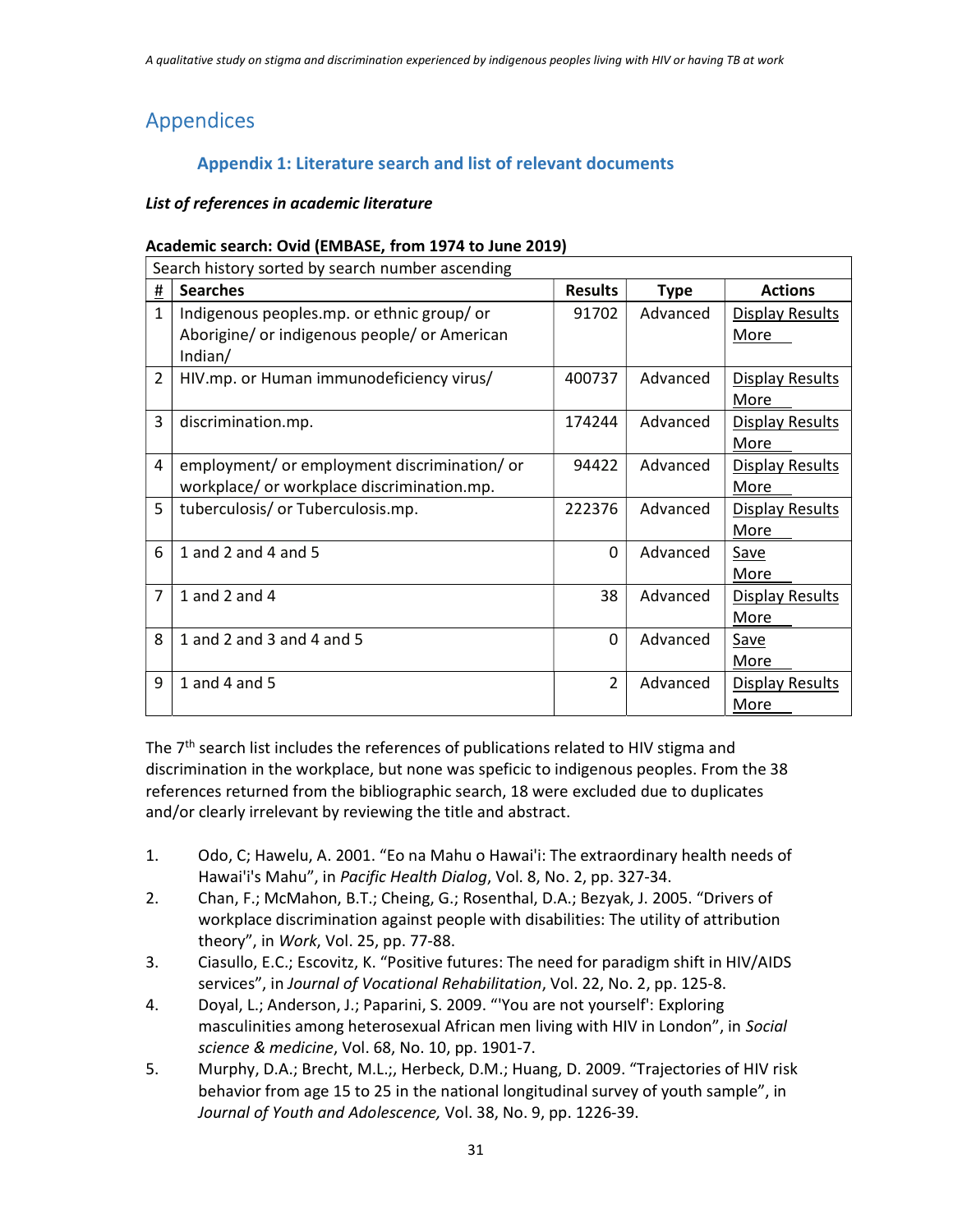- 6. Ormond, M.A. 2010. "Where is home? An enquiry into geographic spaces used by homeless individuals infected or at risk for HIV", in Canadian Journal of Infectious Diseases and Medical Microbiology, SB): 91B.
- 7. Jaworsky, D. et al. 2011. "Comparison of late HIV diagnosis as a marker of care for Aboriginal versus non-Aboriginal people living with HIV in Ontario, The 20th Annual Canadian Conference on HIV/AIDS Research – CAHR 2011. Toronto, Ontario", in Canadian Journal of Infectious Diseases and Medical Microbiology, p. 31B.
- 8. Tharao, W.E.; Logie, C.; James, L.; Loutfy, M. 2011. "These are some of the things we need": Women living with HIV discuss issues in their daily lives as research priorities, The 20th Annual Canadian Conference on HIV/AIDS Research – CAHR 2011. Toronto, Ontario", in Canadian Journal of Infectious Diseases and Medical Microbiology, p. 32B.
- 9. Jaworsky, D. et al. 2012. "Comparison of late HIV diagnosis as a marker of care for Aboriginal versus non-Aboriginal people living with HIV in Ontario", in Canadian Journal of Infectious Diseases and Medical Microbiology, Vol. 23, pp. e96-e102.
- 10. Mahood, G.; Donatell,i J. 2012. "Addressing the HIV stigma cycle through education and PHA involvement, The 21st Annual Canadian Conference on HIV Research. Montreal, Quebec", in Canadian Journal of Infectious Diseases and Medical Microbiology, p. 105A.
- 11. Liu, Q. et al. 2014. "The organization of sex work in low- and high-priced venues with a focus on the experiences of ethnic minority women working in these venues", in AIDS and Behavior, Vol. 18, pp. S172-S80.
- 12. Solomon, P.; O'Brien, K.; Wilkins, S.; Gervais, N. 2014. "Aging with HIV and disability: The role of uncertainty", in AIDS Care, Vol. 26, pp. 240-5.
- 13. Anderson, A.; Anderson, J.; Fadojutimi, M.; Reeves, I.; Wills, M. 2015. "Poster abstracts", in HIV Medicine, Vol. 16, pp. 12-77.
- 14. International Advisory Panel on HIVCCO. 2015. "IAPAC guidelines for optimizing the HIV care continuum for adults and adolescents", in Journal of International Association of Providers of AIDS Care, Vol. 14, Suppl 1, pp. S3-S34.
- 15. MacPhail, C.; McKay, K. 2015. "Structural and contextual factors in the sexual health of adolescent Aboriginal Australians: A systematic review", in Sexually Transmitted Infections, Vol. 91, pp. A82-A.
- 16. Hudson, A. et al. 2016. "The impact of HIV stigma on intimate relationships" in Hiv Medicine, pp. 17: 31.
- 17. Jaworsky, D. et al. 2016. "Comparison of coping strategies and supports between aboriginal and non-aboriginal people living with HIV in Ontario", in AIDS Care, Vol. 28, pp. 63-9.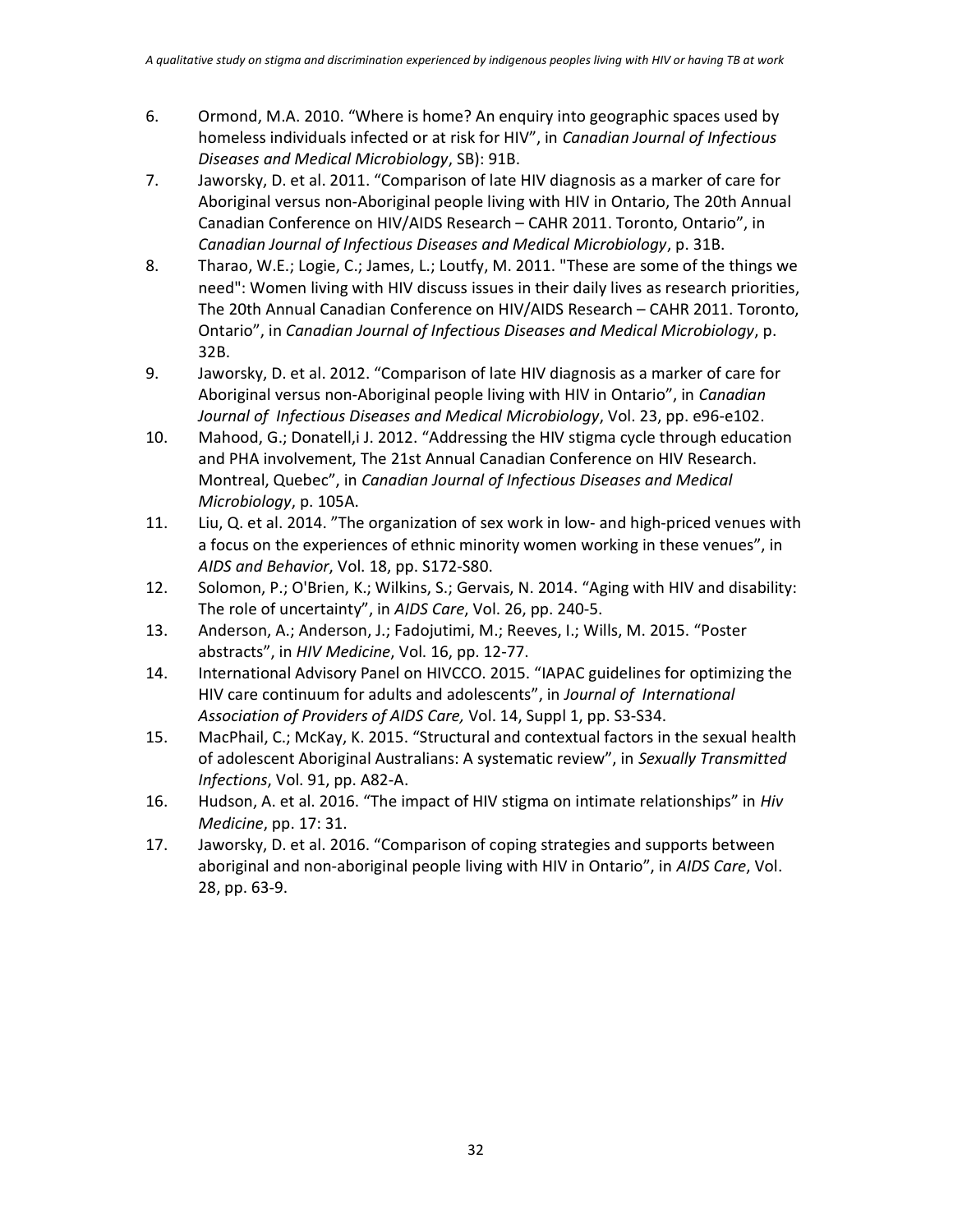- 18. Salazar, L.F.; Crosby, R.A.; Jones, J.; Kota, K.; Hill, B.; Masyn, K.E. 2017. "Contextual, experiential, and behavioral risk factors associated with HIV status: A descriptive analysis of transgender women residing in Atlanta, Georgia" in International Journal of STD and AIDS, Vol. 28, pp. 1059-66.
- 19. Reback, C.; Runger, D.; Fletcher, J. 2018. "Providing PrEP navigation to high-risk populations with multiple health disparities in Los Angeles, CA, USA: A comparison of MSM and trans women" in Aids Research and Human Retroviruses, Vol. 34, pp. 390-.
- 20. Speacht, T.L.; Krause, A.R.; Steiner, J.L.; Lang, C.H.; Donahue, H.J. 2018. "Combination of hindlimb suspension and immobilization by casting exaggerates sarcopenia by stimulating autophagy but does not worsen osteopenia" in Bone. Vol. 110, pp. 29-37.

### PUBMED references

- 1. Barese, P. 1995. "Analysis: AIDS and the private sector. Tolerance at work will soften epidemic's impact" in AIDS analysis Africa, Vol.5, pp. 6-7.
- 2. Koch, R. 1996. Country watch: Venezuela. AIDS/STD health promotion exchange, pp. 11-2.
- 3. Sam-Agudu, N.A. et al. 2018. "'They do not see us as one of them': A qualitative exploration of mentor mothers' working relationships with healthcare workers in rural North-Central Nigeria" in Human Resources for Health, pp. 16: 47.
- 4. Thi, M.D. et al. 2018. "A qualitative study of stigma and discrimination against people living with HIV in Ho Chi Minh City, Vietnam", in AIDS Behaviour, Vol. 12, pp. S63-70.
- 5. Yap, M.H.; Ineson, E.M. 2012. "Diversity management: The treatment of HIV-positive employees", in AIDS Care, Vol. 24, pp. 1349-58.

### List of relevant documents in complementary search

The selected documents/articles were grouped into four categories:

### Stigma and discrimination of indigenous peoples

- 1. Allan, B.; Smylie, J. 2015. First Peoples, second class treatment: The role of racism in the health and well-being of Indigenous peoples in Canada. Toronto, ON: The Wellesley Institute.
- 2. Goodman, A.; Fleming, K.; Markwick, N.; Morrison, T.; Lagimodiere, L.; Kerr, T. 2017. "They treated me like crap and I know it was because I was Native": The healthcare experiences of Aboriginal peoples living in Vancouver's inner city", in Social Science & Medicine, Vol. 178, pp. 87-94.
- 3. Negin, J.; Aspin, C.; Gadsden, T.; Reading C. 2015. "HIV among indigenous peoples: A review of the literature on HIV-related behaviour since the beginning of the epidemic", in AIDS and behavior, Vol. 19, pp. 1720-34.
- 4. Woodgate, R.L.; Zurba, M.; Tennent, P.; Cochrane, C.; Payne, M.; Mignone J. 2017. "People try and label me as someone I'm not": The social ecology of indigenous people living with HIV, stigma, and discrimination in Manitoba, Canada", in Social Science & Medicine, Vol. 194, pp. 17-24.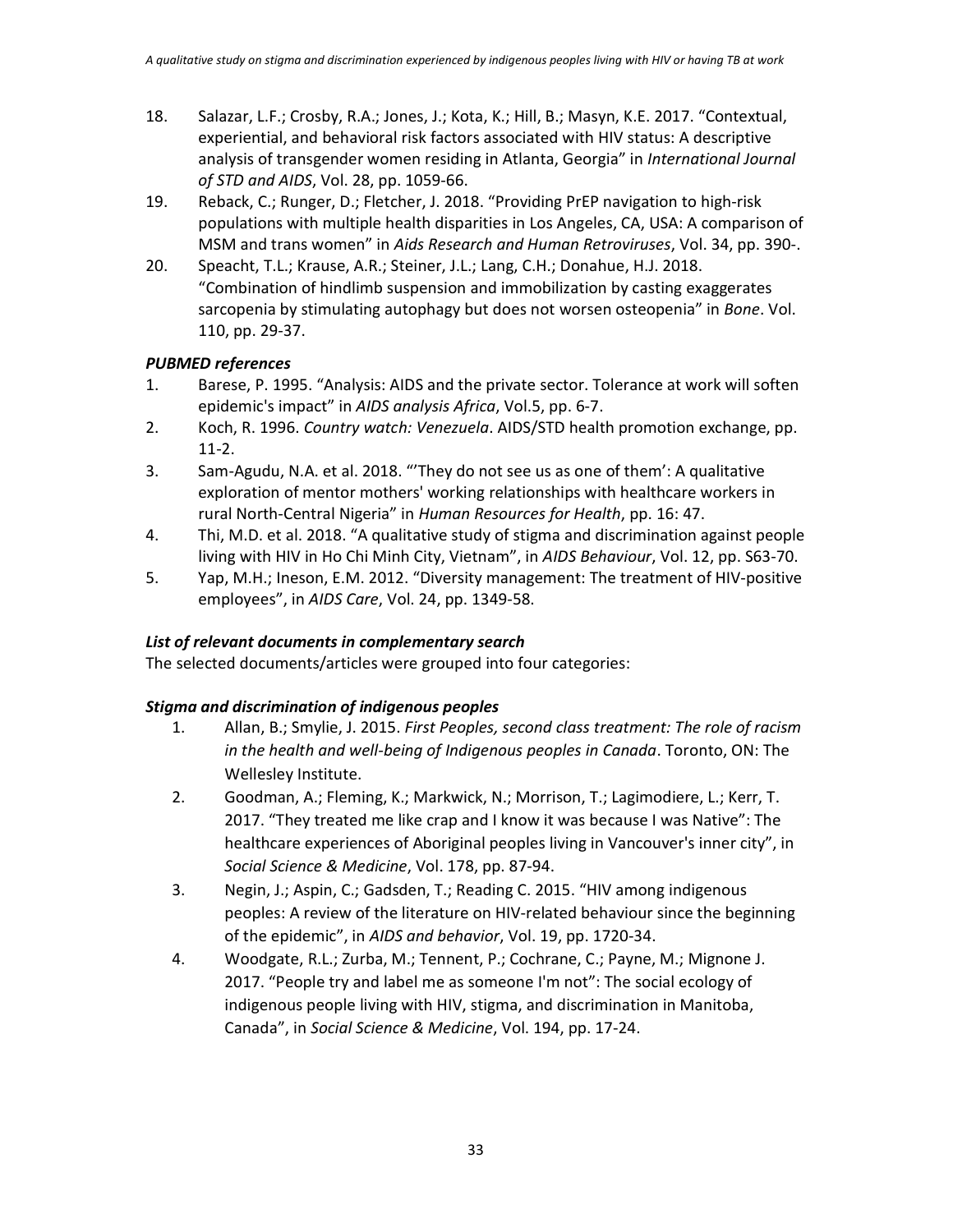### Stigma and discrimination of people living with HIV/AIDS

- 1. Dos Santos, M.M.; Kruger, P.; Mellors, S.E.; Wolvaardt, G.; van der Ryst, E. 2014. "An exploratory survey measuring stigma and discrimination experienced by people living with HIV/AIDS in South Africa: The People Living with HIV Stigma Index" in BMC Public Health, pp. 14: 80.
- 2. Ulasi, C.I. et al. 2009. "HIV/AIDS-related stigma in Kumasi, Ghana", in Health & Place, Vol. 15, pp. 255-62.
- 3. Woodgate, R.L.; Zurba, M.; Tennent, P.; Cochrane, C.; Payne, M.; Mignone, J. 2017. "People try and label me as someone I'm not": The social ecology of indigenous people living with HIV, stigma, and discrimination in Manitoba, Canada", in Social Science & Medicine, Vol. 194, pp. 17-24.
- 4. Donnelly, L.R.; Bailey, L.; Jessani, A.; Postnikoff, J.; Kerston, P.; Brondani, M. 2016. "Stigma experiences in marginalized people living with HIV seeking health services and resources in Canada", in Journal of the Association of Nurses in AIDS Care, Vol. 27, pp. 768-83.
- 5. FJN+. 2018. Overview Report of the People Living with HIV Stigma Index Study in Seven Countries in the Pacific. Fiji Network for People Living with HIV.
- 6. Liamputtong, P. 2013. Stigma, discrimination and living with HIV/AIDS. A crosscultural perspective. (Dordrecht: Springer Netherlands).
- 7. Cati, T.; Raitini, E.; Roberts, G. 2010. People Living with HIV Stigma Index Fiji Islands. Final Report on Findings (Suva, Fiji Islands: The Fiji Network for People Living with HIV AIDS (FJM+)).
- 8. Neuman, M.; Obermeyer, C.M.; Group TMS. 2013. "Experiences of stigma, discrimination, care and support among people living with HIV: A four country study", in AIDS and Behavior, Vol. 17, pp. 1796-808.
- 9. Genberg, B.L. et al. 2009. "A comparison of HIV/AIDS-related stigma in four countries: negative attitudes and perceived acts of discrimination towards people living with HIV/AIDS", in Social science & medicine, Vol. 68, pp. 2279-87.
- 10. Chambers, L.A. et al. 2015. "Stigma, HIV and health: A qualitative synthesis", in BMC public health, Vol. 15, p. 848.
- 11. Cameron, S. et al. 2011. People Living with HIV Stigma Index. Asia Pacific Regional Analysis. Global Network of People Living with HIV/ UNAIDS/ IPP.
- 12. Liamputtong, P. 2013. Stigma, discrimination and living with HIV/AIDS. A crosscultural perspective. (Dordrecht: Springer Netherlands).
- 13. Yuh, J.N.; Ellwanger, K.; Potts, L.; Ssenyonga, J. 2014. "Stigma among HIV/AIDS patients in Africa: A critical review" in Procedia - Social and Behavioral Sciences, Vol. 140, pp. 581-5.
- 14. Earnshaw, V.A.; Bogart, L.M.; Dovidio, J.F.; Williams, D.R. 2013. "Stigma and racial/ethnic HIV disparities: Moving toward resilience" in American Psychologist, Vol. 68, pp. 225-36.
- 15. UNAIDS. 2018. Miles to Go Closing: Gaps Breaking Barriers Righting Injustices. Global AIDS Update. (Geneva, Switzerland, Joint United Nations Programme on HIV/AIDS (UNAIDS)), p. 268.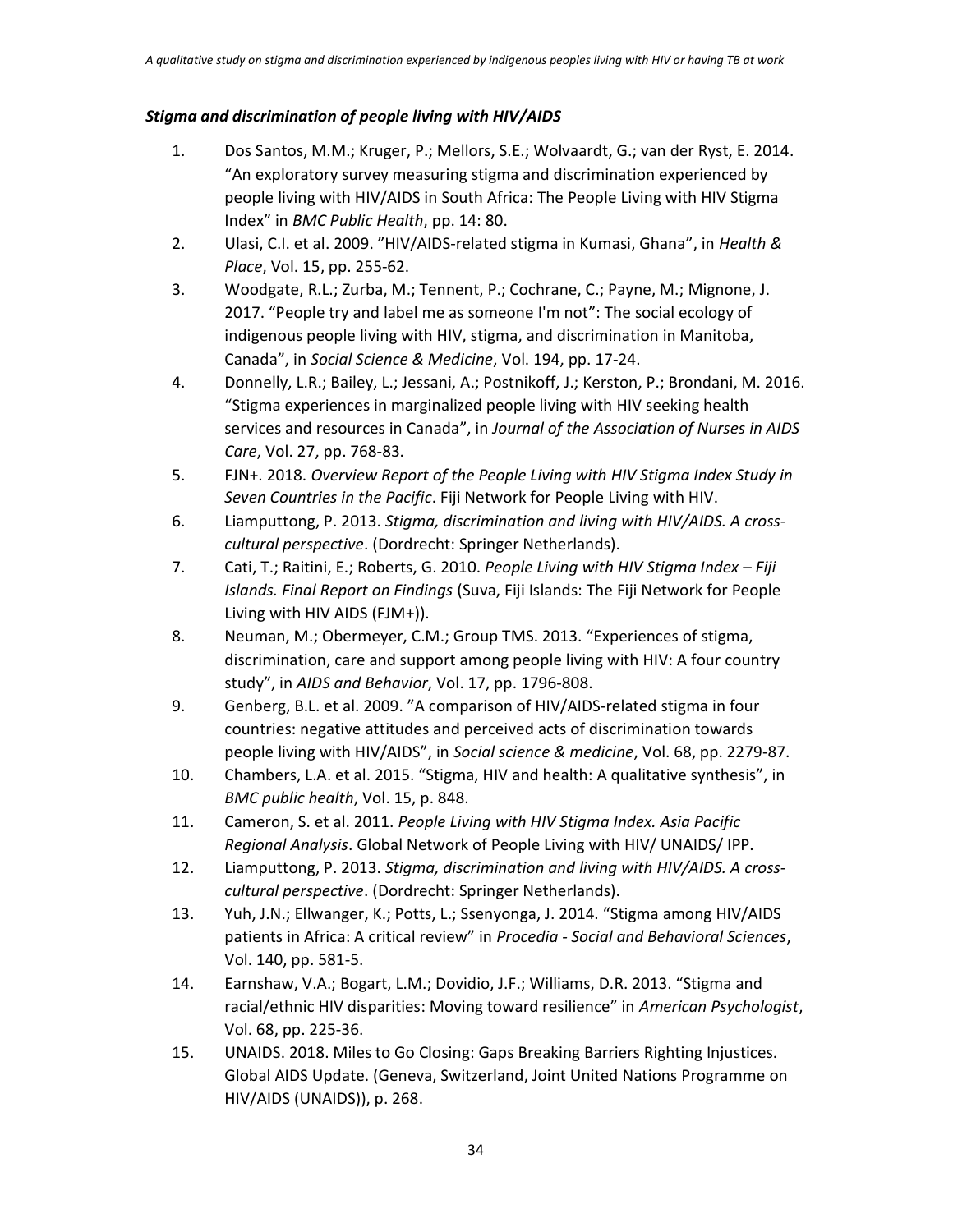### Stigma and discrimination of people living with Tuberculosis

- 1. Chang, S.H.; Cataldo, J.K. 2014. "A systematic review of global cultural variations in knowledge, attitudes and health responses to tuberculosis stigma", in International Journal of Tuberculosis and Lung Disease, Vol. 18.
- 2. Courtwright, A.; Turner, A.N. 2010. "Tuberculosis and stigmatization: Pathways and interventions", in Public health reports (Washington, DC : 1974), Vol. 125, Suppl. 4, pp. 34-42.
- 3. Meershoek, A. et al. 2018. "TB Stigma. Measurement Guidance", in: EMH Mitchell & S. van den Hof (eds.). Challenge TB.
- 4. Craig, G.M.; Daftary, A.; Engel, N.; O'Driscoll, S.; Ioannaki, A. 2017. "Tuberculosis stigma as a social determinant of health: A systematic mapping review of research in low incidence countries" in International Journal of Infectious Diseases, Vol. 56, pp. 90-100.
- 5. Pungrassami P, Kipp AM, Stewart PW, Chongsuvivatwong V, Strauss RP and Van Rie A. Tuberculosis and AIDS stigma among patients who delay seeking care for tuberculosis symptoms. Int J Tuberc Lung Dis. 2010; 14: 181-7.

### Stigma and discrimination and HIV in the workplace

- 1. Nwanna, C.R. 2005. Social consequences of HIV/AIDS: Stigma and discrimination in the workplace in Nigeria. Lagos, Nigeria.
- 2. GNP+. 2018. HIV stigma and discrimination in the world of work: Findings from the People Living with HIV Stigma Index Evidence Brief. Geneva, Switzerland: Global Network of People Living with HIV 2018.
- 3. ILO. 2010. Recommendation concerning HIV and AIDS and the world of work. No. 200 ed. Geneva, Switzerland: International Labour Organization.
- 4. ILO. 2018. The impact of HIV and AIDS on the world of work: Global estimates. Geneva, Switzerland: International Labour Organization.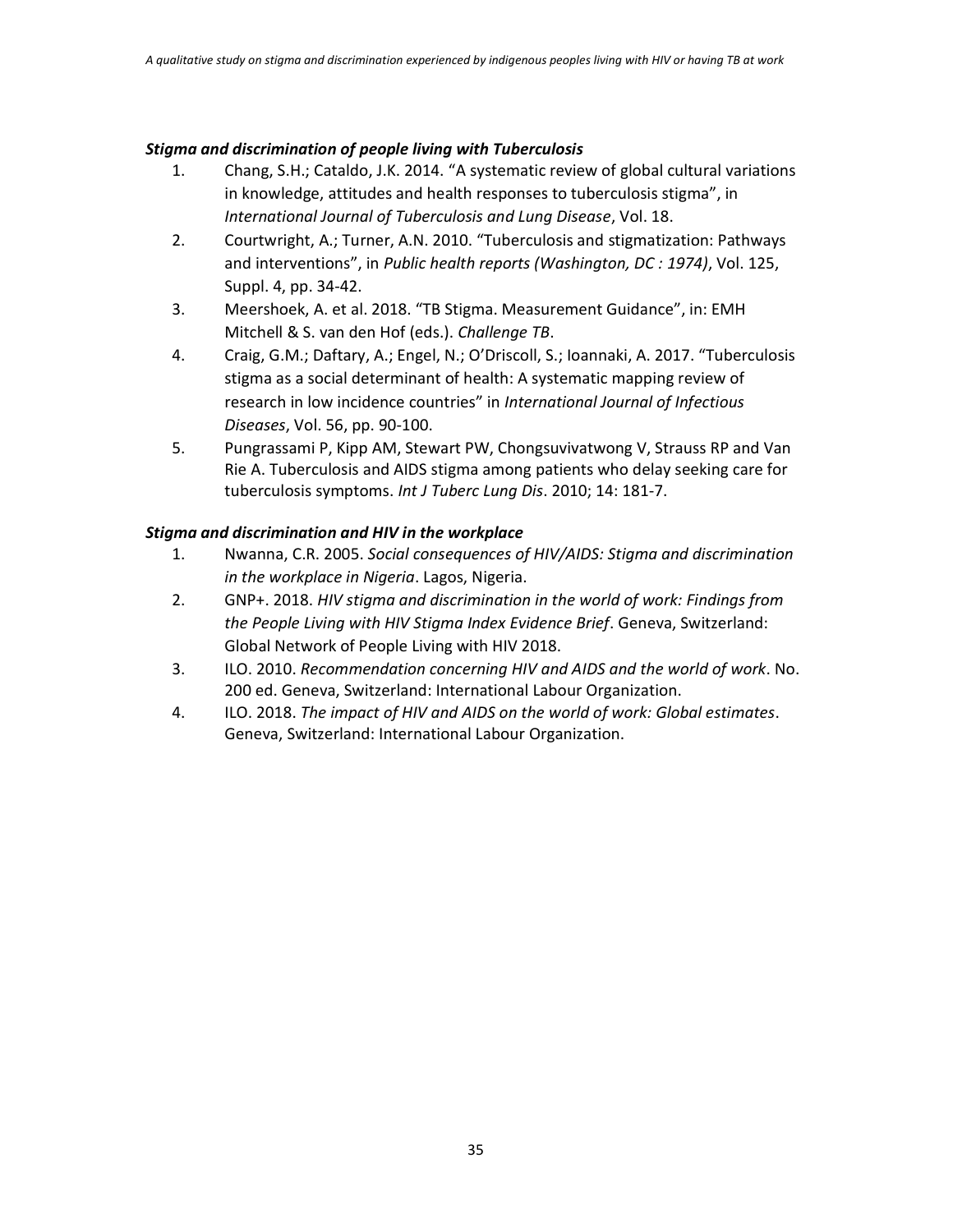#### Appendix 2: Interview guide

#### Preamble

The Canadian Aboriginal AIDS Network (CAAN), the International Indigenous Working Group on HIV & AIDS (IIWGHA) and the International Labour Organization (ILO) have partnered to conduct a qualitative study to explore the issue of stigma and discrimination faced by indigenous peoples living with HIV and tuberculosis in the world of work.

CAAN (https://caan.ca) is a Canadian organization that provides a national forum for Aboriginal Peoples to holistically address HIV and AIDS, and other health issues, to promote a social determinants of health framework through advocacy; and to provide accurate and up to date resources on these issues in a culturally relevant manner for Aboriginal Peoples wherever they reside. IIWGHA (http://www.iiwgha.org) is an international organization with the mission of creating a global voice and structure that links indigenous peoples with their indigenous leadership, all levels of governments, AIDS service organizations, cooperatives, and others in a global collective action to lower the disproportionate impact of HIV and AIDS experienced by indigenous peoples. ILO (https://www.ilo.org) is the only tripartite UN agency that brings together governments, employers, and workers of 187 member States to set labour standards, develop policies and devise programmes promoting decent work for all women and men.

This questionnaire has been developed for conducting in-depth interviews to collect information and perspectives of people and representatives of indigenous peoples with or without HIV or TB, in different regions of the world, and to publish and disseminate a report on this issue globally. The study will contribute to the activities of the 30<sup>th</sup> anniversary of ILO Convention 169 and incorporate the perspectives from indigenous peoples working in the formal and informal economy, self-employment well as those seeking employment. The study report will inform the work of ILO, IIWGHA, CAAN and other relevant partners as well as being available as a web-based publication to illustrate and raise awareness about stigma and discrimination faced by indigenous peoples living with HIV in the world of work and contribute to addressing this issue.

We very much appreciate your help to produce a collective snapshot of indigenous people's living with HIV experiences in the world of work including a special focus on the recognition of rights of indigenous peoples living with HIV, where possible. The interview will take about 30 to 45 minutes. We would like your permission to audiotape the interview and to write notes as we do not want to forget any important points. All the information you share with us will be used only for the purposes of this study and will be kept confidential and stored under the protection of the three organizations supporting this study.

### A. Awareness of ILO Convention No. 169, formally known as the Indigenous and Tribal Peoples Convention, 1989 (No. 169)

Convention No. 169 is the major binding international Convention concerning indigenous peoples adopted in June 1989, and a forerunner of the Declaration on the Rights of Indigenous Peoples. Protection is still the main objective, but it is based on respect for indigenous and tribal peoples' cultures, their distinct ways of life, and their traditions and customs. It is also based on the belief that indigenous and tribal peoples have the right to continue to exist with their own identities and the right to determine their own way and pace of development.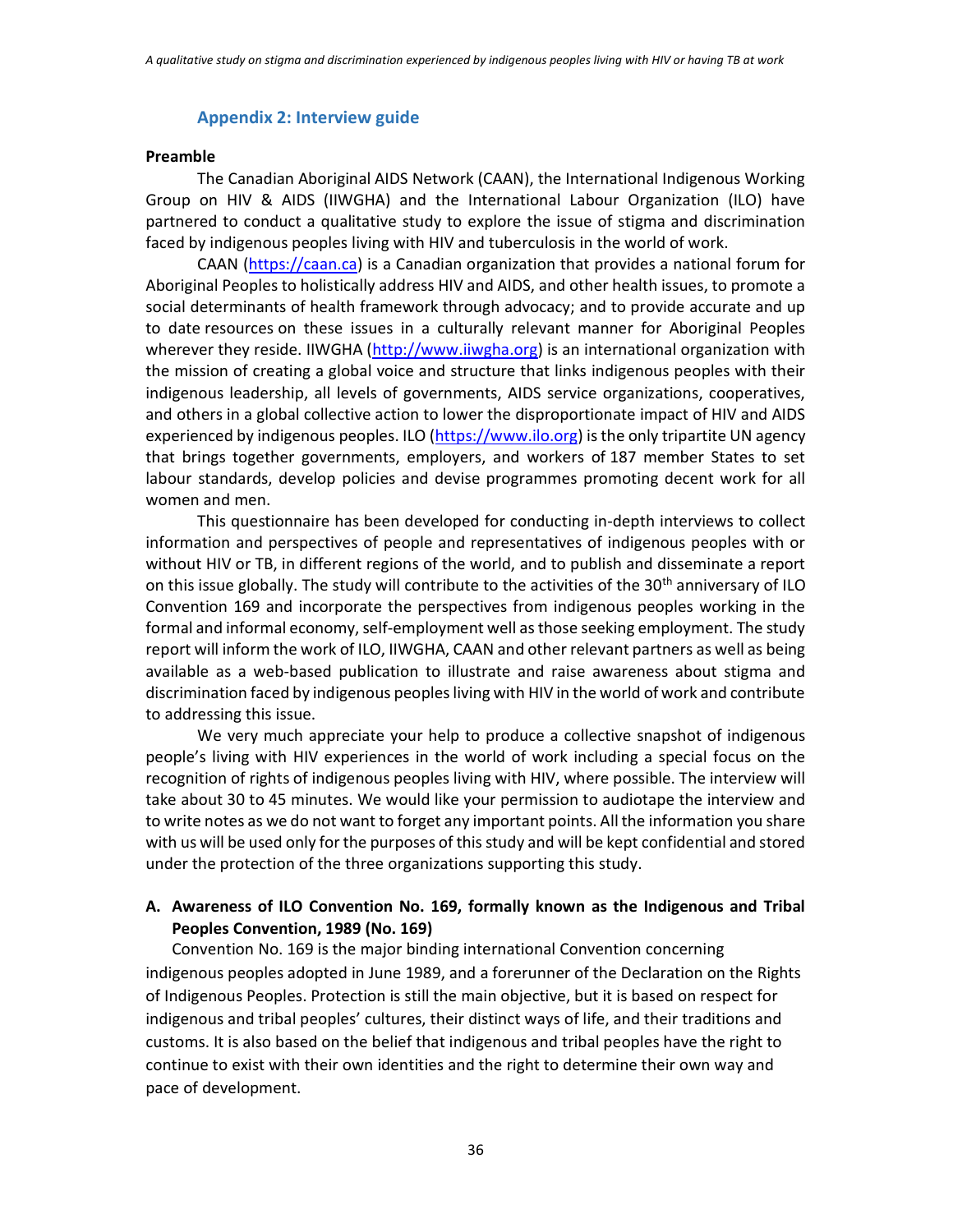- 1. What is your level of awareness or knowledge about ILO Convention No. 169? Note to Interviewer: Open response. But a suggestion of a 5-levels of awareness/knowledge can be asked to the participant (0 – None/No knowledge; 1 - Very limited; 2 - Some knowledge; 3 - Good knowledge; 4 – Expert/advanced knowledge)
- 2. Are you aware of any work to implement Convention No. 169? If yes, can you please provide specific examples:
	- a. In your country
	- b. In the community
	- c. In the world of work

### B. Knowledge of HIV and tuberculosis amongst indigenous peoples

1. What is your level of knowledge about the situation of HIV and TB amongst indigenous peoples?

Note to Interviewer: Open response. But a suggestion of a 5-levels of awareness/knowledge can be asked to the participant (0 – None/No knowledge; 1 - Very limited; 2 - Some knowledge; 3 - Good knowledge; 4 – Expert/advanced knowledge)

- 2. Can you please provide examples of sources of information about HIV and TB amongst indigenous peoples?
- 3. Are you aware of HIV testing and treatment services available to indigenous peoples living with HIV and/or having TB? If yes, can you please provide specific examples of those services?
- 4. In your view, what could be helpful and what are the main obstacles for accessing HIV and/or TB services for indigenous peoples, either in your community, country or anywhere?

### C. The multiple layers of stigma and discrimination faced by indigenous peoples due to being indigenous as well as living with HIV.

- 1. Do you feel or have knowledge about the existence of discrimination against indigenous peoples living with HIV, a) in any context, b) in the context of work?
- 2. Have you or someone you know experienced racism due to your indigenous identity? If you do, can you please provide examples of those experiences?
- 3. Have you or someone you know experienced racism due to your indigenous identity and living with HIV? Please describe any example of experiences with other people living with HIV.

### D. Experiences of upholding or violating rights in the workplace/work context because of HIV and/or TB status:

- 1. Have you ever been discriminated against or have knowledge of someone being discriminated while in seeking employment because of HIV and/or TB status? Please provide examples.
- 2. Have you ever been left out or felt purposively excluded in seeking employment or in recruitment because of HIV and/or TB status? If so, please provide examples.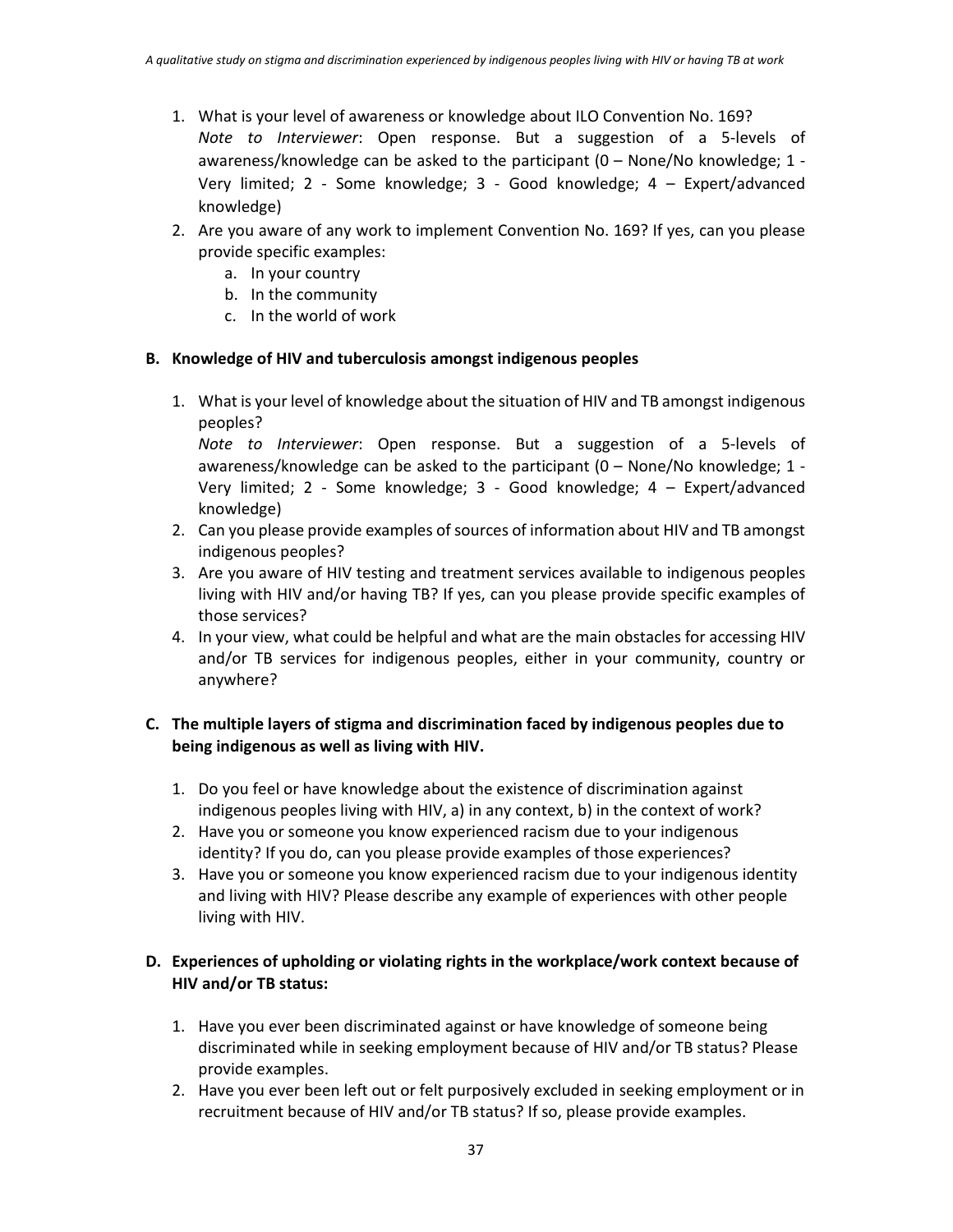- 3. Have you or someone you know experienced stigma and discrimination from colleagues in your workplace due to your indigenous identity and or your HIV and/or TB status? Also, in your experience, are there examples of where someone with indigenous background with HIV and/or TB was not discriminated against at work? Can you please provide examples of any of those situations?
- 4. Have you or someone you know had their HIV and/or TB status disclosed to an employer without their consent? Please provide examples, without disclosing any personal information.
- 5. Have you or someone you know lost their job or source of income because of HIV status? Please provide examples, without disclosing any personal information.
- 6. Have you or someone you know been refused employment or a work opportunity because of HIV and/or TB status? Please provide examples, without disclosing any personal information.
- 7. Have you or someone you know experienced discrimination due to HIV and TB status?
- 8. Can you describe what you know about the attitudes of employers and co-workers regarding people living with HIV and/or having TB?
- 9. Do you have any other comment or opinion regarding stigma and discrimination of indigenous peoples living with HIV and/or having TB in the workplace?

### E. Experiences of engagement in the world of work

- 1. Have you or someone you know experienced changes to their job description, to the nature of their work and/or were refused the opportunity for promotion for a range of reasons including ill health, discrimination and/or other factors related to their HIV and TB status?
- 2. In your view, what are the key aspects that should be taken into account at social and community levels to address this issue?
- 3. How the employers should be prepared to properly face/tackle this problem? What are the most important elements to reduce or prevent stigma and discrimination of indigenous peoples living with HIV and/or having TB in the workplace?
- 4. Is there anything else that you would like to add regarding experiences of engagement in the world of work for indigenous peoples living with HIV and/or having TB?

### Socio-Demographic information

Next, to conclude this interview we want to ask you some personal questions. These questions have simply the purpose of describing the characteristics of the participants in this study. Remember, no personal information will be disclosed, but please feel free to not respond if you're not comfortable.

- 1. What is your sex/gender?
	-

a. Male b. Female

- 2. In which age group are you?
	- a. 20-44 years of age
	- b. 45-64 years of age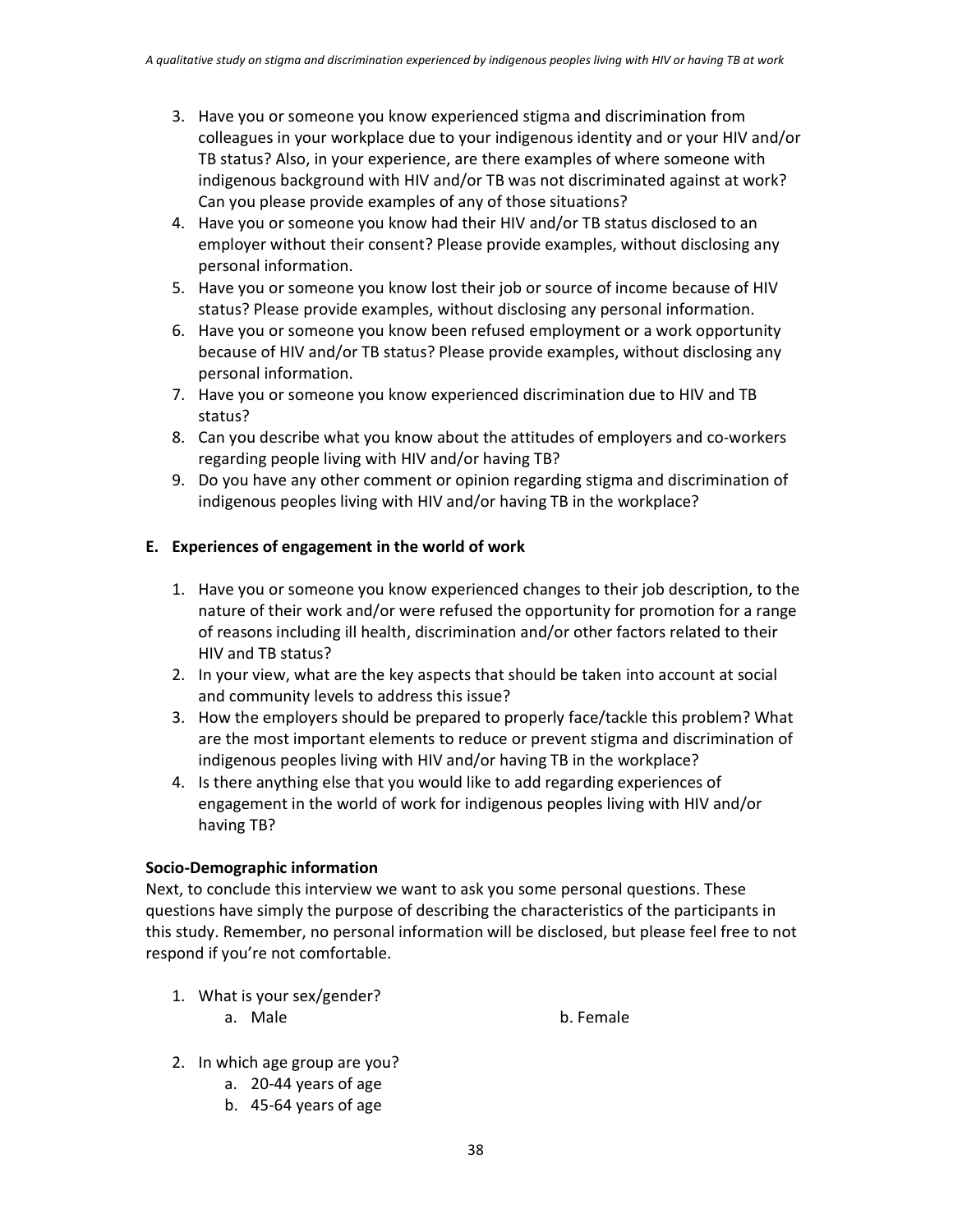- c. 65 or more years of age
- 3. What indigenous peoples' community or group you are member or identify with? a. Describe: \_\_\_\_\_\_\_\_\_\_\_\_\_\_\_\_\_ b. Not indigenous community
- 4. Are you a member of an indigenous peoples' organization? Yes: \_\_\_ No: \_\_\_
- 5. What is your sexual orientation or gender identity?
	- a. Heterosexual
	- b. Gay
	- c. Lesbian
	- d. Bisexual
	- e. Transgender
	- f. Other. Describe: \_\_\_\_\_\_\_\_\_\_\_\_\_\_\_

6. Where were you born (city, community)? Describe: \_\_\_\_\_\_\_\_\_\_\_\_\_\_\_\_\_\_\_\_\_\_\_\_\_\_\_\_

- 7. Where do you live? a. City: \_\_\_\_\_\_\_\_\_\_\_\_\_\_\_\_\_\_\_\_\_\_\_\_ b. Country: \_\_\_\_\_\_\_\_\_\_\_\_\_\_\_\_\_\_\_\_\_\_\_\_\_\_\_\_\_\_\_\_\_\_
- 8. Are you married? Yes: No:
- 9. Are you currently employed? Yes: \_\_\_\_ No: \_\_\_\_ a. If yes, for how long? \_\_\_\_\_\_\_\_\_\_\_\_\_\_\_\_\_\_\_\_
- 10. Are you living with HIV? Yes: No:
- 11. Have you been diagnosed with TB? Yes: \_\_\_ No: \_\_\_

#### Thanking the interviewees

Thank you very much for participating in this interview.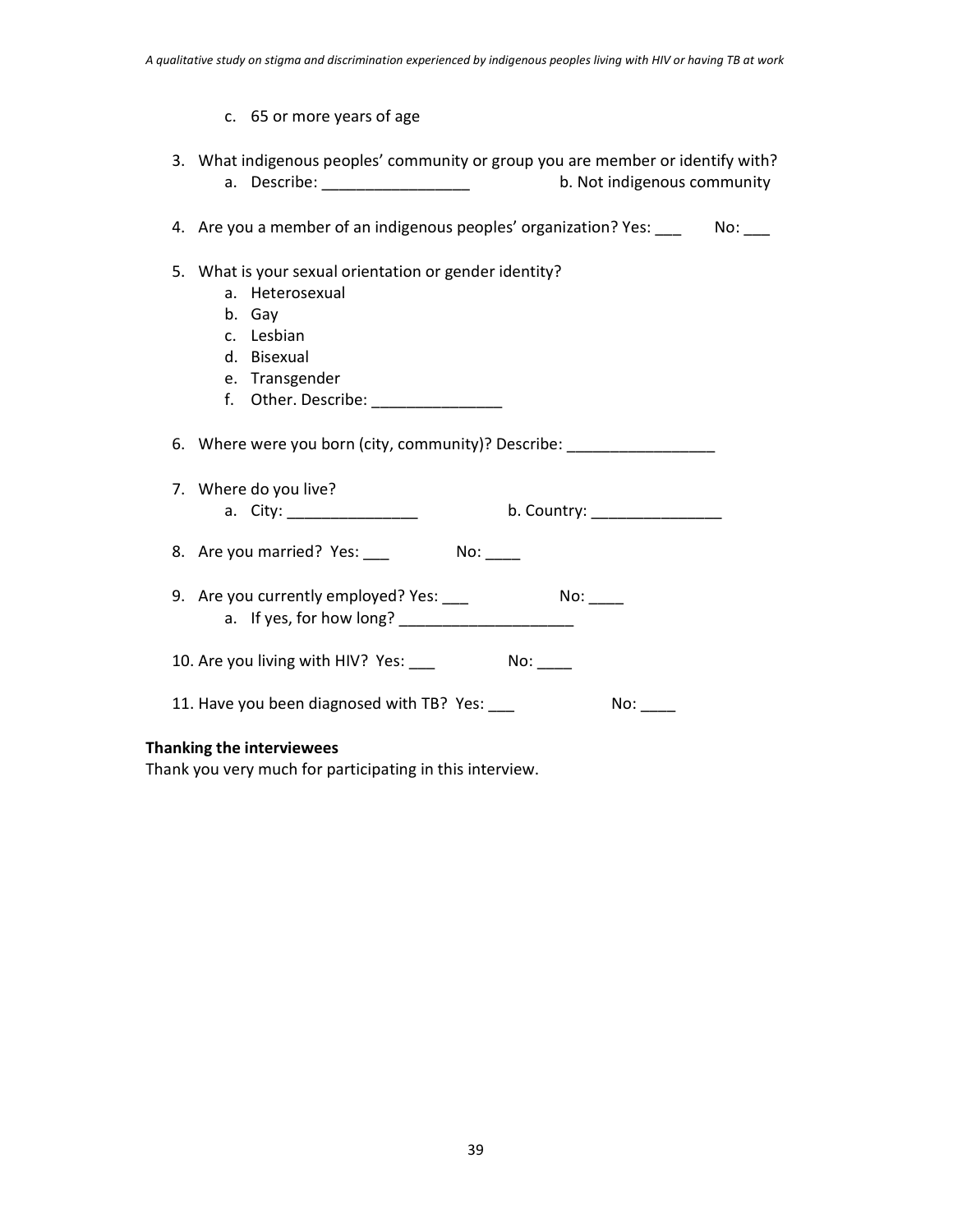#### Appendix 3: Focus Group Dialogue Guide

#### Preamble

The Canadian Aboriginal AIDS Network (CAAN), the International Indigenous Working Group on HIV & AIDS (IIWGHA) and the International Labour Organization (ILO) have partnered to conduct a qualitative study to explore the issue of stigma and discrimination faced by indigenous peoples living with HIV and/or having TB in the world of work.

CAAN (https://caan.ca) is a Canadian organization that provides a national forum for indigenous peoples to holistically address HIV and AIDS, and other health issues, to promote understanding of health in the context of the natural and social environments that surround indigenous peoples; and to provide culturally relevant resources for indigenous peoples.

IIWGHA (http://www.iiwgha.org) is an international organization with the mission of creating a global voice and structure that links indigenous peoples with their indigenous leadership, all levels of governments, AIDS service organizations, cooperatives, and others in a global collective action to lower the impact of HIV and AIDS experienced by indigenous peoples.

ILO (https://www.ilo.org) is the only tripartite U.N. agency (involving 3 parties) that brings together governments, employers and workers of 187 member States to set labour standards, develop policies and devise programmes promoting decent work for all women and men.

This Focus Group has been planned to discuss information and perspectives of indigenous peoples who are living with HIV and/or TB related to the world of work. We have completed over 20 interviews with indigenous peoples in different regions of the world. We have begun to summarize the information from the interviews and we would like to talk about what we are learning with you. We will bring together what we heard in the interviews and what we learn from our focus group to produce and distribute a global report on the issues of stigma and discrimination faced by indigenous peoples living with HIV in the world of work.

The study will contribute to the activities of the  $30<sup>th</sup>$  anniversary of ILO Convention 169 and incorporate the perspectives from indigenous peoples working in the formal and informal economy, self-employment as well as those seeking employment. The study report will inform the work of ILO, IIWGHA, CAAN and other relevant partners as well as be available as a web-based publication to illustrate and raise awareness about stigma and discrimination faced by indigenous peoples living with HIV in the world of work and contribute to addressing this issue.

We very much appreciate your help to produce a collective report of the experiences of indigenous peoples living with HIV in the world of work including a special focus on the recognition of rights of indigenous peoples living with HIV, where possible. The Focus Group will take about one hour (60 minutes). We would like your permission to record the dialogue and to write notes as we do not want to forget any important points. All the information you share with us will be used only for the purposes of this study and will be kept confidential and stored under protection of the three organizations supporting this study. (Wait for agreement)

#### (Start recording dialogue)

Optional – open the Focus Group following local protocol when people gather together (note: this may or may not be recorded. Please ask every time).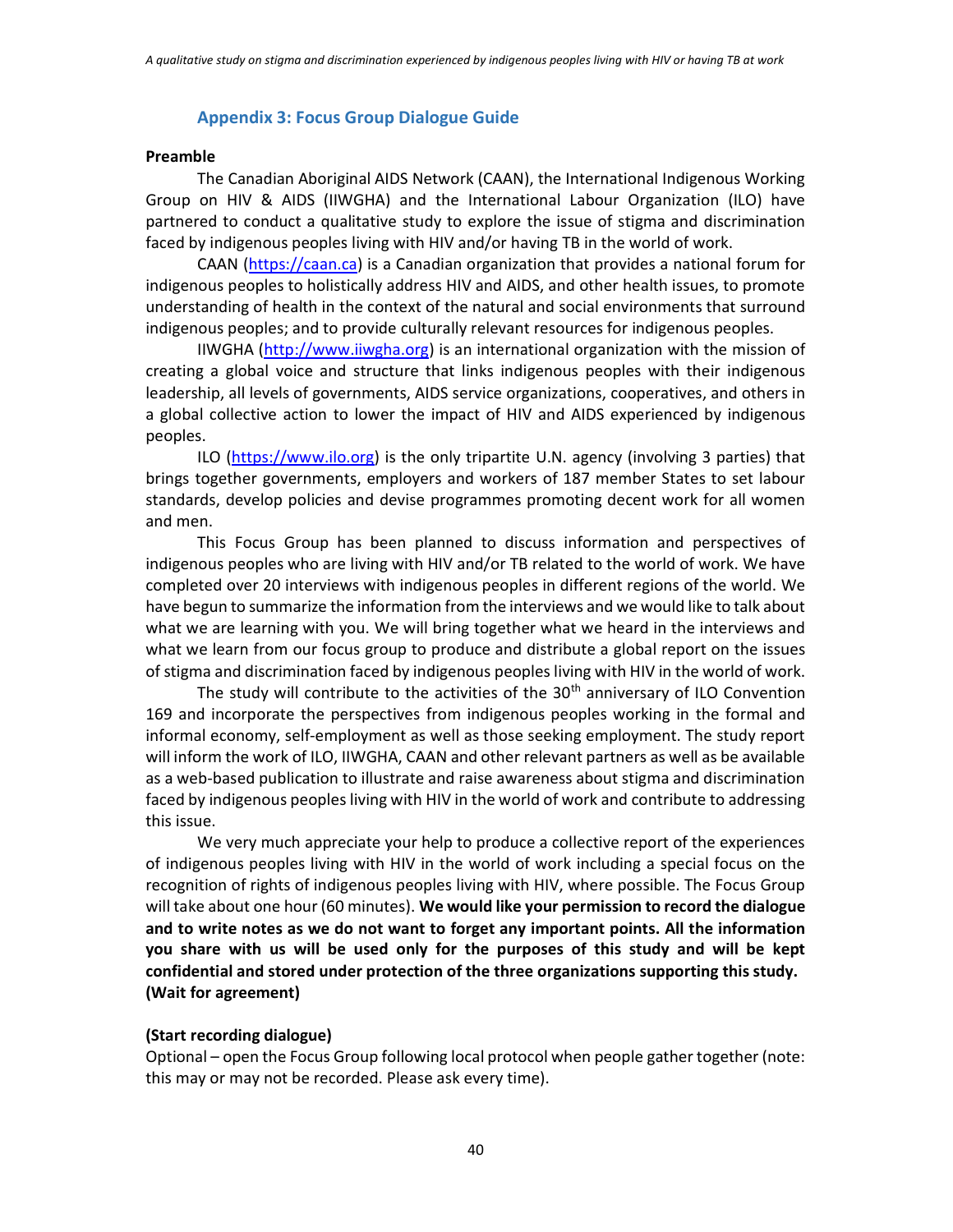Note: Socio Demographic details are also useful for the Focus Group participants. Please ask them to fill out the questionnaire before leaving the Focus Group.

### Discussion Guide

### Part 1: Knowledge of HIV and TB

- 1. We conducted a series of interviews among indigenous peoples living with HIV and TB and we found the following key themes: (present a list/summary of the findings).
	- Based on your knowledge and experience on this matter, what is your view/opinion about these results?
- 2. Now, can you tell us more about the general levels of knowledge of HIV and tuberculosis amongst indigenous peoples?

Prompts for areas to listen for and/or further explore:

- What are your own views/perspectives on the levels of knowledge among indigenous peoples?
- Is there enough or insufficient knowledge or awareness?
- Provide examples of sources of information about HIV and/or TB amongst indigenous peoples?
- Discuss options identified for HIV and/or TB testing and treatment services available to indigenous peoples?
- Review specific examples of those services

### Part 2: Multiple layers of Stigma and Discrimination

- 3. In the interviews conducted, these are the themes that emerged regarding the issue of stigma and discrimination: (present a list/summary of the findings).
	- Again, based on your knowledge and experience on this matter, what is your view/opinion about these results?
- 4. Now, what else you think is important about the existence of discrimination against indigenous peoples living with HIV and/or having TB?

Prompts for areas to listen for and/or further explore:

- How do you think discrimination occurs due to HIV and/or TB status and/or indigenous identify?
- Are indigenous men more at risk of facing racism than indigenous women?
- a. What do you think about stigma and discrimination in workplaces based on indigenous identity?
- b. Are there different experiences with indigenous and non-indigenous employers and co-workers?
	- Are there differences with male and female employers and co-workers?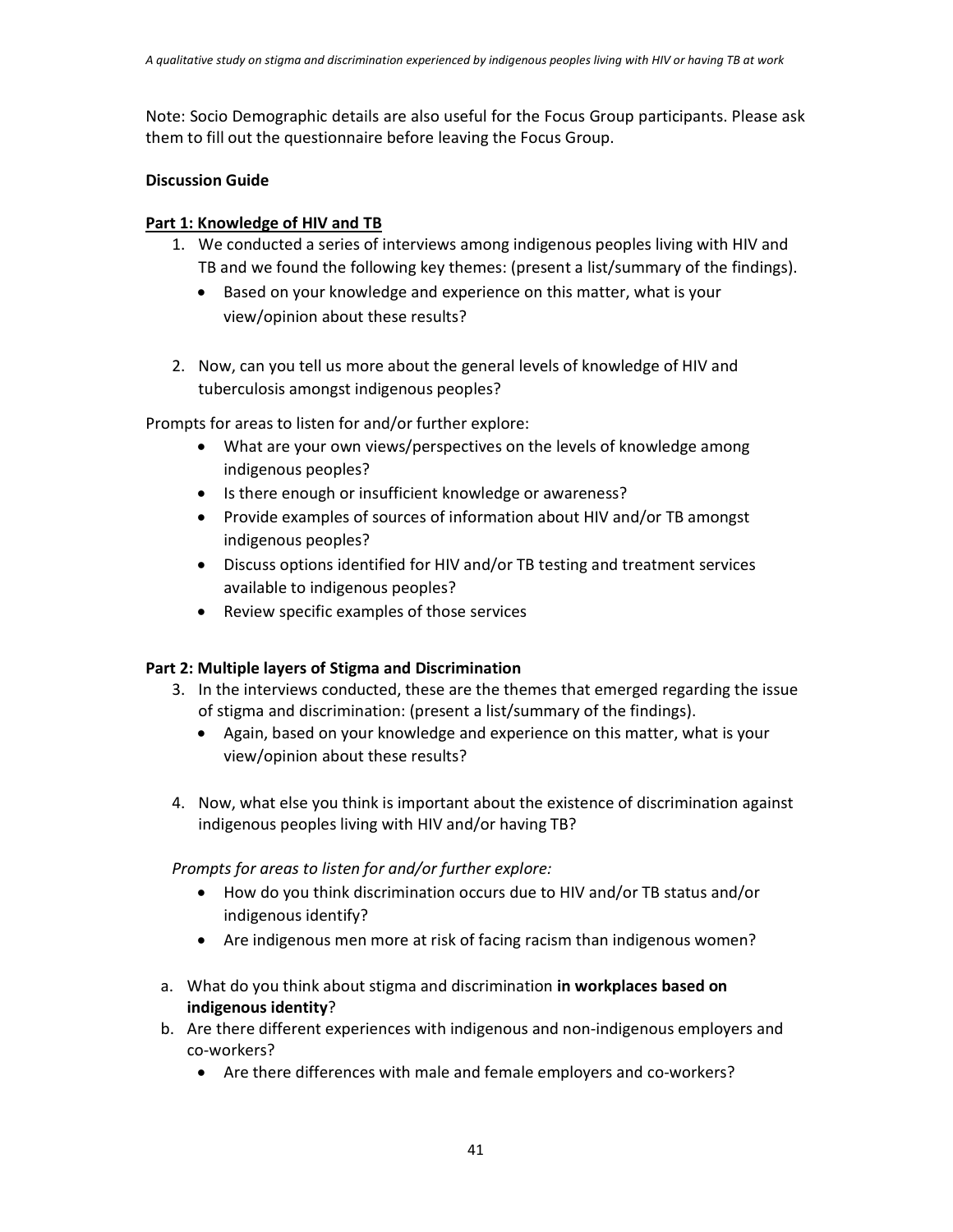### Part 3: Rights in the workplace/work context regarding HIV and/or TB status:

- 5. In the interviews conducted, these are the themes that emerged regarding the rights in the workplace: (present a list/summary of the findings).
	- Again, based on your knowledge and experience on this matter, what is your view/opinion about these results?
- 6. Now, can you tell us more about the knowledge and experience of indigenous peoples living with HIV or having tuberculosis regarding their rights in the workplace?
- c. Can you describe what you know about the attitudes of employers and co-workers regarding people living with HIV and/or having TB?

### Prompts for areas to listen for and/or further explore:

- Do you think attitudes are different between male and female employers and coworkers?
- Are people left out or felt purposively excluded in seeking employment or in recruitment or denied a promotion at work because of HIV and/or TB status?

### Part 4: Engagement in the world of work

- 7. In the interviews conducted, these are the main themes that emerged regarding this topic: (present a list/summary of the findings).
	- Again, based on your knowledge and experience on this matter, what is your view/ opinion about these results?
- 8. Now, can you tell us more about the main problems faced by indigenous peoples with HIV and TB while engaging in the world of work?
	- Generally, what steps could be taken to create Stigma and Discrimination-free workplaces?
	- What are the key aspects that should be taken into account at national, workplace and community levels to address engagement in work for an indigenous person living with HIV or with TB?
	- Are you aware of any national legislation / laws that protect rights in workplaces?

### Part 5: Awareness of Indigenous and Tribal Peoples Convention, 1989 (No. 169)

 ILO Convention No. 169 is the major binding international convention concerning indigenous peoples adopted in June 1989, and a forerunner of the Declaration on the Rights of Indigenous Peoples. Protection is still the main objective, but it is based on respect for indigenous and tribal peoples' cultures, their distinct ways of life, and their traditions and customs. It is also based on the belief that indigenous and tribal peoples have the right to continue to exist with their own identities and the right to determine their own way and pace of development.

- 9. In the interviews conducted, these are the issues that emerged regarding the knowledge of Convention No. 169: (present a list/summary of the findings).
	- Again, based on your knowledge and experience on this matter, what is your view/opinion about these results?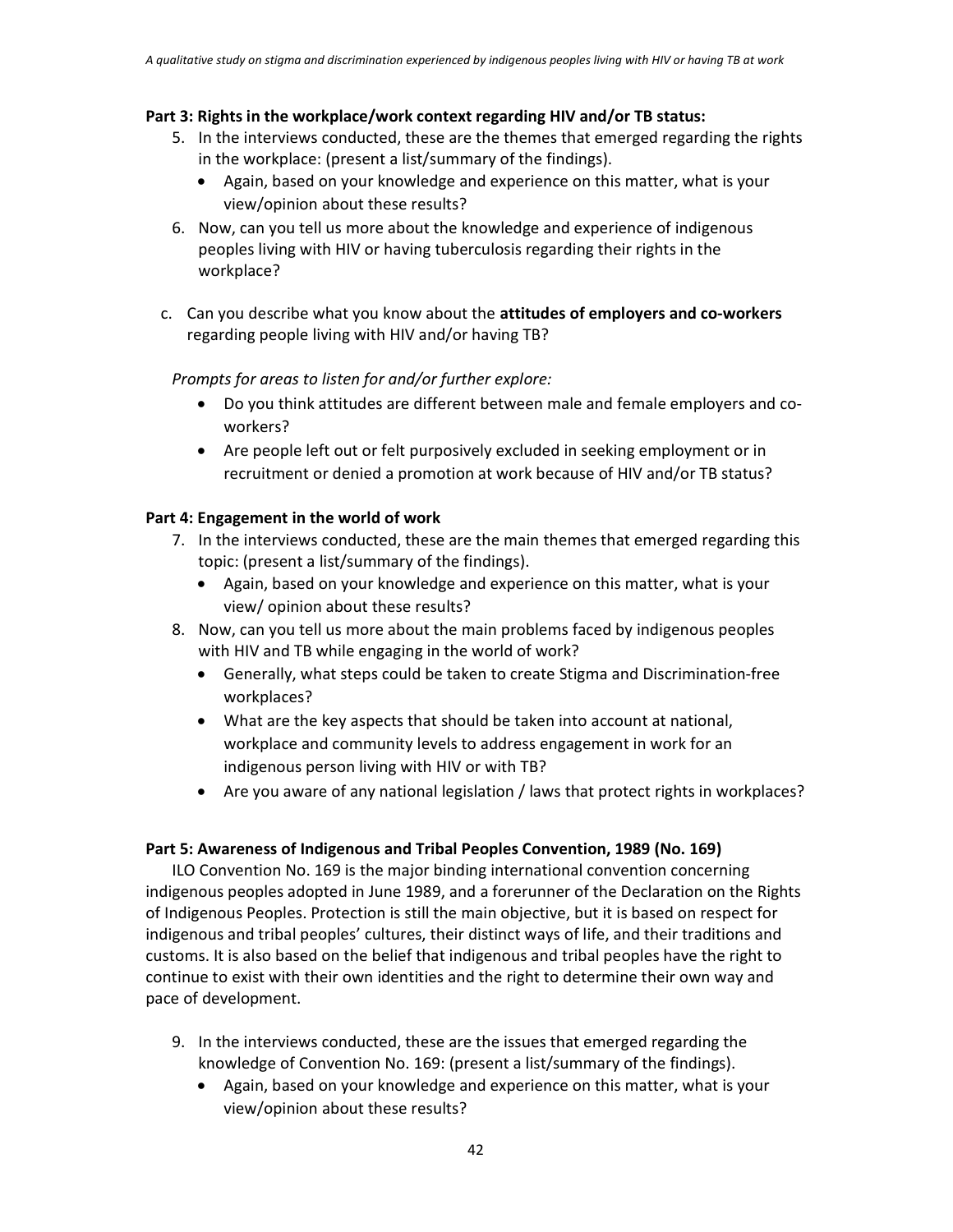- 10. Now, can you tell us more about the general levels of knowledge of HIV and tuberculosis amongst indigenous peoples?
	- d. What is the level of knowledge or awareness about the Convention No. 169 among indigenous peoples in your country or community? Is it good or there is a lack of knowledge?
	- e. Are you aware of any work to Implement Convention No. 169?
		- a) In your country
		- b) In the community
		- c) In the world of work

### **Closing**

If time permits, suggest an open 'round' where everyone present is invited to share any closing comments regarding engagement in the world of work for indigenous peoples living with HIV and/or having TB in general or related to stigma and discrimination specifically?

If an hour is already over, or after a final open 'round', thank all of the participants for sharing their time.

### **Participants**

| Sex/<br>Gender | Age | City/<br>Country | Indigenous<br>peoples'<br>group/<br>community | Living with<br>HIV and/or<br>having TB<br>(yes/no) | <b>Currently employed</b><br>(yes/no) |
|----------------|-----|------------------|-----------------------------------------------|----------------------------------------------------|---------------------------------------|
|                |     |                  |                                               |                                                    |                                       |
|                |     |                  |                                               |                                                    |                                       |
|                |     |                  |                                               |                                                    |                                       |
|                |     |                  |                                               |                                                    |                                       |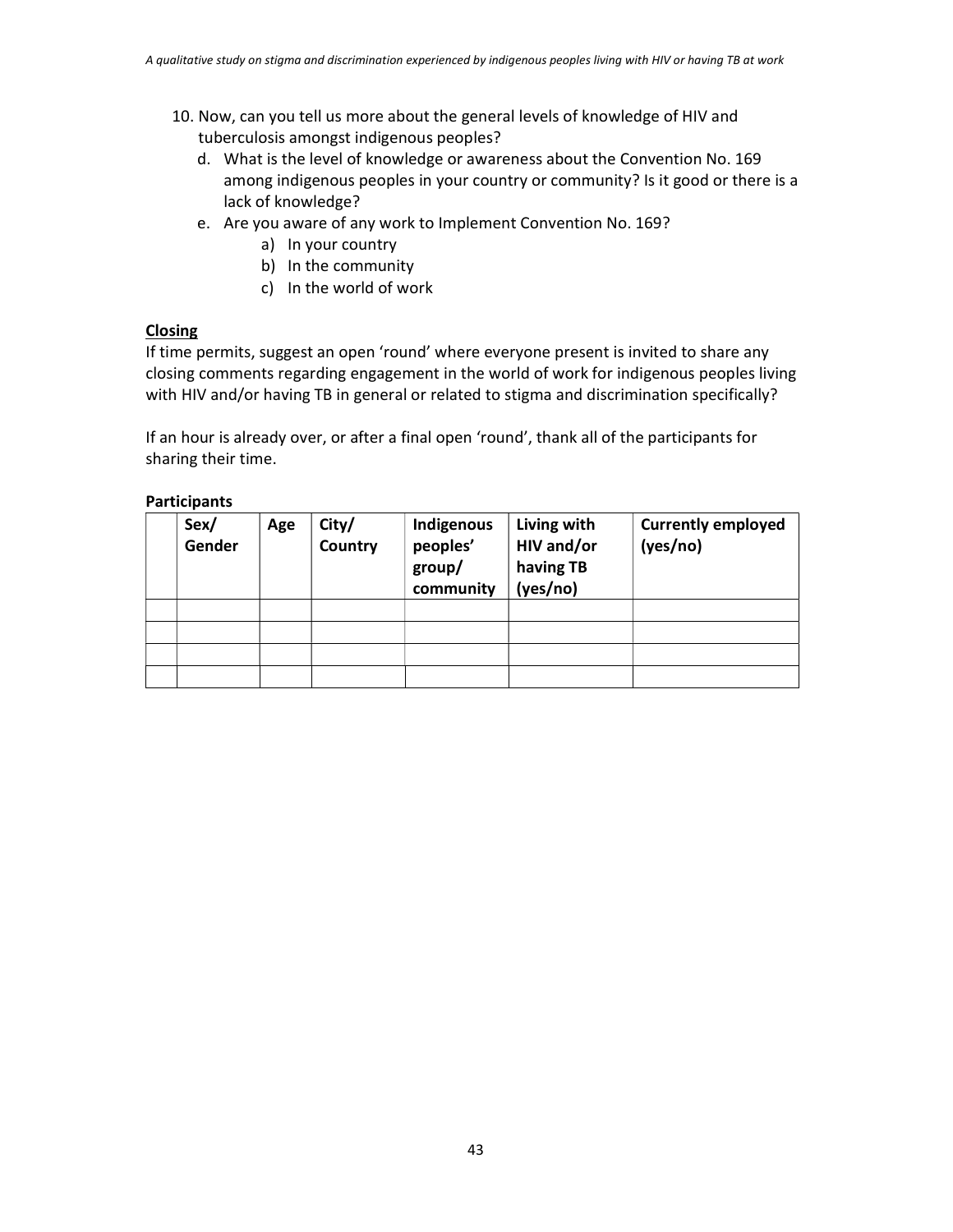A qualitative study on stigma and discrimination experienced by indigenous peoples living with HIV or having TB at work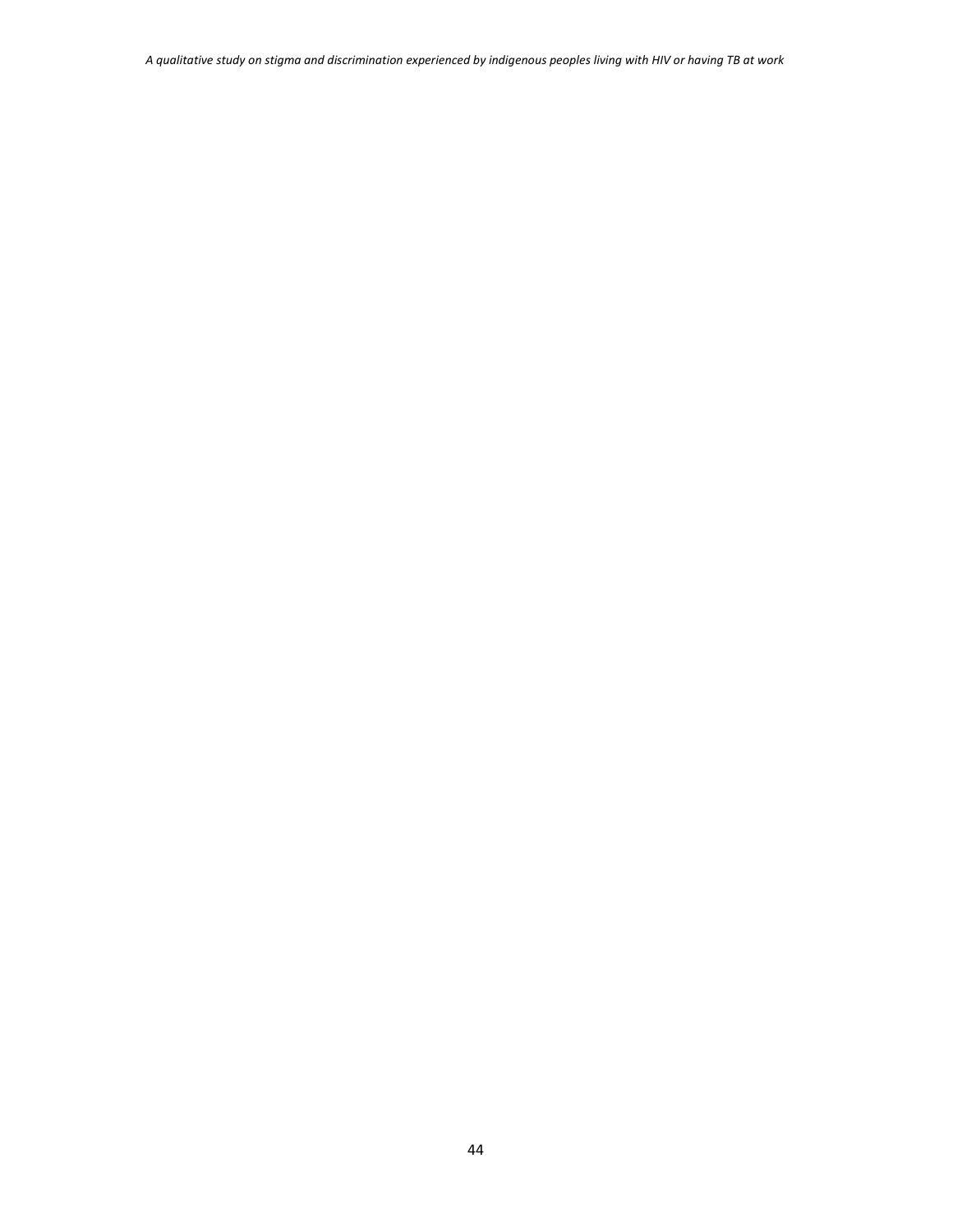## Appendix 4. Summary of results by country

| <b>Region</b>           | <b>Country</b>                         | <b>Awareness of</b><br><b>Convention No. 169</b> | <b>Convention</b><br><b>No. 169</b><br><b>Ratification</b> | Awareness and experience of workplace discrimination                                                                                                                                                                                                                                                                                                                                                                         |
|-------------------------|----------------------------------------|--------------------------------------------------|------------------------------------------------------------|------------------------------------------------------------------------------------------------------------------------------------------------------------------------------------------------------------------------------------------------------------------------------------------------------------------------------------------------------------------------------------------------------------------------------|
| <b>Africa</b>           | Burundi                                | Little knowledge                                 | <b>No</b>                                                  | Disclosure of HIV status; frequent assumptions that indigenous peoples<br>are less than human because of distinctive difference in size; being fired<br>from work; not getting jobs because being indigenous and living with HIV<br>and/or having TB; discrimination by co-workers                                                                                                                                           |
|                         | Democratic<br>Republic of<br>the Congo | Little knowledge                                 | No                                                         | Frequent discrimination based on difference in size; gender discrimination<br>in work; employers pretending they don't discriminate against indigenous<br>peoples living with HIV but publicly disclosing status; discrimination by co-<br>workers                                                                                                                                                                           |
|                         | Nigeria                                | No knowledge                                     | <b>No</b>                                                  | HIV discrimination seems to be decreasing but still experienced through<br>shunning; not getting jobs; being fired for living with HIV; discrimination<br>by co-workers; alternate account of people getting jobs specifically<br>because they are living with HIV                                                                                                                                                           |
|                         | Rwanda                                 | Good knowledge                                   | No                                                         | Recognition that people living with HIV are put on the margins of society;<br>marginalization by co-workers; broader discrimination connected to<br>increased rates of poverty of indigenous peoples living with HIV                                                                                                                                                                                                         |
|                         | Zimbabwe                               | No knowledge                                     | <b>No</b>                                                  | Disclosure of HIV status by community members; significant discrimination<br>against indigenous peoples resulting in less access to work, to fair wages,<br>to medicine or to effective legal recourse; shunning of infected people;<br>loss of clients; gender differences with women suffering more<br>discrimination; mandatory testing; not being hired if suspected that<br>people are living with HIV and/or having TB |
| Asia and<br>the Pacific | Australia                              | Good knowledge                                   | No                                                         | Systematic discrimination (institutionalized, familial, community) against<br>indigenous peoples living with HIV is echoed in the workplace; increased<br>discrimination against women; stopping to look for work after getting                                                                                                                                                                                              |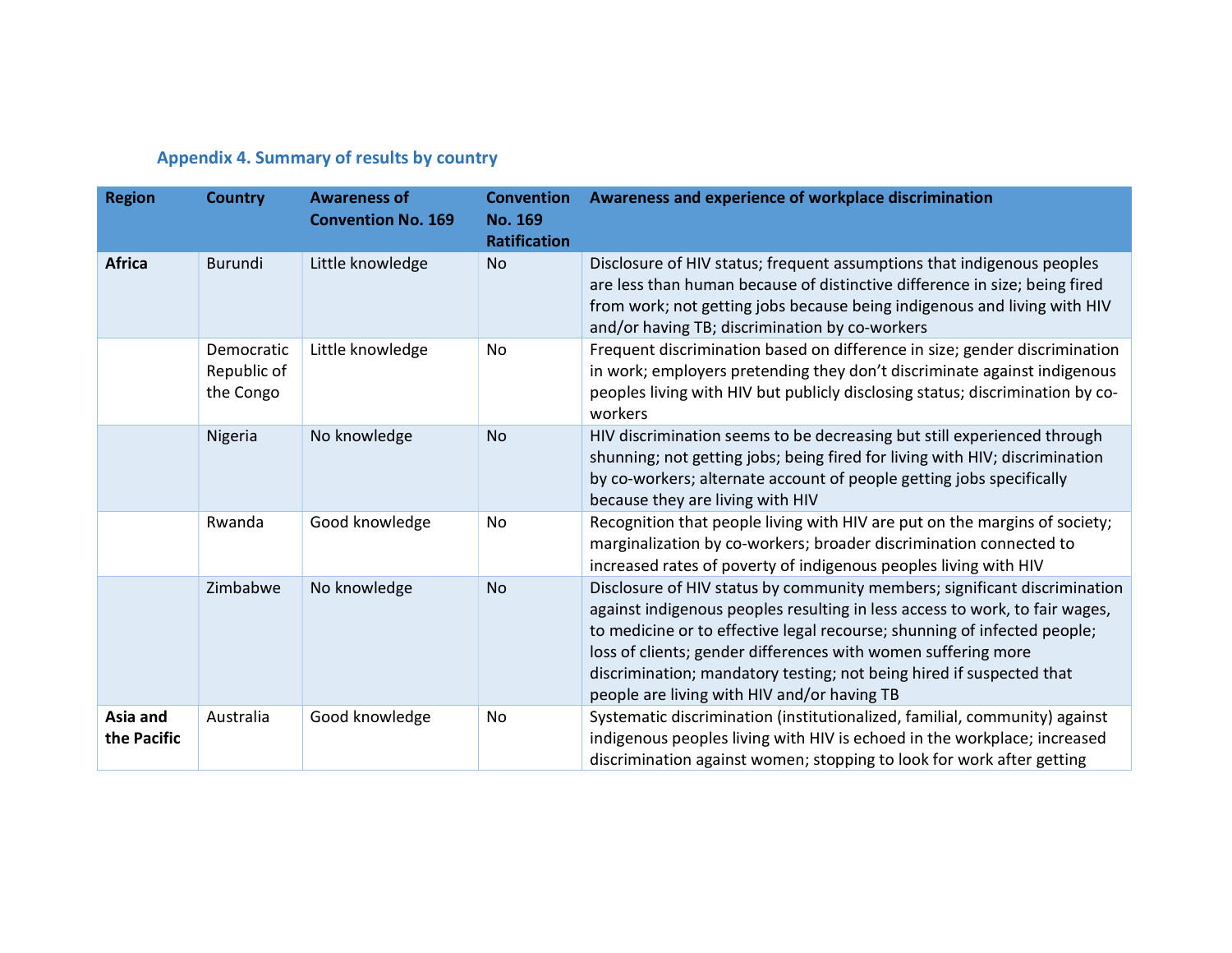A qualitative study on stigma and discrimination experienced by indigenous peoples living with HIV or having TB at work

| <b>Region</b>                               | <b>Country</b>            | <b>Awareness of</b><br><b>Convention No. 169</b> | <b>Convention</b><br><b>No. 169</b><br><b>Ratification</b> | Awareness and experience of workplace discrimination                                                                                                                                                                                                                                                                       |
|---------------------------------------------|---------------------------|--------------------------------------------------|------------------------------------------------------------|----------------------------------------------------------------------------------------------------------------------------------------------------------------------------------------------------------------------------------------------------------------------------------------------------------------------------|
|                                             |                           |                                                  |                                                            | diagnosed with HIV or TB for fear of disclosure or discrimination;<br>disclosure by community members                                                                                                                                                                                                                      |
|                                             | Fiji                      | No knowledge                                     | <b>No</b>                                                  | High levels of self-stigma resulting in stopping to look for work after<br>getting diagnosed with HIV or TB; lower levels of discrimination against<br>people living with HIV but it is present; disclosure by community<br>members; mandatory testing for some jobs; women tend to suffer more<br>discrimination than men |
|                                             | <b>New</b><br>Zealand     | Good knowledge                                   | Yes                                                        | Discrimination against indigenous peoples quite high; assumptions about<br>lack of education, poverty; cases of people living with HIV not being paid<br>full wages and denied promotions based on assumption that they don't<br>need to save for future; being fired from work                                            |
|                                             | India                     | Some knowledge                                   | <b>No</b>                                                  | Discrimination against indigenous peoples intertwined with caste system;<br>women tend to be discriminated against significantly more than men;<br>cases of being fired or demoted for living with HIV less common than<br>previously; until recently there were more cases of compulsory testing                          |
| <b>Europe and</b><br><b>Central</b><br>Asia | Norway                    | No knowledge                                     | Yes                                                        | Discrimination against indigenous peoples tends to depend on geography;<br>in some instances, suggest genetic testing as proof of indigenous status;<br>shunning by customers and co-workers due to HIV status; some fields ban<br>practitioners who are living with HIV (surgeons and military officers)                  |
|                                             | The Russian<br>Federation | No knowledge                                     | <b>No</b>                                                  | Discrimination largely connected to health care with disclosure occurring<br>by health workers; mandatory testing of health workers; discrimination<br>against women connected to pregnancy because of HIV and TB status;<br>being fired, especially for having TB; people feeling they have to hide their<br>status       |
| <b>The</b><br><b>Americas</b>               | Canada                    | Little knowledge                                 | No                                                         | Significant discrimination against indigenous peoples; shunning by<br>community members for living with HIV and/or having TB; discomfort                                                                                                                                                                                   |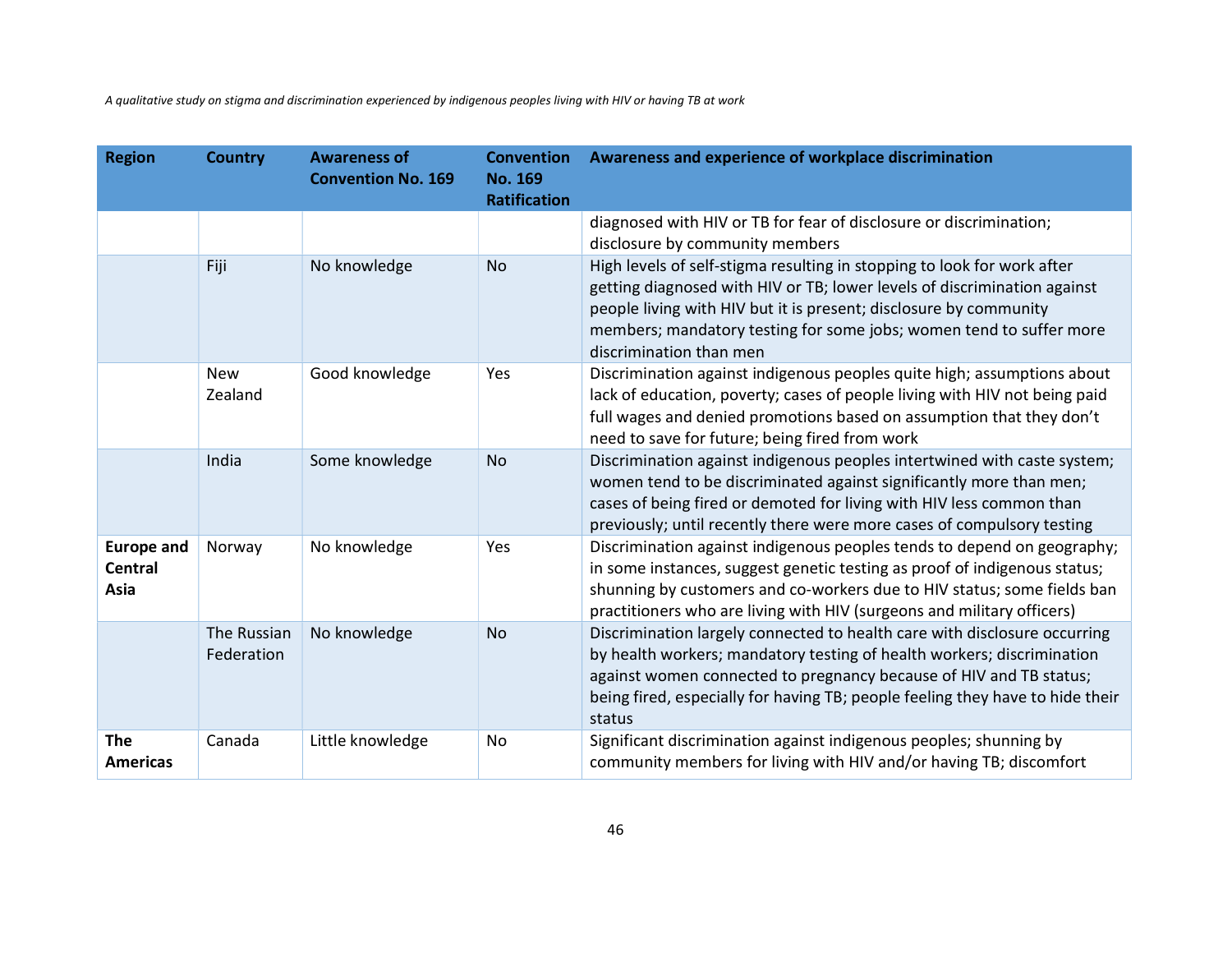A qualitative study on stigma and discrimination experienced by indigenous peoples living with HIV or having TB at work

| <b>Region</b> | <b>Country</b> | <b>Awareness of</b><br><b>Convention No. 169</b> | <b>Convention</b><br>No. 169<br><b>Ratification</b> | Awareness and experience of workplace discrimination                                                                                                                                                                                                                                                                         |
|---------------|----------------|--------------------------------------------------|-----------------------------------------------------|------------------------------------------------------------------------------------------------------------------------------------------------------------------------------------------------------------------------------------------------------------------------------------------------------------------------------|
|               |                |                                                  |                                                     | about disclosing status; denial of work opportunities; discrimination by co-<br>workers                                                                                                                                                                                                                                      |
|               | <b>USA</b>     | No knowledge                                     | <b>No</b>                                           | Significant institutionalized discrimination against indigenous peoples;<br>disclosure by community members; self-stigma due to HIV status; denied<br>opportunities, no recruitment, mandatory testing                                                                                                                       |
|               | Chile          | Some knowledge                                   | Yes                                                 | High levels of discrimination for being indigenous; less evident<br>discrimination for people living with HIV; people living with HIV may not<br>disclose status for fear of negative repercussions, including being fired or<br>discriminated against by co-workers                                                         |
|               | Peru           | No knowledge                                     | <b>Yes</b>                                          | High levels of discrimination against indigenous peoples based on<br>stereotypes that indigenous peoples are poorer, less educated and less<br>capable than non-indigenous people; difficult to get a job if it is suspected<br>that one is living with HIV; mandatory testing; being fired; discrimination<br>by co-workers |